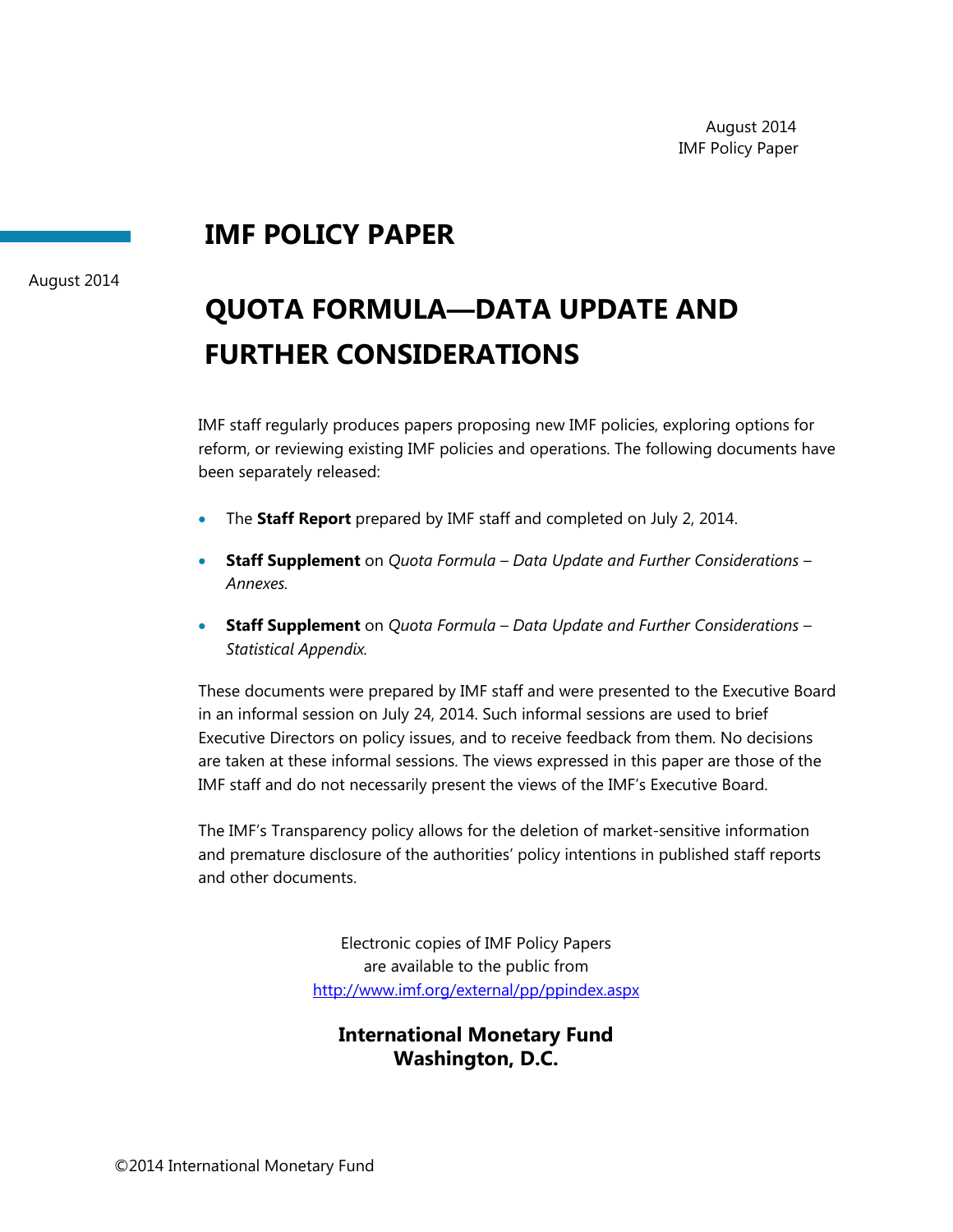

July 2, 2014

# **QUOTA FORMULA—DATA UPDATE AND FURTHER CONSIDERATIONS**

# **EXECUTIVE SUMMARY**

**Data update.** The quota database has been updated by one year through 2012. It also incorporates the recently released 2011 International Comparison Program (ICP) global estimates of purchasing power parity (PPP) rates.

- The 2011 ICP estimates are based on broader country coverage than the 2005 estimates as well as further methodological improvements. The 2011 ICP PPP estimates point to a markedly higher aggregate share of emerging markets and developing countries (EMDCs) in global PPP GDP (58.1 percent versus 52.8 percent on the basis of 2005 ICP data), with Asia recording the largest gains and the largest reductions recorded predominantly by the largest advanced countries.
- Overall, the results of the quota database update continue the broad trends observed in previous updates. Using the current quota formula, the calculated quota share (CQS) of EMDCs as a group increases by 2.1 percentage points (pp) to 47.4 percent relative to the 2013 update. This reflects a further increase of 1.2 pp from updating the data by one year and an additional 1.0 pp from incorporating the new ICP PPP data.

**Quota variables—taking stock.** The paper takes stock of previous discussions and revisits those aspects of the quota formula that appear to have generated the most intense discussions. On PPP GDP, the paper discusses the main changes introduced with the 2011 ICP and their impact on individual members' PPP GDP. Staff also revisits the PPP data quality in light of the ICP update and concludes that the quality of PPP data is broadly comparable to other data used in the quota formula. On openness, the paper reexamines its characteristics and finds that the data update does not materially change the broad outcomes reported in earlier staff work.

**Illustrative simulations.** The paper presents a limited set of illustrative simulations of possible reforms of the quota formula using the updated quota data. The simulations take as a starting point the outcome of the comprehensive review of the quota formula (QFR) and the informal discussion in June 2013. All simulations exclude variability and explore alternative methods to re-distribute the weight of this variable. Different options for the weight of PPP GDP in the GDP blend as well as a number of alternative openness measures are also considered, as is an increase in compression. *These simulations are purely illustrative and do not represent proposals.*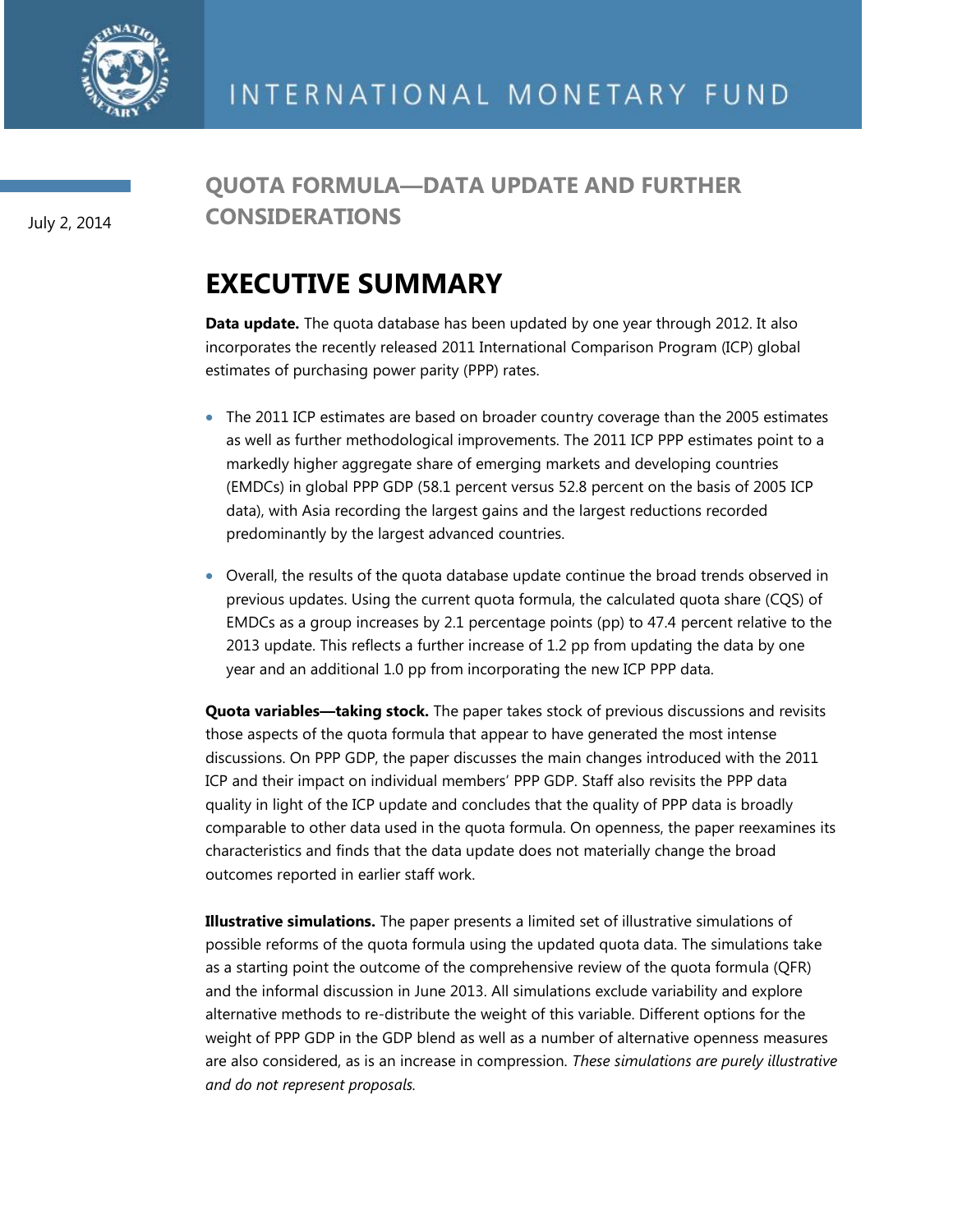| Approved By           | Prepared by the Finance Department                |
|-----------------------|---------------------------------------------------|
| <b>Andrew Tweedie</b> | (In collaboration with the Statistics Department) |

# **CONTENTS**

|                                                                                                                | 4              |
|----------------------------------------------------------------------------------------------------------------|----------------|
|                                                                                                                | $\overline{4}$ |
|                                                                                                                | 16             |
|                                                                                                                | 17             |
|                                                                                                                | 19             |
|                                                                                                                | 26             |
| CONCLUDING REMARKS AND RESERVE TO A RESERVE THE RESERVE TO A RESERVE THE RESERVE TO A RESERVE THE RESERVE TO A | 30             |

# **BOX**

| 1. Data Sources and Methodology |  |  |
|---------------------------------|--|--|
|                                 |  |  |

#### **FIGURES**

| 1. Evolution of CQS 2005 - 2012                                                               | 8   |
|-----------------------------------------------------------------------------------------------|-----|
| 2. Average Real GDP Growth Rates                                                              | - 8 |
| 3. Developments in External Flows                                                             | - 9 |
| 4. Contributions of Quota Variables to CQS by Vintages and Major Groups                       | -15 |
| 5. Openness and Variability Shares Relative to GDP Share _______________________              | 21  |
| 6. Shares of Major Groups in Each Quota Variable                                              | 22  |
| 7. Top 15 Countries - Ratio of Openness Share to GDP Blend Share and Variability Share to GDP |     |
| <b>Blend Share</b>                                                                            | 22  |
| 8a. Ratio of Openness to Market GDP                                                           | 23  |
| 8b. Ratio of Openness Shares to GDP Blend Shares                                              | 23  |

### **TABLES**

| 1. Distribution of Quotas and Calculated Quotas                    |    |
|--------------------------------------------------------------------|----|
| 2a. Distribution of Quotas and Updated Quota Variables             | 11 |
| 2b. Updated GDP Blend Variable                                     | 12 |
| 3. Top 10 Positive and Negative Changes in Calculated Quota Shares | 13 |
| 4. Under- and Overrepresented Countries by Major Country Groups_   | 14 |
| 5. Countries that Benefit from PPP GDP and Compression             | 18 |
| 6. Countries that Benefit from Openness and Variability            | 19 |
| 7. Correlations between Quota Variables                            |    |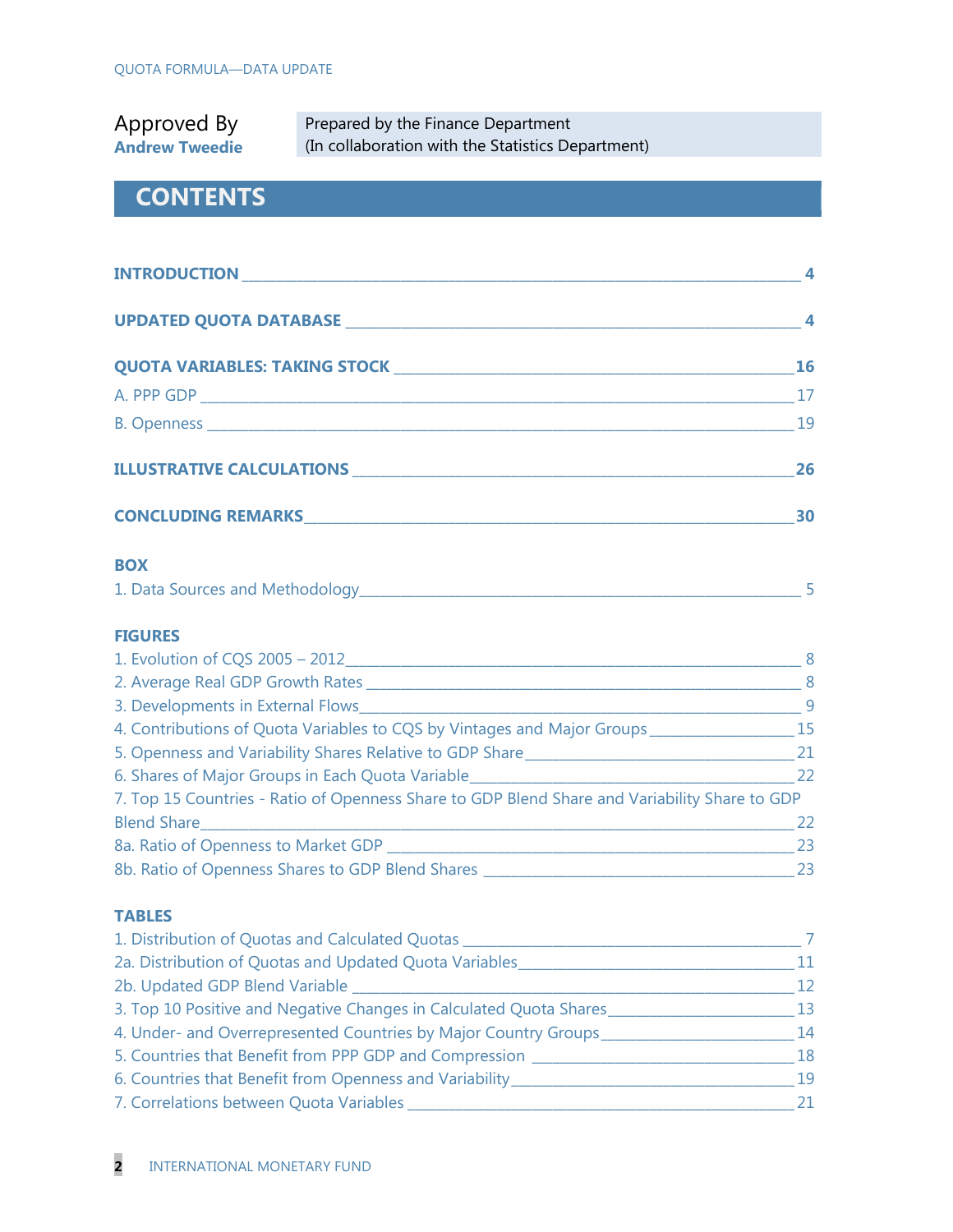| 8. Openness Shares Under Caps and Compression __________________________________                  | 25 |
|---------------------------------------------------------------------------------------------------|----|
|                                                                                                   | 28 |
| 10. Illustrative Calculations - Current GDP and Openness Measures, and Dropping Variability __ 31 |    |
| 11. Illustrative Calculations - Current Openness Measure, Dropping Variability, Weight Split      |    |
| Evenly Between GDP and Openness and Different Combinations of GDP Blend_______________32          |    |
| 12. Illustrative Calculations - Current Openness Measure, Dropping Variability, Weight Split      |    |
| Between GDP (2/3) and Openness (1/3) and Different Combinations of GDP Blend __________ 33        |    |
| 13. Illustrative Calculations - Current Openness Measure, Dropping Variability, All Weight to     |    |
|                                                                                                   | 34 |
| 14. Illustrative Calculations - Current Openness Measure, Dropping Variability, Weight of         |    |
| Openness Reduced to 0.25, and Different Combinations of GDP Blend _____________________35         |    |
| 15. Illustrative Calculations - Current GDP Blend, Dropping Variability, Weight Split Evenly      |    |
| Between GDP and Openness, and Different Openness Measures                                         | 36 |
| 16. Illustrative Calculations - Current GDP Blend, Dropping Variability, Weight Split Between     |    |
|                                                                                                   |    |
| 17. Illustrative Calculations - Current GDP Blend, Dropping Variability, All Weight to GDP, and   |    |
|                                                                                                   | 38 |
| 18. Illustrative Calculations - Current GDP and Openness Measures, Dropping Variability, and      |    |
| Higher Compression (0.925)                                                                        | 39 |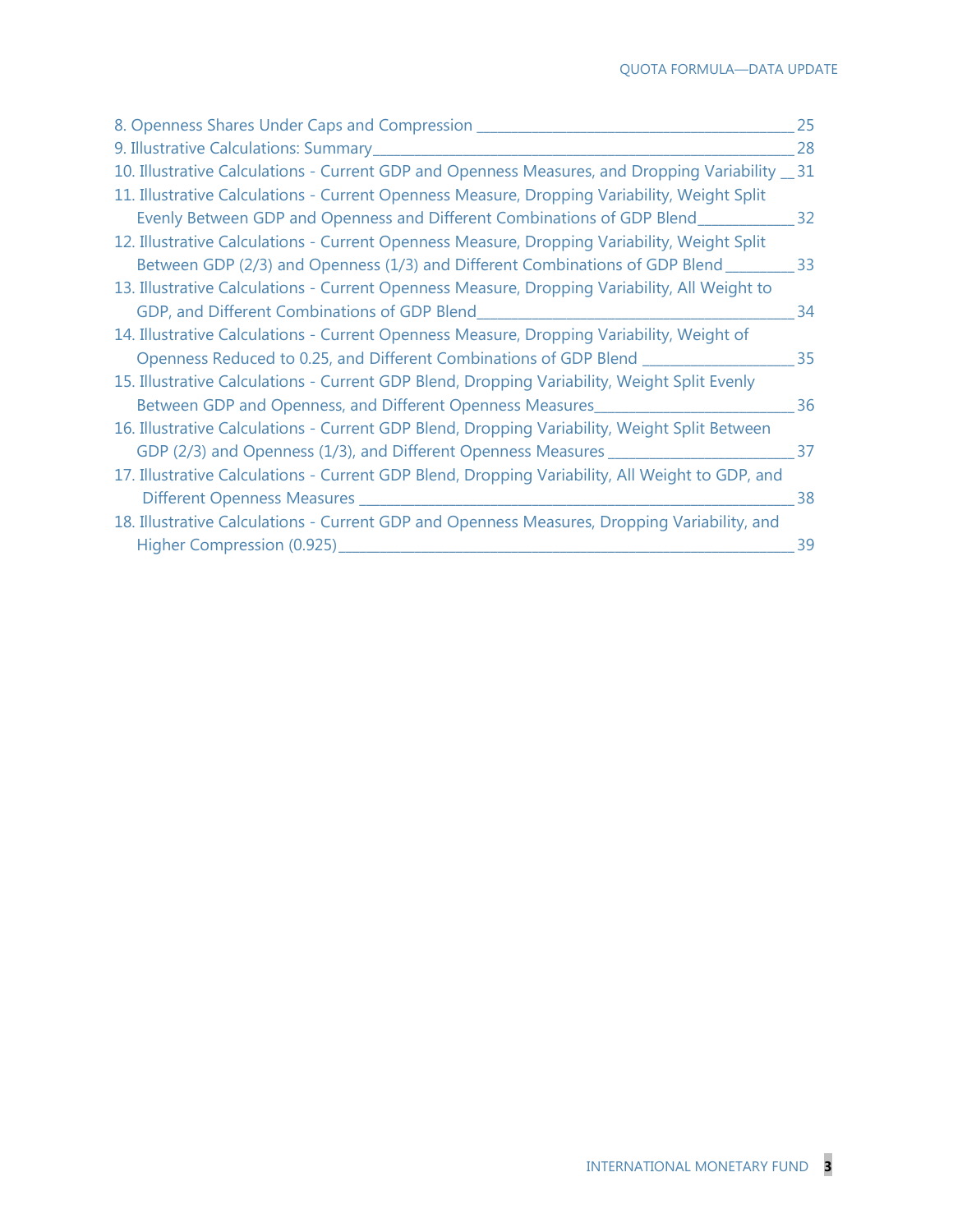# **INTRODUCTION<sup>1</sup>**

**1. This paper presents a further update of the quota database.** It includes the impact of updating the data on GDP, openness, variability, and reserves by another year through 2012 and incorporating the 2011 global estimates of PPP rates, which were released by the International Comparison Program in April 2014.

**2. The paper also revisits those aspects of the quota variables that have generated the most intense discussions to date and presents illustrative simulations of possible reforms to the quota formula.** The simulations are based on earlier Board discussions, including the informal meeting in June 2013, and are purely illustrative.<sup>2</sup> Recognizing that progress in narrowing the remaining differences and agreeing on a new quota formula is only likely in the broader context of work on the 15<sup>th</sup> General Quota Review, no staff proposals are made at this stage.

# **UPDATED QUOTA DATABASE**

**3.** Staff has updated the quota database through 2012. The update advances by one year the data presented last June, using the same sources as in past updates (see Box 1 and the Statistical Appendix).<sup>3</sup> It also reflects the recently released 2011 International Comparison Program (ICP) global estimates of purchasing power parity (PPP) rates.<sup>4</sup> The new ICP PPP estimates for 2011 reflect broader country coverage (179 countries versus 146 previously) as well as further methodological improvements. The new quota data continue to reflect the global financial crisis, although the impact is gradually diminishing.

**4. The results in terms of calculated quota shares (CQS) for the main country groups and**  individual members are shown in Tables 1 and A1. These results and those presented in the rest of this section are based on the current quota formula. The IMFC has urged the Executive Board to agree on a new quota formula as part of its work on the  $15<sup>th</sup>$  General Review.<sup>5</sup>

**5.** The new data continue the broad trends observed in previous updates. Based on the current quota formula, the CQS of emerging market and developing countries (EMDCs) as a group increases by 2.1 percentage points (pp) to 47.4 percent relative to the 2013 update (Table 1).<sup>6</sup> This

(continued)

THE THIS paper was prepared by a staff team led by S. Bassett, and comprising H. Treichel, C. Janada, R. Zhang, This paper was prepared by a staff team led by S. Bassett, and comprising H. Treichel, C. Janada, R. Zhang,

B. Hacibedel, I. Lamba, A. Perez, and C. Borisova (all FIN). K. Zieschang (STA) and T. Krueger (FIN) also contributed.

 $^2$  Individual country data and simulation results, as well as some additional technical material, are presented in the Statistical Appendix and Annexes (circulated separately).

<sup>3</sup> *Quota Formula—Data Update and Further Considerations* (6/5/13) <http://www.imf.org/external/np/pp/eng/2013/060513.pdf>.

<sup>4</sup> See: *[http://siteresources.worldbank.org/ICPEXT/Resources/ICP\\_2011.html](http://siteresources.worldbank.org/ICPEXT/Resources/ICP_2011.html)*.

<sup>&</sup>lt;sup>5</sup> IMFC Communiqué, October 2013.

 $6$  The current formula includes four variables (GDP, openness, variability, and reserves), expressed in shares of global totals, with the variables assigned weights totaling to 1.0. The formula also includes a compression factor that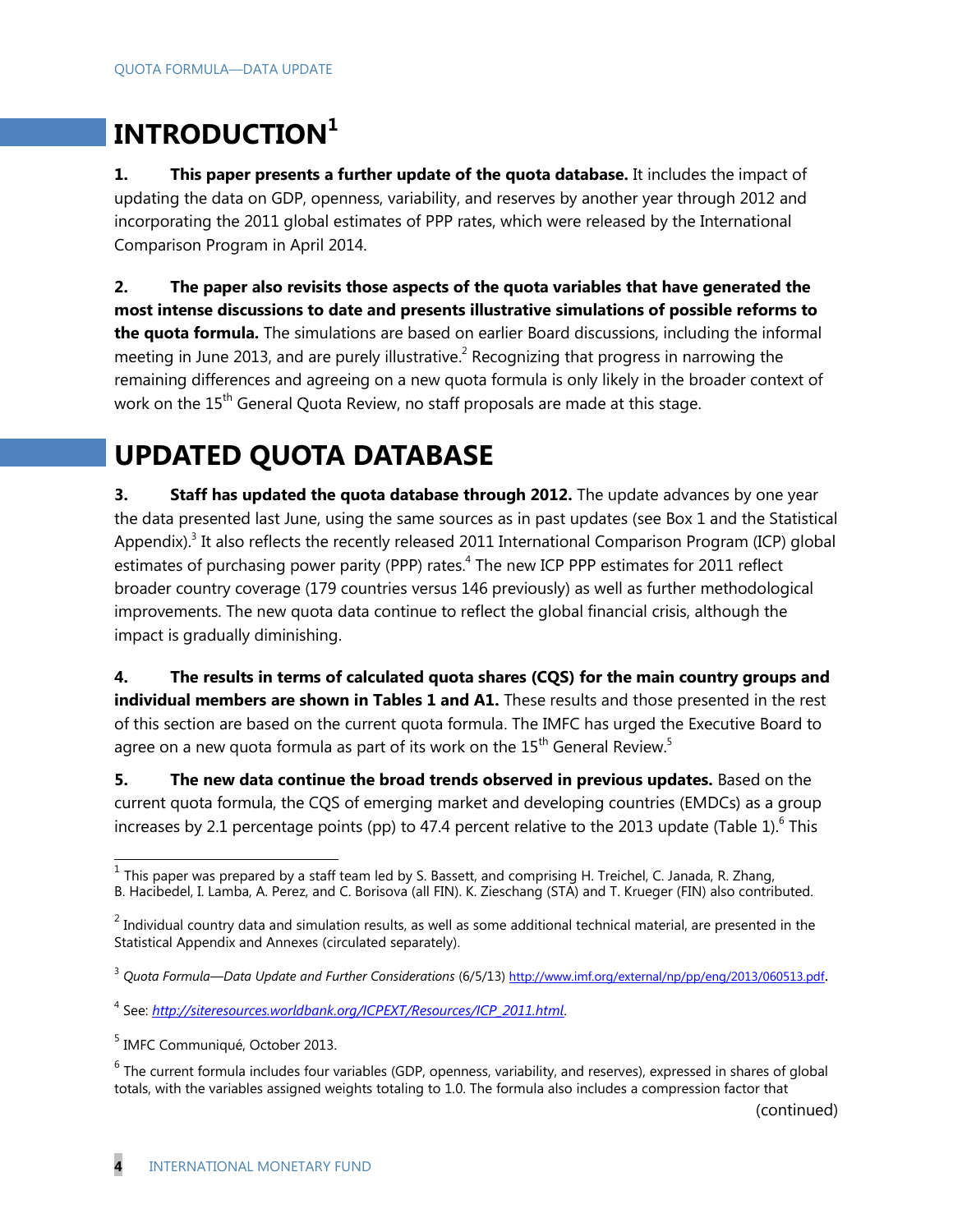reflects a further increase of 1.2 pp from updating the data by one year (similar in magnitude to the results of last year's update) and an additional 1.0 pp gain from incorporating the new ICP PPP rates (see below). The largest gains in EMDC shares continue to be recorded by Asia, followed by Middle East, Malta, and Turkey, while remaining regions register modest increases. Among the advanced economies (AEs), the largest economies account for over three fourths of the 2.1 pp decline in share—all countries in this group record a decline. The share of other advanced economies as a group falls by 0.5 pp, compared to a decline of 0.2 pp in the previous update.

**6. Over a longer timeframe, there have been sizable shifts in CQS since the current quota formula was agreed in 2008.** The aggregate CQS of EMDCs has risen by about 11.2 pp since the 2008 reform, which was based on data through 2005 (and by 5.7 pp since the  $14<sup>th</sup>$  Review, based on data through 2008). Most of this increase has come at the expense of the major advanced economies, while other advanced economies have recorded a more moderate decline (Figure 1). Within the group of EMDCs, the shifts in CQS have diverged significantly. China has accounted for close to half of the increase, while India, Saudi Arabia, Russia, and Brazil also recorded sizable increases. Some EMDCs have lost CQS over the same period, while the aggregate share of LICs increased by about one third. All major advanced economies recorded sizable declines, led by the US and Japan.

#### **Box 1. Data Sources and Methodology 1/**

The data sources and methodology remain broadly in line with past practice. The primary data source is the Fund's International Financial Statistics (IFS). Missing data were supplemented in the first instance by the World Economic Outlook (WEO) database. Remaining missing data were computed based on staff reports and, in very few instances, country desk data. As is customary, a cutoff date of January 31, 2014 for incorporating new data in the quota database was employed for IFS; consistent with this cutoff, the Fall 2013 publication was used for WEO data.

The PPP GDP data have been updated to reflect the purchasing power parity (PPP) rates from the recent 2011 International Comparison Program (ICP) and are consistent with the WEO methodology used in previous updates. The PPP GDP data are calculated by dividing a country's nominal GDP in its own currency by its corresponding PPP factor. The 2011 International Comparison Program (ICP) PPP factors were extended to include 2010 and 2012 using WEO methodology. As discussed in Annex I, the new ICP PPP rates provide broader country coverage and include methodological changes, which result in significant changes at the aggregate and country level.

The data for openness and variability reflect the ongoing implementation of BPM6, which was introduced in the previous update. Country coverage has broadened with this update to include 42 members compared

-

reduces dispersion in calculated quota shares. The formula is CQS =  $(0.50*GDP + 0.30*Opennes + 0.15*Variability +$ 0.05\*Reserves)^K. GDP is blended using 60 percent market and 40 percent PPP exchange rates; K is a compression factor of 0.95.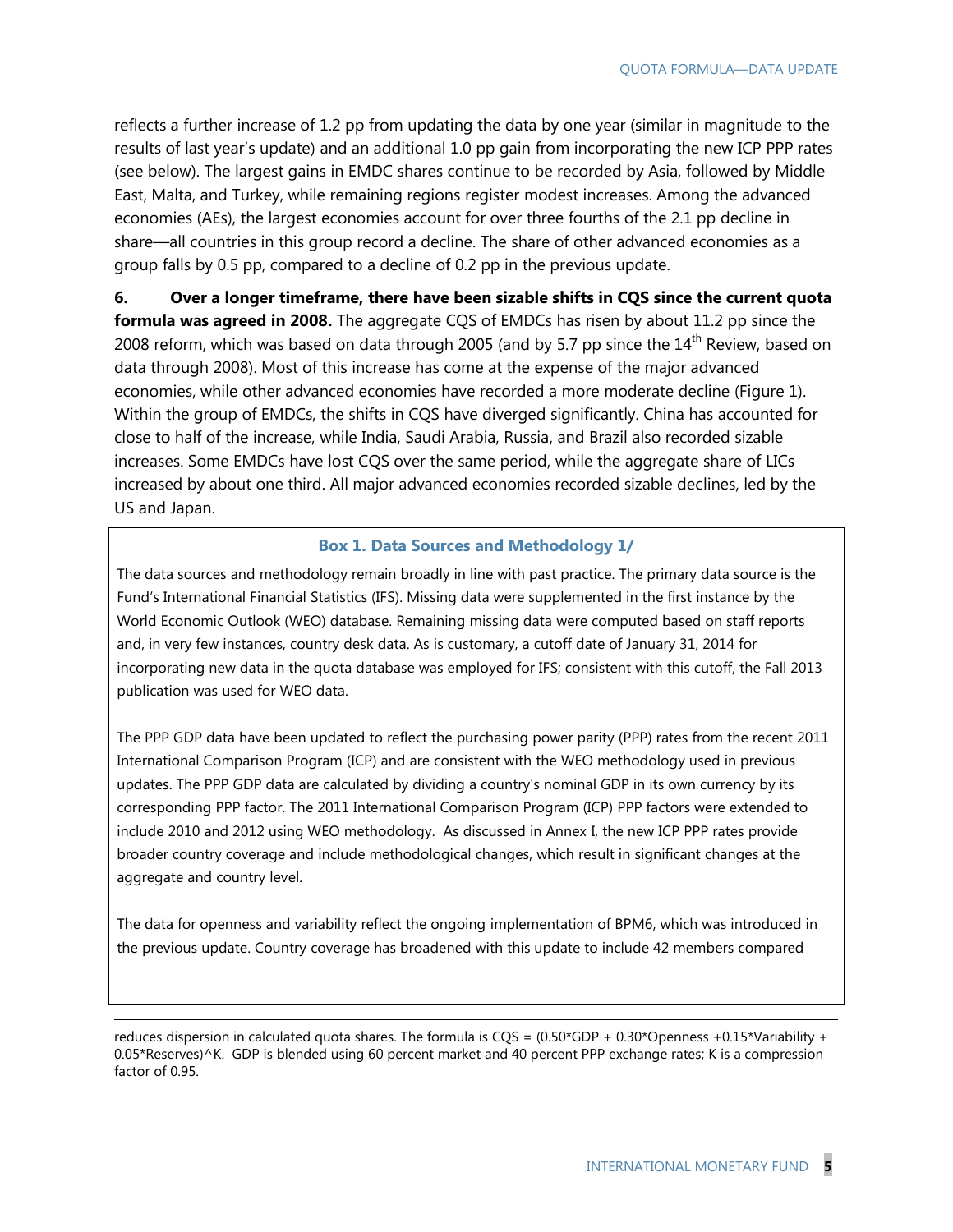\_\_\_\_\_\_\_\_\_\_\_\_\_\_\_\_\_\_\_\_\_\_\_\_\_\_

#### **Box 1. Data Sources and Methodology (concluded)**

with 20 previously. Under the BPM6 methodology, the full value of goods for processing is no longer counted under the reported (gross) exports and imports (these are goods processed under contract for an explicit fee by a non-resident processing entity, where the goods being processed do not change ownership); rather only the fees from processing are recorded under services. As discussed in Annex I of *Quota Formula—Data Update and Further Considerations*, June 5, 2013, the overall impact of this change is relatively modest.

1/ See the Statistical Appendix for additional details.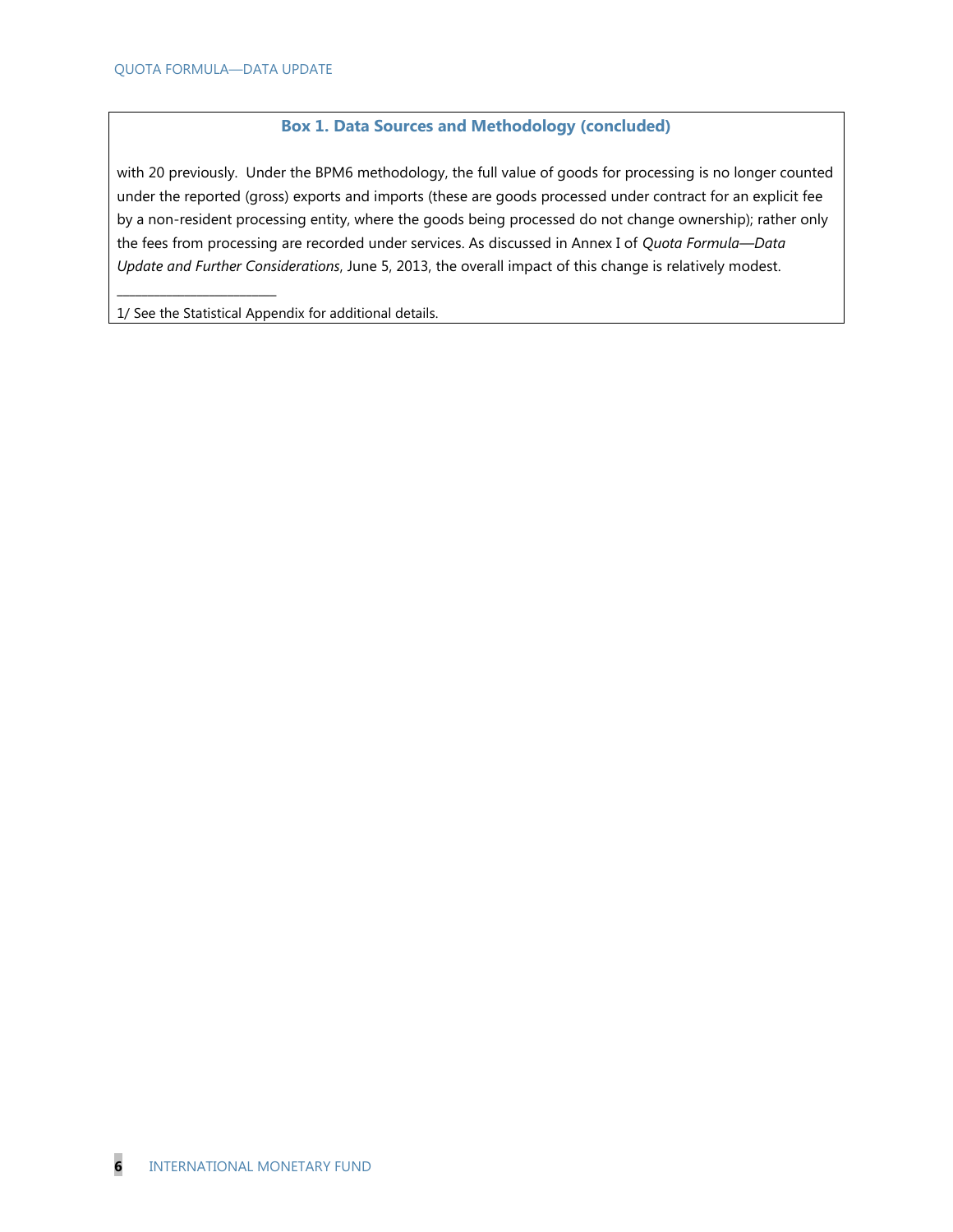| 2008<br>14th<br>Post Second<br>Previous<br>14th Review 4/<br>Reform<br>General<br>Round 3/<br>(2011)<br>(2012)<br>$(2005)$ 5/<br>Review<br>60.4<br>57.6<br>58.2<br>54.7<br>Advanced economies<br>63.8<br>47.6<br>42.9<br>Major advanced economies<br>45.3<br>43.4<br>39.5<br><b>United States</b><br>17.7<br>17.4<br>19.0<br>17.0<br>15.6<br>8.0<br>6.6<br>6.5<br>6.5<br>6.1<br>Japan<br>6.2<br>5.7<br>Germany<br>6.1<br>5.6<br>5.4<br>4.5<br>4.2<br>4.0<br>3.8<br>France<br>3.5<br>United Kingdom<br>4.5<br>4.2<br>4.7<br>4.4<br>3.8<br>3.3<br>3.2<br>3.3<br>3.0<br>2.9<br>Italy<br>Canada<br>2.7<br>2.3<br>2.6<br>2.3<br>2.2<br>2.2<br>15.1<br>14.3<br>16.2<br>15.3<br>14.7<br>Other advanced economies<br>15.2<br>2.0<br>2.3<br>2.2<br>Spain<br>1.7<br>2.1<br>2.0<br>2.2<br>1.8<br>1.9<br>1.9<br>2.0<br>1.9<br>Netherlands<br>1.4<br>1.3<br>1.4<br>1.5<br>Australia<br>1.4<br>1.9<br>1.3<br>1.5<br>1.3<br>1.3<br>Belgium<br>Switzerland<br>1.5<br>1.2<br>1.2<br>1.2<br>1.3<br>Sweden<br>1.0<br>0.9<br>1.0<br>0.9<br>1.0<br>Austria<br>0.9<br>0.8<br>0.9<br>0.8<br>0.8<br>Norway<br>0.8<br>0.8<br>0.8<br>0.8<br>0.8<br>0.5<br>Ireland<br>0.7<br>1.2<br>1.1<br>0.8<br>0.8<br>0.7<br>0.9<br>Denmark<br>0.7<br>0.7<br>42.4<br>39.6<br>36.2<br>41.8<br>45.3<br>Emerging Market and Developing Countries 6/<br>5.0<br>3.4<br>Africa<br>4.4<br>2.8<br>3.1<br>South Africa<br>0.8<br>0.6<br>0.6<br>0.6<br>0.6<br>0.7<br>0.3<br>0.5<br>Nigeria<br>0.5<br>0.5<br>20.6<br>12.6<br>16.0<br>15.8<br>17.7<br>Asia<br>7.9<br>China 7/<br>4.0<br>6.4<br>6.4<br>10.1<br>India<br>2.4<br>2.7<br>2.0<br>2.4<br>2.8<br>Korea, Republic of<br>1.4<br>1.8<br>2.2<br>2.1<br>2.0<br>Indonesia<br>0.9<br>1.0<br>0.9<br>0.9<br>1.1<br>Singapore<br>0.6<br>0.8<br>1.0<br>1.2<br>1.3<br>0.7<br>0.9<br>Malaysia<br>0.8<br>0.8<br>0.8<br>0.6<br>0.7<br>0.8<br>0.9<br>Thailand<br>0.8<br>Middle East, Malta & Turkey<br>7.2<br>6.7<br>4.8<br>6.2<br>6.4<br>Saudi Arabia<br>2.9<br>2.1<br>0.8<br>1.3<br>1.4<br><b>Turkey</b><br>0.6<br>1.0<br>1.0<br>1.1<br>1.1<br>Iran, Islamic Republic of<br>0.6<br>0.7<br>0.6<br>0.7<br>0.7<br>0.8<br>Western Hemisphere<br>7.7<br>7.9<br>6.6<br>7.0<br>7.3<br>7.4<br>2.3<br>Brazil<br>1.8<br>1.7<br>2.2<br>2.3<br>2.4<br>2.0<br>Mexico<br>1.5<br>1.9<br>1.8<br>1.7<br>0.4<br>0.5<br>0.5<br>Venezuela, República Bolivariana de<br>1.1<br>0.8<br>0.9<br>0.7<br>0.6<br>Argentina<br>0.6<br>0.6<br>Transition economies<br>7.1<br>7.2<br>6.2<br>7.7<br>7.6<br>2.5<br>2.7<br><b>Russian Federation</b><br>2.1<br>2.9<br>2.6<br>Poland<br>0.7<br>0.9<br>0.9<br>0.9<br>1.0<br>100.0<br>100.0<br>100.0<br>100.0<br>100.0 |         |      | Quota Shares | Calculated Quota Shares 1/2/ |      |      |         |  |  |
|---------------------------------------------------------------------------------------------------------------------------------------------------------------------------------------------------------------------------------------------------------------------------------------------------------------------------------------------------------------------------------------------------------------------------------------------------------------------------------------------------------------------------------------------------------------------------------------------------------------------------------------------------------------------------------------------------------------------------------------------------------------------------------------------------------------------------------------------------------------------------------------------------------------------------------------------------------------------------------------------------------------------------------------------------------------------------------------------------------------------------------------------------------------------------------------------------------------------------------------------------------------------------------------------------------------------------------------------------------------------------------------------------------------------------------------------------------------------------------------------------------------------------------------------------------------------------------------------------------------------------------------------------------------------------------------------------------------------------------------------------------------------------------------------------------------------------------------------------------------------------------------------------------------------------------------------------------------------------------------------------------------------------------------------------------------------------------------------------------------------------------------------------------------------------------------------------------------------------------------------------------------------------------------------------------------------------------------------------------------------------------------------------------------------------------------------------------------------------------------------------------------------------------------------------------------------------------------------------------------------------|---------|------|--------------|------------------------------|------|------|---------|--|--|
|                                                                                                                                                                                                                                                                                                                                                                                                                                                                                                                                                                                                                                                                                                                                                                                                                                                                                                                                                                                                                                                                                                                                                                                                                                                                                                                                                                                                                                                                                                                                                                                                                                                                                                                                                                                                                                                                                                                                                                                                                                                                                                                                                                                                                                                                                                                                                                                                                                                                                                                                                                                                                           |         |      |              |                              |      |      | Current |  |  |
|                                                                                                                                                                                                                                                                                                                                                                                                                                                                                                                                                                                                                                                                                                                                                                                                                                                                                                                                                                                                                                                                                                                                                                                                                                                                                                                                                                                                                                                                                                                                                                                                                                                                                                                                                                                                                                                                                                                                                                                                                                                                                                                                                                                                                                                                                                                                                                                                                                                                                                                                                                                                                           |         |      |              |                              |      |      | 52.6    |  |  |
|                                                                                                                                                                                                                                                                                                                                                                                                                                                                                                                                                                                                                                                                                                                                                                                                                                                                                                                                                                                                                                                                                                                                                                                                                                                                                                                                                                                                                                                                                                                                                                                                                                                                                                                                                                                                                                                                                                                                                                                                                                                                                                                                                                                                                                                                                                                                                                                                                                                                                                                                                                                                                           |         |      |              |                              |      |      | 37.9    |  |  |
|                                                                                                                                                                                                                                                                                                                                                                                                                                                                                                                                                                                                                                                                                                                                                                                                                                                                                                                                                                                                                                                                                                                                                                                                                                                                                                                                                                                                                                                                                                                                                                                                                                                                                                                                                                                                                                                                                                                                                                                                                                                                                                                                                                                                                                                                                                                                                                                                                                                                                                                                                                                                                           |         |      |              |                              |      |      | 14.9    |  |  |
|                                                                                                                                                                                                                                                                                                                                                                                                                                                                                                                                                                                                                                                                                                                                                                                                                                                                                                                                                                                                                                                                                                                                                                                                                                                                                                                                                                                                                                                                                                                                                                                                                                                                                                                                                                                                                                                                                                                                                                                                                                                                                                                                                                                                                                                                                                                                                                                                                                                                                                                                                                                                                           |         |      |              |                              |      |      | 6.0     |  |  |
|                                                                                                                                                                                                                                                                                                                                                                                                                                                                                                                                                                                                                                                                                                                                                                                                                                                                                                                                                                                                                                                                                                                                                                                                                                                                                                                                                                                                                                                                                                                                                                                                                                                                                                                                                                                                                                                                                                                                                                                                                                                                                                                                                                                                                                                                                                                                                                                                                                                                                                                                                                                                                           |         |      |              |                              |      |      | 5.3     |  |  |
|                                                                                                                                                                                                                                                                                                                                                                                                                                                                                                                                                                                                                                                                                                                                                                                                                                                                                                                                                                                                                                                                                                                                                                                                                                                                                                                                                                                                                                                                                                                                                                                                                                                                                                                                                                                                                                                                                                                                                                                                                                                                                                                                                                                                                                                                                                                                                                                                                                                                                                                                                                                                                           |         |      |              |                              |      |      | 3.3     |  |  |
|                                                                                                                                                                                                                                                                                                                                                                                                                                                                                                                                                                                                                                                                                                                                                                                                                                                                                                                                                                                                                                                                                                                                                                                                                                                                                                                                                                                                                                                                                                                                                                                                                                                                                                                                                                                                                                                                                                                                                                                                                                                                                                                                                                                                                                                                                                                                                                                                                                                                                                                                                                                                                           |         |      |              |                              |      |      | 3.5     |  |  |
|                                                                                                                                                                                                                                                                                                                                                                                                                                                                                                                                                                                                                                                                                                                                                                                                                                                                                                                                                                                                                                                                                                                                                                                                                                                                                                                                                                                                                                                                                                                                                                                                                                                                                                                                                                                                                                                                                                                                                                                                                                                                                                                                                                                                                                                                                                                                                                                                                                                                                                                                                                                                                           |         |      |              |                              |      |      | 2.7     |  |  |
|                                                                                                                                                                                                                                                                                                                                                                                                                                                                                                                                                                                                                                                                                                                                                                                                                                                                                                                                                                                                                                                                                                                                                                                                                                                                                                                                                                                                                                                                                                                                                                                                                                                                                                                                                                                                                                                                                                                                                                                                                                                                                                                                                                                                                                                                                                                                                                                                                                                                                                                                                                                                                           |         |      |              |                              |      |      |         |  |  |
|                                                                                                                                                                                                                                                                                                                                                                                                                                                                                                                                                                                                                                                                                                                                                                                                                                                                                                                                                                                                                                                                                                                                                                                                                                                                                                                                                                                                                                                                                                                                                                                                                                                                                                                                                                                                                                                                                                                                                                                                                                                                                                                                                                                                                                                                                                                                                                                                                                                                                                                                                                                                                           |         |      |              |                              |      |      |         |  |  |
|                                                                                                                                                                                                                                                                                                                                                                                                                                                                                                                                                                                                                                                                                                                                                                                                                                                                                                                                                                                                                                                                                                                                                                                                                                                                                                                                                                                                                                                                                                                                                                                                                                                                                                                                                                                                                                                                                                                                                                                                                                                                                                                                                                                                                                                                                                                                                                                                                                                                                                                                                                                                                           |         |      |              |                              |      |      |         |  |  |
|                                                                                                                                                                                                                                                                                                                                                                                                                                                                                                                                                                                                                                                                                                                                                                                                                                                                                                                                                                                                                                                                                                                                                                                                                                                                                                                                                                                                                                                                                                                                                                                                                                                                                                                                                                                                                                                                                                                                                                                                                                                                                                                                                                                                                                                                                                                                                                                                                                                                                                                                                                                                                           |         |      |              |                              |      |      |         |  |  |
|                                                                                                                                                                                                                                                                                                                                                                                                                                                                                                                                                                                                                                                                                                                                                                                                                                                                                                                                                                                                                                                                                                                                                                                                                                                                                                                                                                                                                                                                                                                                                                                                                                                                                                                                                                                                                                                                                                                                                                                                                                                                                                                                                                                                                                                                                                                                                                                                                                                                                                                                                                                                                           |         |      |              |                              |      |      |         |  |  |
|                                                                                                                                                                                                                                                                                                                                                                                                                                                                                                                                                                                                                                                                                                                                                                                                                                                                                                                                                                                                                                                                                                                                                                                                                                                                                                                                                                                                                                                                                                                                                                                                                                                                                                                                                                                                                                                                                                                                                                                                                                                                                                                                                                                                                                                                                                                                                                                                                                                                                                                                                                                                                           |         |      |              |                              |      |      | 1.6     |  |  |
|                                                                                                                                                                                                                                                                                                                                                                                                                                                                                                                                                                                                                                                                                                                                                                                                                                                                                                                                                                                                                                                                                                                                                                                                                                                                                                                                                                                                                                                                                                                                                                                                                                                                                                                                                                                                                                                                                                                                                                                                                                                                                                                                                                                                                                                                                                                                                                                                                                                                                                                                                                                                                           |         |      |              |                              |      |      | 1.2     |  |  |
|                                                                                                                                                                                                                                                                                                                                                                                                                                                                                                                                                                                                                                                                                                                                                                                                                                                                                                                                                                                                                                                                                                                                                                                                                                                                                                                                                                                                                                                                                                                                                                                                                                                                                                                                                                                                                                                                                                                                                                                                                                                                                                                                                                                                                                                                                                                                                                                                                                                                                                                                                                                                                           |         |      |              |                              |      |      | 1.3     |  |  |
|                                                                                                                                                                                                                                                                                                                                                                                                                                                                                                                                                                                                                                                                                                                                                                                                                                                                                                                                                                                                                                                                                                                                                                                                                                                                                                                                                                                                                                                                                                                                                                                                                                                                                                                                                                                                                                                                                                                                                                                                                                                                                                                                                                                                                                                                                                                                                                                                                                                                                                                                                                                                                           |         |      |              |                              |      |      | 1.0     |  |  |
|                                                                                                                                                                                                                                                                                                                                                                                                                                                                                                                                                                                                                                                                                                                                                                                                                                                                                                                                                                                                                                                                                                                                                                                                                                                                                                                                                                                                                                                                                                                                                                                                                                                                                                                                                                                                                                                                                                                                                                                                                                                                                                                                                                                                                                                                                                                                                                                                                                                                                                                                                                                                                           |         |      |              |                              |      |      | 0.8     |  |  |
|                                                                                                                                                                                                                                                                                                                                                                                                                                                                                                                                                                                                                                                                                                                                                                                                                                                                                                                                                                                                                                                                                                                                                                                                                                                                                                                                                                                                                                                                                                                                                                                                                                                                                                                                                                                                                                                                                                                                                                                                                                                                                                                                                                                                                                                                                                                                                                                                                                                                                                                                                                                                                           |         |      |              |                              |      |      | 0.8     |  |  |
|                                                                                                                                                                                                                                                                                                                                                                                                                                                                                                                                                                                                                                                                                                                                                                                                                                                                                                                                                                                                                                                                                                                                                                                                                                                                                                                                                                                                                                                                                                                                                                                                                                                                                                                                                                                                                                                                                                                                                                                                                                                                                                                                                                                                                                                                                                                                                                                                                                                                                                                                                                                                                           |         |      |              |                              |      |      | 0.8     |  |  |
|                                                                                                                                                                                                                                                                                                                                                                                                                                                                                                                                                                                                                                                                                                                                                                                                                                                                                                                                                                                                                                                                                                                                                                                                                                                                                                                                                                                                                                                                                                                                                                                                                                                                                                                                                                                                                                                                                                                                                                                                                                                                                                                                                                                                                                                                                                                                                                                                                                                                                                                                                                                                                           |         |      |              |                              |      |      | 0.6     |  |  |
|                                                                                                                                                                                                                                                                                                                                                                                                                                                                                                                                                                                                                                                                                                                                                                                                                                                                                                                                                                                                                                                                                                                                                                                                                                                                                                                                                                                                                                                                                                                                                                                                                                                                                                                                                                                                                                                                                                                                                                                                                                                                                                                                                                                                                                                                                                                                                                                                                                                                                                                                                                                                                           |         |      |              |                              |      |      | 47.4    |  |  |
|                                                                                                                                                                                                                                                                                                                                                                                                                                                                                                                                                                                                                                                                                                                                                                                                                                                                                                                                                                                                                                                                                                                                                                                                                                                                                                                                                                                                                                                                                                                                                                                                                                                                                                                                                                                                                                                                                                                                                                                                                                                                                                                                                                                                                                                                                                                                                                                                                                                                                                                                                                                                                           |         |      |              |                              |      |      | 3.5     |  |  |
|                                                                                                                                                                                                                                                                                                                                                                                                                                                                                                                                                                                                                                                                                                                                                                                                                                                                                                                                                                                                                                                                                                                                                                                                                                                                                                                                                                                                                                                                                                                                                                                                                                                                                                                                                                                                                                                                                                                                                                                                                                                                                                                                                                                                                                                                                                                                                                                                                                                                                                                                                                                                                           |         |      |              |                              |      |      | 0.6     |  |  |
|                                                                                                                                                                                                                                                                                                                                                                                                                                                                                                                                                                                                                                                                                                                                                                                                                                                                                                                                                                                                                                                                                                                                                                                                                                                                                                                                                                                                                                                                                                                                                                                                                                                                                                                                                                                                                                                                                                                                                                                                                                                                                                                                                                                                                                                                                                                                                                                                                                                                                                                                                                                                                           |         |      |              |                              |      |      | 0.5     |  |  |
|                                                                                                                                                                                                                                                                                                                                                                                                                                                                                                                                                                                                                                                                                                                                                                                                                                                                                                                                                                                                                                                                                                                                                                                                                                                                                                                                                                                                                                                                                                                                                                                                                                                                                                                                                                                                                                                                                                                                                                                                                                                                                                                                                                                                                                                                                                                                                                                                                                                                                                                                                                                                                           |         |      |              |                              |      |      | 21.7    |  |  |
|                                                                                                                                                                                                                                                                                                                                                                                                                                                                                                                                                                                                                                                                                                                                                                                                                                                                                                                                                                                                                                                                                                                                                                                                                                                                                                                                                                                                                                                                                                                                                                                                                                                                                                                                                                                                                                                                                                                                                                                                                                                                                                                                                                                                                                                                                                                                                                                                                                                                                                                                                                                                                           |         |      |              |                              |      |      | 10.5    |  |  |
|                                                                                                                                                                                                                                                                                                                                                                                                                                                                                                                                                                                                                                                                                                                                                                                                                                                                                                                                                                                                                                                                                                                                                                                                                                                                                                                                                                                                                                                                                                                                                                                                                                                                                                                                                                                                                                                                                                                                                                                                                                                                                                                                                                                                                                                                                                                                                                                                                                                                                                                                                                                                                           |         |      |              |                              |      |      | 3.0     |  |  |
|                                                                                                                                                                                                                                                                                                                                                                                                                                                                                                                                                                                                                                                                                                                                                                                                                                                                                                                                                                                                                                                                                                                                                                                                                                                                                                                                                                                                                                                                                                                                                                                                                                                                                                                                                                                                                                                                                                                                                                                                                                                                                                                                                                                                                                                                                                                                                                                                                                                                                                                                                                                                                           |         |      |              |                              |      |      | 1.9     |  |  |
|                                                                                                                                                                                                                                                                                                                                                                                                                                                                                                                                                                                                                                                                                                                                                                                                                                                                                                                                                                                                                                                                                                                                                                                                                                                                                                                                                                                                                                                                                                                                                                                                                                                                                                                                                                                                                                                                                                                                                                                                                                                                                                                                                                                                                                                                                                                                                                                                                                                                                                                                                                                                                           |         |      |              |                              |      |      | 1.3     |  |  |
|                                                                                                                                                                                                                                                                                                                                                                                                                                                                                                                                                                                                                                                                                                                                                                                                                                                                                                                                                                                                                                                                                                                                                                                                                                                                                                                                                                                                                                                                                                                                                                                                                                                                                                                                                                                                                                                                                                                                                                                                                                                                                                                                                                                                                                                                                                                                                                                                                                                                                                                                                                                                                           |         |      |              |                              |      |      | 1.3     |  |  |
|                                                                                                                                                                                                                                                                                                                                                                                                                                                                                                                                                                                                                                                                                                                                                                                                                                                                                                                                                                                                                                                                                                                                                                                                                                                                                                                                                                                                                                                                                                                                                                                                                                                                                                                                                                                                                                                                                                                                                                                                                                                                                                                                                                                                                                                                                                                                                                                                                                                                                                                                                                                                                           |         |      |              |                              |      |      | 0.8     |  |  |
|                                                                                                                                                                                                                                                                                                                                                                                                                                                                                                                                                                                                                                                                                                                                                                                                                                                                                                                                                                                                                                                                                                                                                                                                                                                                                                                                                                                                                                                                                                                                                                                                                                                                                                                                                                                                                                                                                                                                                                                                                                                                                                                                                                                                                                                                                                                                                                                                                                                                                                                                                                                                                           |         |      |              |                              |      |      | 1.0     |  |  |
|                                                                                                                                                                                                                                                                                                                                                                                                                                                                                                                                                                                                                                                                                                                                                                                                                                                                                                                                                                                                                                                                                                                                                                                                                                                                                                                                                                                                                                                                                                                                                                                                                                                                                                                                                                                                                                                                                                                                                                                                                                                                                                                                                                                                                                                                                                                                                                                                                                                                                                                                                                                                                           |         |      |              |                              |      |      | 7.1     |  |  |
|                                                                                                                                                                                                                                                                                                                                                                                                                                                                                                                                                                                                                                                                                                                                                                                                                                                                                                                                                                                                                                                                                                                                                                                                                                                                                                                                                                                                                                                                                                                                                                                                                                                                                                                                                                                                                                                                                                                                                                                                                                                                                                                                                                                                                                                                                                                                                                                                                                                                                                                                                                                                                           |         |      |              |                              |      |      | 1.7     |  |  |
|                                                                                                                                                                                                                                                                                                                                                                                                                                                                                                                                                                                                                                                                                                                                                                                                                                                                                                                                                                                                                                                                                                                                                                                                                                                                                                                                                                                                                                                                                                                                                                                                                                                                                                                                                                                                                                                                                                                                                                                                                                                                                                                                                                                                                                                                                                                                                                                                                                                                                                                                                                                                                           |         |      |              |                              |      |      | 1.1     |  |  |
|                                                                                                                                                                                                                                                                                                                                                                                                                                                                                                                                                                                                                                                                                                                                                                                                                                                                                                                                                                                                                                                                                                                                                                                                                                                                                                                                                                                                                                                                                                                                                                                                                                                                                                                                                                                                                                                                                                                                                                                                                                                                                                                                                                                                                                                                                                                                                                                                                                                                                                                                                                                                                           |         |      |              |                              |      |      |         |  |  |
|                                                                                                                                                                                                                                                                                                                                                                                                                                                                                                                                                                                                                                                                                                                                                                                                                                                                                                                                                                                                                                                                                                                                                                                                                                                                                                                                                                                                                                                                                                                                                                                                                                                                                                                                                                                                                                                                                                                                                                                                                                                                                                                                                                                                                                                                                                                                                                                                                                                                                                                                                                                                                           |         |      |              |                              |      |      |         |  |  |
|                                                                                                                                                                                                                                                                                                                                                                                                                                                                                                                                                                                                                                                                                                                                                                                                                                                                                                                                                                                                                                                                                                                                                                                                                                                                                                                                                                                                                                                                                                                                                                                                                                                                                                                                                                                                                                                                                                                                                                                                                                                                                                                                                                                                                                                                                                                                                                                                                                                                                                                                                                                                                           |         |      |              |                              |      |      |         |  |  |
|                                                                                                                                                                                                                                                                                                                                                                                                                                                                                                                                                                                                                                                                                                                                                                                                                                                                                                                                                                                                                                                                                                                                                                                                                                                                                                                                                                                                                                                                                                                                                                                                                                                                                                                                                                                                                                                                                                                                                                                                                                                                                                                                                                                                                                                                                                                                                                                                                                                                                                                                                                                                                           |         |      |              |                              |      |      |         |  |  |
|                                                                                                                                                                                                                                                                                                                                                                                                                                                                                                                                                                                                                                                                                                                                                                                                                                                                                                                                                                                                                                                                                                                                                                                                                                                                                                                                                                                                                                                                                                                                                                                                                                                                                                                                                                                                                                                                                                                                                                                                                                                                                                                                                                                                                                                                                                                                                                                                                                                                                                                                                                                                                           |         |      |              |                              |      |      | 1.7     |  |  |
|                                                                                                                                                                                                                                                                                                                                                                                                                                                                                                                                                                                                                                                                                                                                                                                                                                                                                                                                                                                                                                                                                                                                                                                                                                                                                                                                                                                                                                                                                                                                                                                                                                                                                                                                                                                                                                                                                                                                                                                                                                                                                                                                                                                                                                                                                                                                                                                                                                                                                                                                                                                                                           |         |      |              |                              |      |      | 0.5     |  |  |
|                                                                                                                                                                                                                                                                                                                                                                                                                                                                                                                                                                                                                                                                                                                                                                                                                                                                                                                                                                                                                                                                                                                                                                                                                                                                                                                                                                                                                                                                                                                                                                                                                                                                                                                                                                                                                                                                                                                                                                                                                                                                                                                                                                                                                                                                                                                                                                                                                                                                                                                                                                                                                           |         |      |              |                              |      |      | 0.6     |  |  |
|                                                                                                                                                                                                                                                                                                                                                                                                                                                                                                                                                                                                                                                                                                                                                                                                                                                                                                                                                                                                                                                                                                                                                                                                                                                                                                                                                                                                                                                                                                                                                                                                                                                                                                                                                                                                                                                                                                                                                                                                                                                                                                                                                                                                                                                                                                                                                                                                                                                                                                                                                                                                                           |         |      |              |                              |      |      | 7.7     |  |  |
|                                                                                                                                                                                                                                                                                                                                                                                                                                                                                                                                                                                                                                                                                                                                                                                                                                                                                                                                                                                                                                                                                                                                                                                                                                                                                                                                                                                                                                                                                                                                                                                                                                                                                                                                                                                                                                                                                                                                                                                                                                                                                                                                                                                                                                                                                                                                                                                                                                                                                                                                                                                                                           |         |      |              |                              |      |      | 2.8     |  |  |
|                                                                                                                                                                                                                                                                                                                                                                                                                                                                                                                                                                                                                                                                                                                                                                                                                                                                                                                                                                                                                                                                                                                                                                                                                                                                                                                                                                                                                                                                                                                                                                                                                                                                                                                                                                                                                                                                                                                                                                                                                                                                                                                                                                                                                                                                                                                                                                                                                                                                                                                                                                                                                           |         |      |              |                              |      |      | 1.0     |  |  |
|                                                                                                                                                                                                                                                                                                                                                                                                                                                                                                                                                                                                                                                                                                                                                                                                                                                                                                                                                                                                                                                                                                                                                                                                                                                                                                                                                                                                                                                                                                                                                                                                                                                                                                                                                                                                                                                                                                                                                                                                                                                                                                                                                                                                                                                                                                                                                                                                                                                                                                                                                                                                                           | Total   |      |              |                              |      |      | 100.0   |  |  |
| Memorandum Item:                                                                                                                                                                                                                                                                                                                                                                                                                                                                                                                                                                                                                                                                                                                                                                                                                                                                                                                                                                                                                                                                                                                                                                                                                                                                                                                                                                                                                                                                                                                                                                                                                                                                                                                                                                                                                                                                                                                                                                                                                                                                                                                                                                                                                                                                                                                                                                                                                                                                                                                                                                                                          | EU 28   | 32.0 | 30.4         | 33.1                         | 31.5 | 29.8 | 28.4    |  |  |
|                                                                                                                                                                                                                                                                                                                                                                                                                                                                                                                                                                                                                                                                                                                                                                                                                                                                                                                                                                                                                                                                                                                                                                                                                                                                                                                                                                                                                                                                                                                                                                                                                                                                                                                                                                                                                                                                                                                                                                                                                                                                                                                                                                                                                                                                                                                                                                                                                                                                                                                                                                                                                           | LICs 8/ | 4.4  | 4.1          | 2.2                          | 2.5  | 2.8  | 3.0     |  |  |

# **Table 1. Distribution of Quotas and Calculated Quotas**

Source: Finance Department.

1/ These results are based on the current quota formula. The IMFC has called for agreement on a new formula as part of the work of the 15<sup>th</sup> Review. The quota formula is typically used to inform discussions on the allocation of quota increases, but other considerations are also taken into account.

2/ Based on the current formula:  $CQS = (0.50*GDP + 0.30*Openness + 0.15*Variability + 0.05*Reserves)^{A}K$ . GDP blend using 60 percent market and 40 percent PPP exchange rates. K is a compression factor of 0.95.

3/ The "post second round" reflects the ad hoc quota increases for 54 members under the 2008 reform, which became effective in March 2011. Includes South Sudan which became a member on April 18, 2012. For the two countries that have not yet consented to and paid for their quota increases,  $11<sup>th</sup>$  Review proposed quotas are used.

4/ Includes South Sudan which became a member on April 18, 2012; reflects the proposed doubling of its quota after the  $14<sup>th</sup>$ Review becomes effective.

5/ Reflects the impact of adjustments to current receipts and payments for re-exports, international banking interest, and nonmonetary gold.

6/ Including Czech Republic, Estonia, Korea, Latvia, Malta, Singapore, Slovak Republic, and Slovenia.

7/ Including China, P.R., Hong Kong SAR and Macao SAR.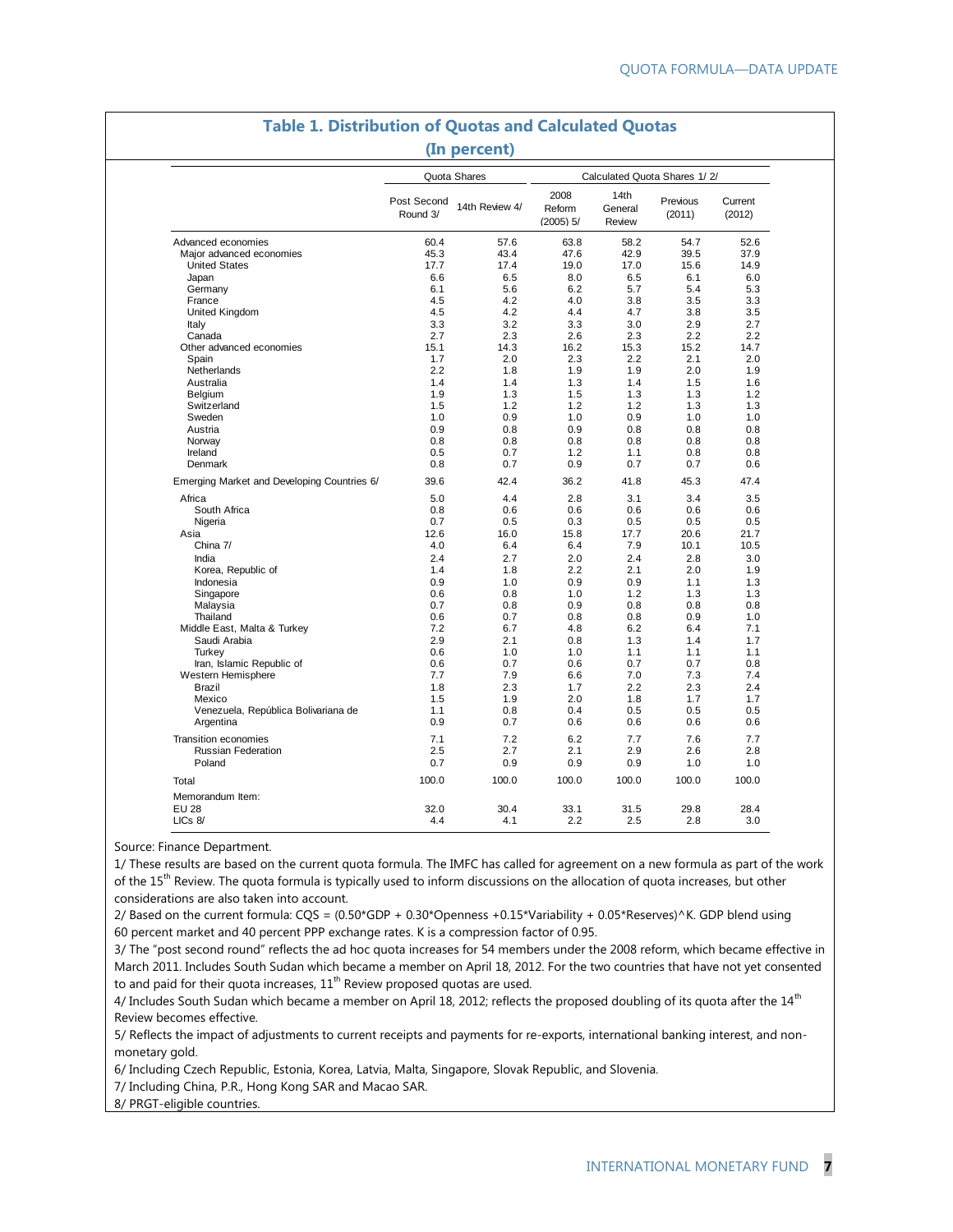

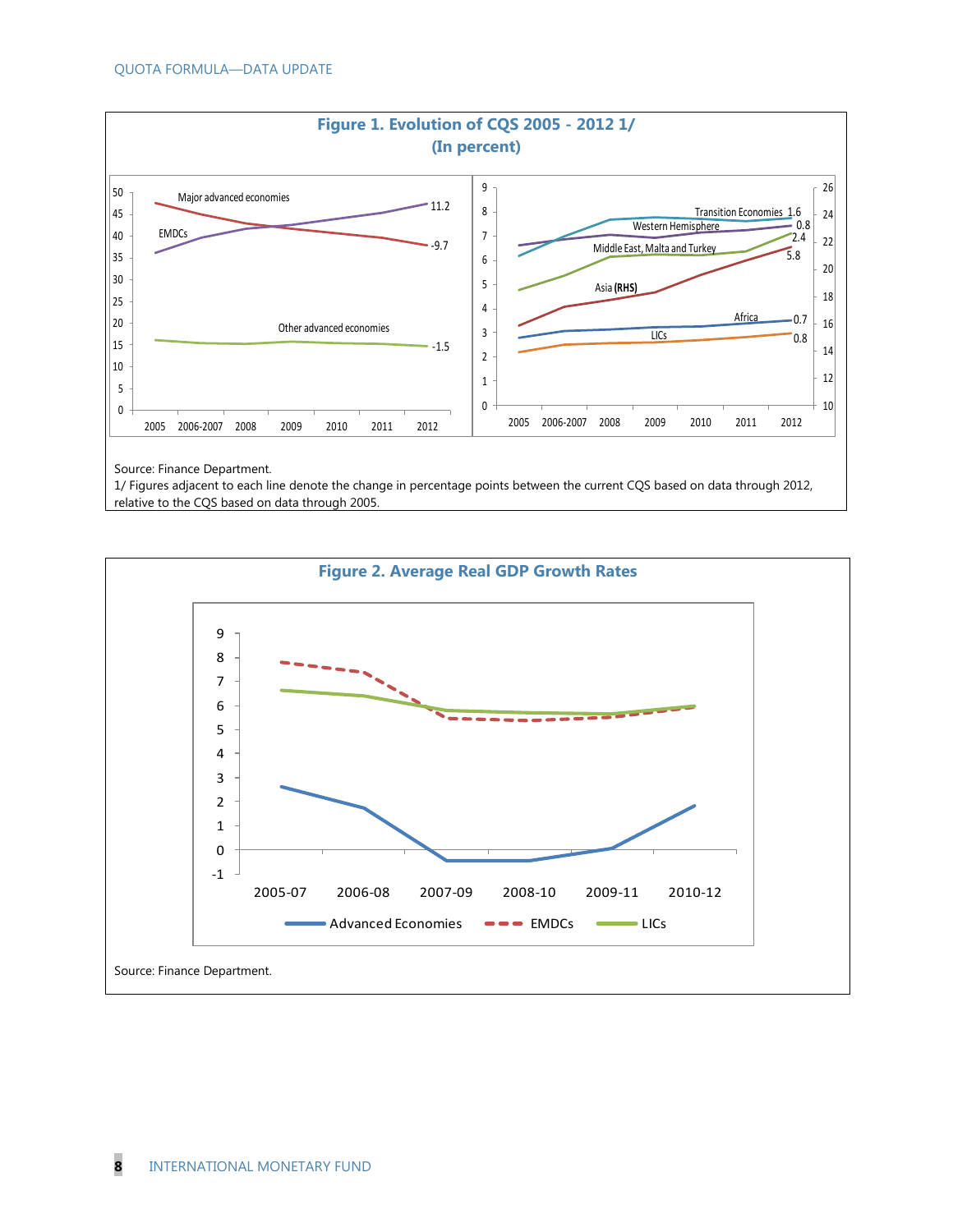**7. The 2011 ICP PPP estimates point to a markedly higher aggregate share of EMDCs in global PPP GDP** (see below and Annex I for details). Table 2b compares GDP and CQS shares based on the 2011 ICP factors with those estimated previously for 2005. The aggregate share of EMDCs as a whole in global PPP GDP rises to 58.1 percent, a 6.1 pp increase relative to the estimate in the previous update of the quota database. Of this increase, 5.3 pp is accounted for by the new ICP factors (given that PPP GDP has a 20 percent weight in the current formula, this accounts for the 1.0 pp gain noted above), and 0.8 pp reflects the one-year data update to 2012 (with unchanged 2005 ICP factors). In terms of regional breakdown, EMDCs in Asia recorded the largest gains, reflecting, among others, significant increases for Indonesia, India, and China. Russia and Saudi Arabia also record large increases. The largest reductions were recorded predominantly by the largest advanced countries—the U.S., Japan, and UK—as well as Korea.<sup>7</sup>

**8. The gain in GDP share for EMDCs also reflects a continued divergence in global growth rates.** As shown in Figure 2, the growth divergence has narrowed somewhat in the latest update, but nonetheless remains sizable. EMDCs also recorded gains in their share of global openness and, to a lesser extent, variability, associated with the rebound in external flows in the wake of the global financial crisis (Table 2a and Figure 3). The share of EMDCs in global reserves declined slightly to



THE TRIM CONDET THE SERVIT SERVIT SERVIT SURFER THE SERVIT OF SERVIT SHE SERVIT SURFER THE SURFER THAT THE SUR<br>The series to several WEO advanced countries that continues to be included in the EMDC group to preserve continuity with the presentation of previous quota results (see *Quota Formula Review—Data Update and Issues*, Annex II, 8/17/11) [http://www.imf.org/external/np/pp/eng/2011/081711.pdf.](http://www.imf.org/external/np/pp/eng/2011/081711.pdf)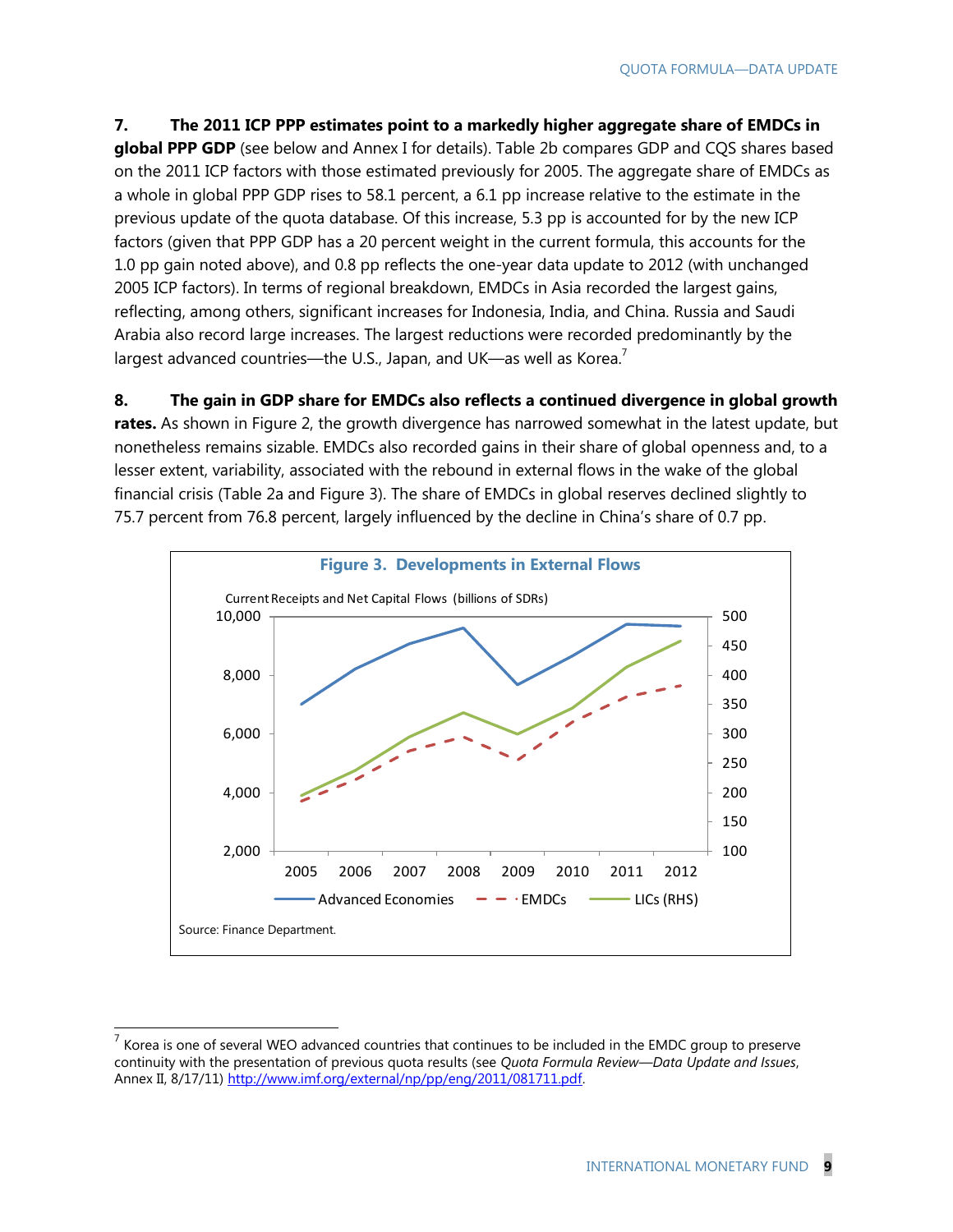**9. There were significant changes for some individual members**. As was the case with the previous update, all the largest gainers were EMDCs. China again recorded the largest individual increase in CQS although by less than in previous updates (0.39 pp in the current update vs. 0.71 in 2013 and 0.79 in 2012). India, Saudi Arabia, and Indonesia recorded significant gains (0.25, 0.22, 0.21 pp respectively), benefitting substantially from the 2011 ICP estimates, while Russia and Brazil recorded more moderate increases (0.15 and 0.09 pp, respectively). All of the 10 largest declines in CQS (except for Korea) were recorded by AEs, with a more pronounced decline on account of the 2011 ICP estimates. The United States saw the largest individual decline (-0.7 pp), followed by the United Kingdom, France, Italy, and Germany (Table 3).

**10. Out-of-lineness based on the current formula has increased further compared to the last update.** Comparing CQS with 14<sup>th</sup> Review quota shares, at the aggregate level AEs are overrepresented and EMDCs under-represented by 5.1 pp, compared with 2.9 pp in the previous update (Table 4). Compared to current quota shares ("Post Second Round") EMDCs are underrepresented by 7.9 pp. Total over- and under-representation also increased since the last update. The number of underrepresented members increased to 74 compared with 68 in the previous update, and these members are under-represented by 8.7 pp of total quota shares. Almost half of this shortfall is accounted for by China.

**11. From a longer-term perspective, the CQS gains recorded by EMDCs in recent data updates reflect rising shares across all variables, except reserves.** Figure 4 shows the contributions of the five quota variables to CQS for major groups during the last four data updates. $8$ For EMDCs as a group, the contributions of market GDP, PPP GDP and openness are broadly similar in scale based on the latest data update (Figure 4, bottom panel). Over the four years combined, the increased contribution of PPP GDP to EMDCs' CQS is similar to that of market GDP after taking account of the 2011 ICP estimates. For advanced countries, the reverse applies as this group has steadily lost share across all 3 variables (market GDP, PPP GDP and openness). Market GDP makes the most important contribution for the major advanced economies (Figure 4, top panel), while openness is most important in the case of other advanced economies. PPP GDP makes a significantly smaller contribution in both cases.

<sup>&</sup>lt;u>edd</u><br><sup>8</sup> The contribution of each quota variable is defined as each major group's aggregate share multiplied by its coefficient in the quota formula (i.e., 0.3 for market GDP and 0.2 for PPP GDP). The contributions will not equal the corresponding CQS due to compression.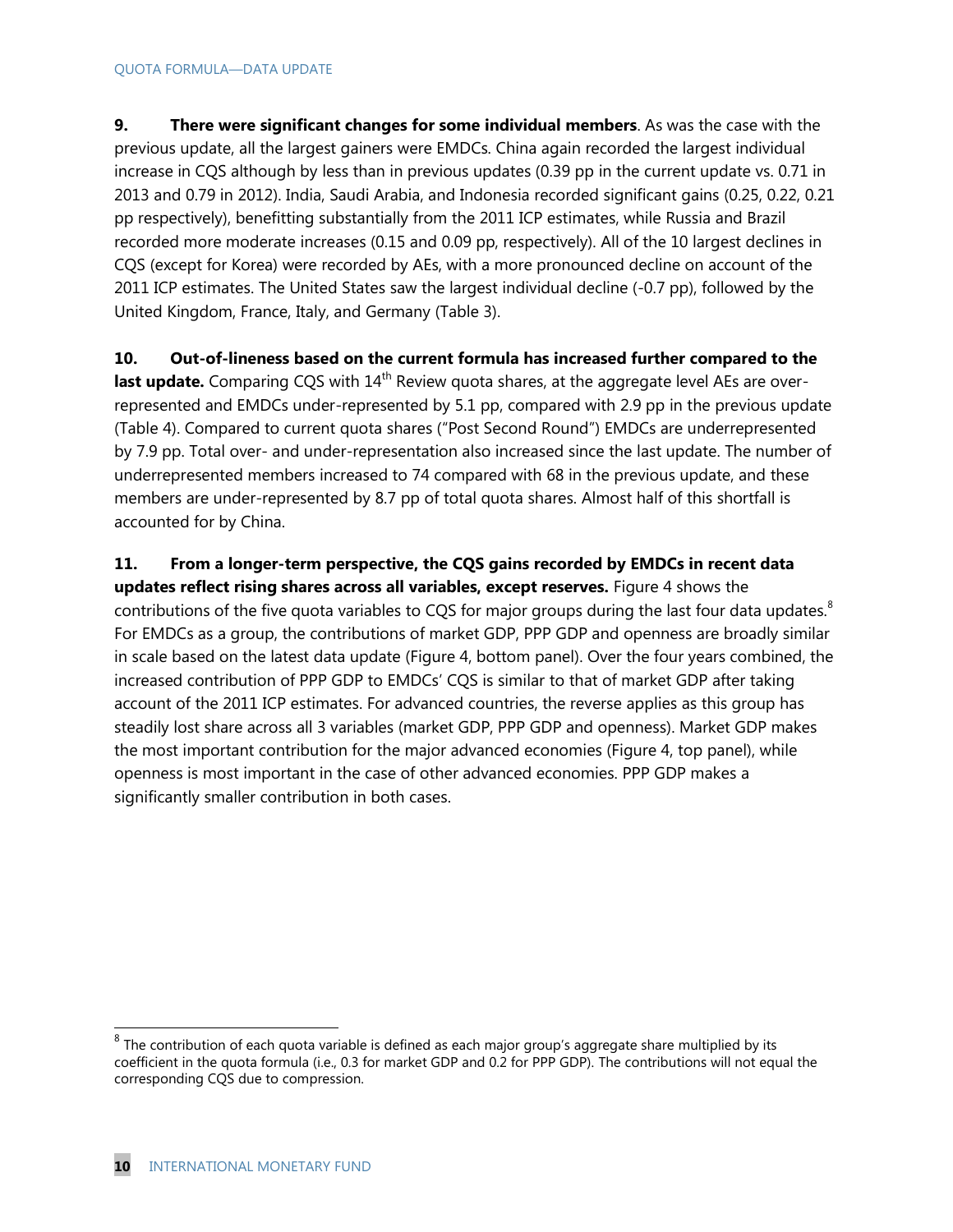|                                             |                                        |            | GDP Blend 4/ |            | Openness    |            | Variability 5/ | Reserves     |             |  |
|---------------------------------------------|----------------------------------------|------------|--------------|------------|-------------|------------|----------------|--------------|-------------|--|
|                                             | 14th General Review<br>Quota Shares 1/ | Current 2/ | Previous 3/  | Current 2/ | Previous 3/ | Current 2/ | Previous 3/    | Current 2/   | Previous 3/ |  |
| Advanced economies                          | 57.6                                   | 53.0       | 56.6         | 59.2       | 60.7        | 56.8       | 57.0           | 24.3         | 23.2        |  |
|                                             |                                        |            |              |            |             |            |                |              |             |  |
| Maior advanced economies                    | 43.4                                   | 43.2       | 46.1         | 39.6       | 40.7        | 38.0       | 37.8           | 16.6         | 16.3        |  |
| <b>United States</b>                        | 17.4                                   | 20.5       | 21.6         | 12.9       | 13.0        | 14.8       | 15.8           | 1.5          | 1.5         |  |
| Japan                                       | 6.5                                    | 7.0        | 7.5          | 4.3        | 4.3         | 5.7        | 5.1            | 11.9         | 11.5        |  |
| Germany                                     | 5.6                                    | 4.5        | 4.8          | 7.8        | 8.0         | 5.9        | 5.4            | 0.7          | 0.7         |  |
| France                                      | 4.2                                    | 3.3        | 3.7          | 4.4        | 4.5         | 2.4        | 2.2            | 0.5          | 0.6         |  |
| United Kingdom                              | 4.2                                    | 3.1        | 3.4          | 4.7        | 5.1         | 4.2        | 4.4            | 0.8          | 0.8         |  |
| Italy                                       | 3.2                                    | 2.7        | 3.0          | 3.1        | 3.2         | 3.0        | 2.8            | 0.5          | 0.5         |  |
| Canada                                      | 2.3                                    | 2.1        | 2.2          | 2.5        | 2.6         | 2.0        | 2.1            | 0.6          | 0.6         |  |
| Other advanced economies                    | 14.3                                   | 9.8        | 10.5         | 19.6       | 20.0        | 18.8       | 19.2           | 7.8          | 6.9         |  |
| Spain                                       | 2.0                                    | 1.9        | 2.1          | 2.3        | 2.4         | 2.2        | 2.1            | 0.3          | 0.2         |  |
| Netherlands                                 | 1.8                                    | 1.0        | 1.1          | 3.0        | 3.1         | 2.8        | 2.9            | 0.2          | 0.2         |  |
| Australia                                   | 1.4                                    | 1.7        | 1.6          | 1.5        | 1.4         | 1.4        | 1.4            | 0.4          | 0.4         |  |
|                                             | 1.3                                    | 0.6        | 0.7          | 2.1        | 2.1         |            | 1.6            | 0.2          | 0.2         |  |
| Belgium                                     | 1.2                                    |            | 0.7          | 2.0        | 2.0         | 1.6<br>0.7 |                |              |             |  |
| Switzerland                                 |                                        | 0.7        |              |            |             |            | 0.8            | 3.6          | 2.7         |  |
| Sweden                                      | 0.9                                    | 0.6        | 0.6          | 1.2        | 1.3         | 1.5        | 1.6            | 0.4          | 0.5         |  |
| Austria                                     | 0.8                                    | 0.5        | 0.6          | 1.1        | 1.1         | 0.9        | 0.9            | 0.1          | 0.1         |  |
| Norway                                      | 0.8                                    | 0.5        | 0.5          | 0.9        | 0.9         | 1.4        | 1.5            | 0.5          | 0.5         |  |
| Ireland                                     | 0.7                                    | 0.3        | 0.3          | 1.3        | 1.4         | 1.2        | 1.3            | 0.0          | 0.0         |  |
| Denmark                                     | 0.7                                    | 0.4        | 0.4          | 0.8        | 0.9         | 0.7        | 0.7            | 0.8          | 0.9         |  |
| Emerging Market and Developing Countries 6/ | 42.4                                   | 47.0       | 43.4         | 40.8       | 39.3        | 43.2       | 43.0           | 75.7         | 76.8        |  |
| Africa                                      | 4.4                                    | 2.8        | 2.7          | 2.8        | 2.7         | 4.1        | 4.0            | 3.8          | 3.9         |  |
| South Africa                                | 0.6                                    | 0.6        | 0.6          | 0.5        | 0.5         | 0.3        | 0.3            | 0.4          | 0.4         |  |
| Nigeria                                     | 0.5                                    | 0.4        | 0.4          | 0.4        | 0.4         | 0.6        | 0.6            | 0.4          | 0.4         |  |
| Asia                                        | 16.0                                   | 23.5       | 21.4         | 19.7       | 18.9        | 14.7       | 15.4           | 44.8         | 46.2        |  |
| China 7/                                    | 6.4                                    | 12.6       | 11.7         | 8.7        | 8.5         | 5.8        | 5.9            | 31.5         | 32.2        |  |
|                                             |                                        | 4.2        |              | 2.0        |             |            |                |              | 2.9         |  |
| India                                       | 2.7                                    |            | 3.7          |            | 1.8         | 1.6        | 1.6            | 2.6          |             |  |
| Korea, Republic of                          | 1.8                                    | 1.6        | 1.7          | 2.5        | 2.4         | 1.1        | 1.3            | 3.0          | 3.1         |  |
| Indonesia                                   | 1.0                                    | 1.6        | 1.2          | 0.8        | 0.7         | 0.8        | 0.8            | 1.0          | 1.1         |  |
| Singapore                                   | 0.8                                    | 0.4        | 0.4          | 2.2        | 2.1         | 1.9        | 2.3            | 2.4          | 2.4         |  |
| Malaysia                                    | 0.8                                    | 0.5        | 0.5          | 1.0        | 1.0         | 1.0        | 0.9            | 1.3          | 1.3         |  |
| Thailand                                    | 0.7                                    | 0.7        | 0.6          | 1.0        | 1.0         | 1.3        | 1.3            | 1.6          | 1.8         |  |
| Middle East, Malta & Turkey                 | 6.7                                    | 6.1        | 5.1          | 5.8        | 5.4         | 8.7        | 8.0            | 11.0         | 10.4        |  |
| Saudi Arabia                                | 2.1                                    | 1.2        | 0.8          | 1.2        | 1.1         | 2.7        | 2.7            | 5.8          | 5.0         |  |
| Turkey                                      | 1.0                                    | 1.2        | 1.2          | 0.9        | 0.9         | 1.2        | 1.3            | 0.8          | 0.9         |  |
| Iran, Islamic Republic of                   | 0.7                                    | 0.9        | 0.9          | 0.4        | 0.4         | 0.5        | 0.3            | 1.0          | 0.9         |  |
| Western Hemisphere                          | 7.9                                    | 8.2        | 8.1          | 5.2        | 5.0         | 6.5        | 6.2            | 7.4          | 7.1         |  |
| <b>Brazil</b>                               | 2.3                                    | 3.2        | 3.1          | 1.2        | 1.1         | 1.6        | 1.5            | 3.5          | 3.4         |  |
| Mexico                                      | 1.9                                    | 1.8        | 1.8          | 1.6        | 1.5         | 1.7        | 1.5            | 1.5          | 1.3         |  |
| Venezuela, República Bolivariana de         | 0.8                                    | 0.5        | 0.5          | 0.3        | 0.3         | 0.6        | 0.6            | 0.1          | 0.1         |  |
|                                             |                                        | 0.7        | 0.7          | 0.4        | 0.4         |            | 0.6            |              | 0.5         |  |
| Argentina                                   | 0.7                                    |            |              |            |             | 0.5        |                | 0.4          |             |  |
| Transition economies                        | 7.2                                    | 6.4        | 6.1          | 7.4        | 7.2         | 9.3        | 9.4            | 8.5          | 9.2         |  |
| <b>Russian Federation</b>                   | 2.7                                    | 3.0        | 2.7          | 2.2        | 2.1         | 2.7        | 2.8            | 4.5          | 4.8         |  |
| Poland                                      | 0.9                                    | 0.8        | 0.8          | 1.1        | 1.1         | 1.0        | 1.0            | 0.9<br>100.0 | 1.0         |  |
| Total                                       | 100.0                                  | 100.0      | 100.0        | 100.0      | 100.0       | 100.0      | 100.0          |              | 100.0       |  |
| Memorandum Items:<br><b>EU 28</b>           | 30.4                                   | 22.1       | 24.2         | 38.2       | 39.7        | 33.8       | 33.3           | 7.4          | 7.8         |  |
| LICs 8/                                     | 4.1                                    | 2.5        | 2.3          | 2.3        | 2.2         | 3.1        | 3.0            | 1.9          | 1.9         |  |

# **Table 2a. Distribution of Quotas and Updated Quota Variables**

Source: Finance Department.

1/ Includes South Sudan which became a member on April 18, 2012; reflects the proposed doubling of its quota after the  $14<sup>th</sup>$  Review becomes effective.

2/ Based on IFS data through 2012.

3/ Based on IFS data through 2011.

4/ GDP blend using 60 percent market and 40 percent PPP exchange rates.

5/ Variability of current receipts minus net capital flows (due to change in sign convention in BPM6).

6/ Including Czech Republic, Estonia, Korea, Latvia, Malta, Singapore, Slovak Republic, and Slovenia.

7/ Including China, P.R., Hong Kong SAR, and Macao SAR.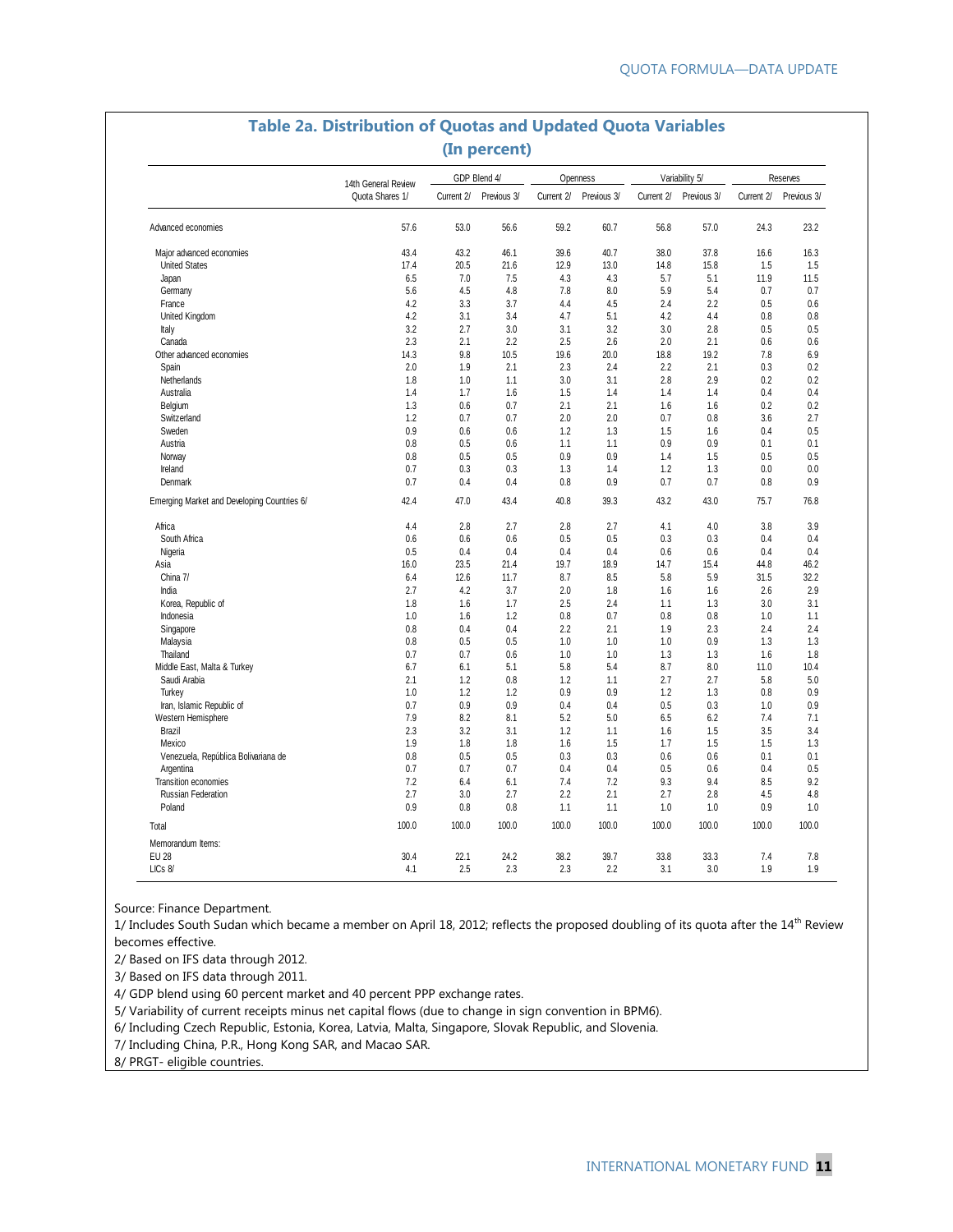|                                             |                     |             | <b>Table 2b. Updated GDP Blend Variable</b> | (in percent) |             |             |             |             |             |              |             |
|---------------------------------------------|---------------------|-------------|---------------------------------------------|--------------|-------------|-------------|-------------|-------------|-------------|--------------|-------------|
|                                             |                     |             |                                             |              |             |             |             |             |             |              |             |
|                                             | 14th General Review |             | Calculated Quota Shares 2/3/                |              | GDP         |             | PPP GDP 6/  |             |             | GDP Blend 7/ |             |
|                                             | Quota Shares 1/     | 2011 ICP 4/ | 2005 ICP 4/                                 | Current 3/   | Previous 5/ |             | Current 3/  | Previous 5/ |             | Current 3/   | Previous 5/ |
|                                             |                     |             |                                             |              |             | 2011 ICP 4/ | 2005 ICP 4/ |             | 2011 ICP 4/ | 2005 ICP 4/  |             |
| Advanced economies                          | 57.6                | 52.6        | 53.6                                        | 60.4         | 62.3        | 41.9        | 47.2        | 48.0        | 53.0        | 55.1         | 56.6        |
| Major advanced economies                    | 43.4                | 37.9        | 38.8                                        | 48.9         | 50.4        | 34.5        | 39.2        | 39.7        | 43.2        | 45.0         | 46.1        |
| <b>United States</b>                        | 17.4                | 14.9        | 15.4                                        | 22.6         | 22.8        | 17.2        | 19.9        | 19.7        | 20.5        | 21.5         | 21.6        |
| Japan                                       | 6.5                 | 6.0         | 6.1                                         | 8.4          | 8.6         | 4.9         | 5.7         | 5.9         | 7.0         | 7.3          | 7.5         |
| Germany                                     | 5.6                 | 5.3         | 5.3                                         | 5.0          | 5.3         | 3.7         | 3.9         | 4.0         | 4.5         | 4.6          | 4.8         |
| France                                      | 4.2                 | 3.3         | 3.3                                         | 3.9          | 4.2         | 2.6         | 2.8         | 2.9         | 3.3         | 3.4          | 3.7         |
| United Kingdom                              | 4.2                 | 3.5         | 3.6                                         | 3.5          | 3.6         | 2.4         | 2.9         | 3.0         | 3.1         | 3.3          | 3.4         |
| Italy                                       | 3.2                 | 2.7         | 2.8                                         | 3.0          | 3.3         | 2.2         | 2.3         | 2.4         | 2.7         | 2.7          | 3.0         |
| Canada                                      | 2.3                 | 2.2         | 2.2                                         | 2.5          | 2.4         | 1.6         | 1.8         | 1.8         | 2.1         | 2.2          | 2.2         |
| Other advanced economies                    | 14.3                | 14.7        | 14.8                                        | 11.4         | 12.0        | 7.4         | 8.0         | 8.4         | 9.8         | 10.1         | 10.5        |
| Spain                                       | 2.0                 | 2.0         | 2.0                                         | 2.0          | 2.3         | 1.6         | 1.8         | 1.9         | 1.9         | 1.9          | 2.1         |
| Netherlands                                 | 1.8                 | 1.9         | 1.9                                         | 1.2          | 1.3         | 0.8         | 0.9         | 0.9         | 1.0         | 1.0          | 1.1         |
| Australia                                   | 1.4                 | 1.6         | 1.6                                         | 2.1          | 1.9         | 1.1         | 1.2         | 1.2         | 1.7         | 1.7          | 1.6         |
| Belgium                                     | 1.3                 | 1.2         | 1.2                                         | 0.7          | 0.8         | 0.5         | 0.5         | 0.5         | 0.6         | 0.6          | 0.7         |
| Switzerland                                 | 1.2                 | 1.3         | 1.3                                         | 0.9          | 0.9         | 0.4         | 0.4         | 0.5         | 0.7         | 0.7          | 0.7         |
| Sweden                                      | 0.9                 | 1.0         | 1.0                                         | 0.7          | 0.7         | 0.4         | 0.5         | 0.5         | 0.6         | 0.6          | 0.6         |
| Austria                                     | 0.8                 | 0.8         | 0.8                                         | 0.6          | 0.6         | 0.4         | 0.4         | 0.5         | 0.5         | 0.5          | 0.6         |
| Norway                                      | 0.8                 | 0.8         | 0.8                                         | 0.7          | 0.7         | 0.3         | 0.3         | 0.3         | 0.5         | 0.5          | 0.5         |
| Ireland                                     | 0.7                 | 0.8         | 0.8                                         | 0.3          | 0.3         | 0.2         | 0.2         | 0.2         | 0.3         | 0.3          | 0.3         |
| Denmark                                     | 0.7                 | 0.6         | 0.6                                         | 0.5          | 0.5         | 0.3         | 0.3         | 0.3         | 0.4         | 0.4          | 0.4         |
| Emerging Market and Developing Countries 8/ | 42.4                | 47.4        | 46.4                                        | 39.6         | 37.7        | 58.1        | 52.8        | 52.0        | 47.0        | 44.9         | 43.4        |
| Africa                                      | 4.4                 | 3.5         | 3.4                                         | 2.3          | 2.3         | 3.6         | 3.3         | 3.3         | 2.8         | 2.7          | 2.7         |
| South Africa                                | 0.6                 | 0.6         | 0.6                                         | 0.6          | 0.6         | 0.7         | 0.7         | 0.7         | 0.6         | 0.6          | 0.6         |
| Nigeria                                     | 0.5                 | 0.5         | 0.5                                         | 0.4          | 0.3         | 0.6         | 0.5         | 0.5         | 0.4         | 0.4          | 0.4         |
| Asia                                        | 16.0                | 21.7        | 21.2                                        | 18.7         | 17.5        | 30.6        | 27.9        | 27.1        | 23.5        | 22.4         | 21.4        |
| China 9/                                    | 6.4                 | 10.5        | 10.4                                        | 10.8         | 10.0        | 15.2        | 14.7        | 14.2        | 12.6        | 12.3         | 11.7        |
| India                                       | 2.7                 | 3.0         | 2.9                                         | 2.6          | 2.5         | 6.5         | 5.7         | 5.5         | 4.2         | 3.8          | 3.7         |
| Korea, Republic of                          | 1.8                 | 1.9         | 2.0                                         | 1.6          | 1.6         | 1.6         | 2.0         | 2.0         | 1.6         | 1.7          | 1.7         |
| Indonesia                                   | 1.0                 | 1.3         | 1.1                                         | 1.2          | 1.1         | 2.3         | 1.4         | 1.4         | 1.6         | 1.3          | 1.2         |
| Singapore                                   | 0.8                 | 1.3         | 1.3                                         | 0.4          | 0.4         | 0.4         | 0.4         | 0.4         | 0.4         | 0.4          | 0.4         |
| Malaysia                                    | 0.8                 | 0.8         | 0.8                                         | 0.4          | 0.4         | 0.7         | 0.6         | 0.6         | 0.5         | 0.5          | 0.5         |
| Thailand                                    | 0.7                 | 1.0         | 0.9                                         | 0.5          | 0.5         | 1.0         | 0.8         | 0.8         | 0.7         | 0.6          | 0.6         |
| Middle East, Malta & Turkey                 | 6.7                 | 7.1         | 6.8                                         | 5.1          | 4.8         | 7.5         | 5.8         | 5.6         | 6.1         | 5.4          | 5.1         |
| Saudi Arabia                                | 2.1                 | 1.7         | 1.6                                         | 0.9          | 0.7         | 1.5         | 1.0         | 0.9         | 1.2         | 1.0          | 0.8         |
| Turkey                                      | 1.0                 | 1.1         | 1.1                                         | 1.1          | 1.1         | 1.4         | 1.3         | 1.3         | 1.2         | 1.2          | 1.2         |
| Iran, Islamic Republic of                   | 0.7                 | 0.8         | 0.8                                         | 0.7          | 0.6         | 1.3         | 1.2         | 1.3         | 0.9         | 0.9          | 0.9         |
| Western Hemisphere                          | 7.9                 | 7.4         | 7.4                                         | 7.9          | 7.7         | 8.7         | 8.7         | 8.7         | 8.2         | 8.2          | 8.1         |
| Brazil                                      | 2.3                 | 2.4         | 2.4                                         | 3.3          | 3.3         | 3.1         | 2.9         | 2.9         | 3.2         | 3.1          | 3.1         |
| Mexico                                      | 1.9                 | 1.7         | 1.8                                         | 1.6          | 1.6         | 2.1         | 2.2         | 2.1         | 1.8         | 1.9          | 1.8         |
| Venezuela, República Bolivariana de         | 0.8                 | 0.5         | 0.5                                         | 0.5          | 0.5         | 0.6         | 0.5         | 0.5         | 0.5         | 0.5          | 0.5         |
| Argentina                                   | 0.7                 | 0.6         | 0.6                                         | 0.6          | 0.6         | 0.7         | 0.9         | 0.9         | 0.7         | 0.7          | 0.7         |
| Transition economies                        | 7.2                 | 7.7         | 7.6                                         | 5.6          | 5.4         | 7.6         | 7.0         | 7.2         | 6.4         | 6.1          | 6.1         |
| Russian Federation                          | 2.7                 | 2.8         | 2.7                                         | 2.7          | 2.4         | 3.5         | 3.0         | 3.0         | 3.0         | 2.8          | 2.7         |
| Poland                                      | 0.9                 | 1.0         | 1.0                                         | 0.7          | 0.7         | 0.9         | 1.0         | 1.0         | 0.8         | 0.8          | 0.8         |
| Total                                       | 100.0               | 100.0       | 100.0                                       | 100.0        | 100.0       | 100.0       | 100.0       | 100.0       | 100.0       | 100.0        | 100.0       |
| Memorandum Item:                            |                     |             |                                             |              |             |             |             |             |             |              |             |
| EU 28                                       | 30.4                | 28.4        | 28.7                                        | 24.5         | 26.4        | 18.5        | 20.0        | 20.8        | 22.1        | 22.7         | 24.2        |
| <b>LICs 10/</b>                             | 4.1                 | 3.0         | 2.9                                         | 1.8          | 1.7         | 3.5         | 3.2         | 3.1         | 2.5         | 2.4          | 2.3         |

Source: Finance Department.

1/ Including South Sudan which became a member on April 18, 2012; reflects the proposed doubling of its quota after the  $14<sup>th</sup>$ Review becomes effective.

2/ Based on the following formula:  $CQS = (0.50*GDP + 0.30*Openness + 0.15*Variability + 0.05*Reserves)$ <sup>^K</sup>. GDP blended using 60 percent market and 40 percent PPP exchange rates. K is a compression factor of 0.95.

3/ Based on IFS data through 2012.

4/ The 2011 ICP column shows PPP GDP for the period 2010-12 based on the new 2011 factors published by the International Comparison Program (ICP) in April 2014; the 2005 column shows the PPP GDP series for the same period based on the 2005 ICP benchmark published in 2007. The two columns utilize the same nominal GDP data in local currency as well as deflators, both obtained from WEO.

5/ Based on IFS data through 2011.

6/ Current PPP-GDP data were retrieved from the WEO database for 187 countries. For the country with no WEO data (Somalia), PPP-GDP was estimated.

7/ GDP blend using 60 percent market and 40 percent PPP exchange rates.

8/ Including Czech Republic, Estonia, Korea, Latvia, Malta, Singapore, Slovak Republic, and Slovenia.

9/ Including China, P.R., Hong Kong SAR and Macao SAR. PPP GDP only include China P.R. and Hong Kong SAR.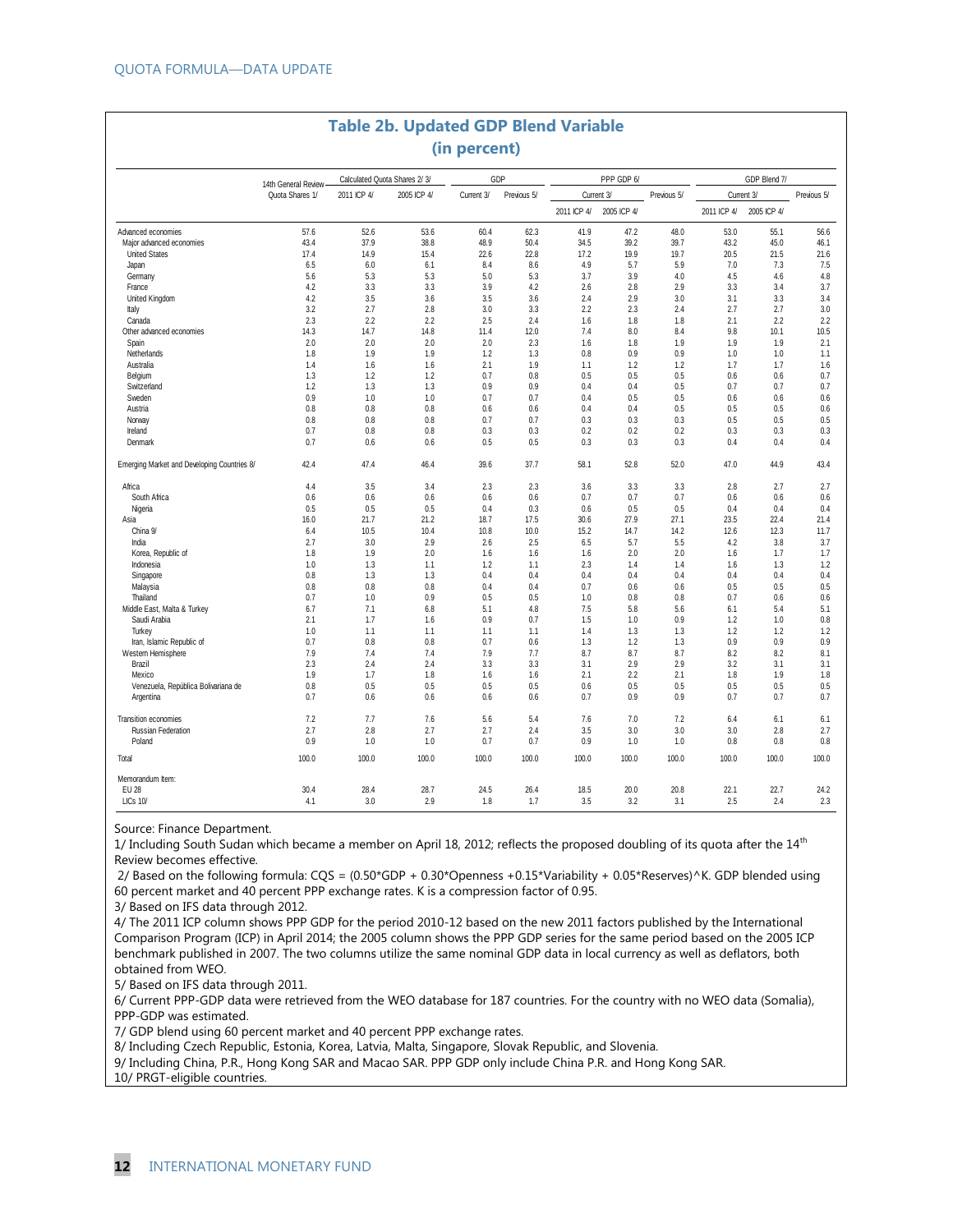| (In percentage points)      |                                                                |                                               |          |             |          |  |  |  |  |  |
|-----------------------------|----------------------------------------------------------------|-----------------------------------------------|----------|-------------|----------|--|--|--|--|--|
|                             | Difference between<br><b>Current and Previous</b><br>Shares 1/ | Contribution of Variables to Change in CQS 2/ |          |             |          |  |  |  |  |  |
| Top 10: Positive Change     | <b>Calculated Quota Share</b>                                  | GDP Blend 3/                                  | Openness | Variability | Reserves |  |  |  |  |  |
| China 4/                    | 0.392                                                          | 0.461                                         | 0.048    | $-0.014$    | $-0.034$ |  |  |  |  |  |
| India                       | 0.249                                                          | 0.239                                         | 0.053    | $-0.008$    | $-0.017$ |  |  |  |  |  |
| Saudi Arabia                | 0.220                                                          | 0.186                                         | 0.019    | $-0.014$    | 0.036    |  |  |  |  |  |
| Indonesia                   | 0.205                                                          | 0.197                                         | 0.019    | $-0.003$    | $-0.004$ |  |  |  |  |  |
| Russia                      | 0.148                                                          | 0.164                                         | 0.030    | $-0.018$    | $-0.015$ |  |  |  |  |  |
| <b>United Arab Emirates</b> | 0.122                                                          | 0.058                                         | 0.031    | 0.033       | $-0.001$ |  |  |  |  |  |
| <b>Brazil</b>               | 0.085                                                          | 0.048                                         | 0.020    | 0.017       | 0.007    |  |  |  |  |  |
| Qatar                       | 0.082                                                          | 0.025                                         | 0.024    | 0.026       | 0.004    |  |  |  |  |  |
| Iraq                        | 0.072                                                          | 0.060                                         | 0.010    | $-0.003$    | 0.002    |  |  |  |  |  |
| Egypt                       | 0.060                                                          | 0.051                                         | 0.001    | 0.013       | $-0.006$ |  |  |  |  |  |
| Top 10: Negative Change     |                                                                |                                               |          |             |          |  |  |  |  |  |
| <b>United States</b>        | $-0.663$                                                       | $-0.560$                                      | $-0.035$ | $-0.147$    | $-0.002$ |  |  |  |  |  |
| United Kingdom              | $-0.295$                                                       | $-0.151$                                      | $-0.133$ | $-0.029$    | 0.001    |  |  |  |  |  |
| France                      | $-0.176$                                                       | $-0.157$                                      | $-0.050$ | 0.028       | $-0.004$ |  |  |  |  |  |
| Italy                       | $-0.149$                                                       | $-0.130$                                      | $-0.050$ | 0.028       | $-0.001$ |  |  |  |  |  |
| Germany                     | $-0.146$                                                       | $-0.170$                                      | $-0.049$ | 0.068       | $-0.001$ |  |  |  |  |  |
| Spain                       | $-0.144$                                                       | $-0.124$                                      | $-0.042$ | 0.015       | 0.005    |  |  |  |  |  |
| Japan                       | $-0.132$                                                       | $-0.261$                                      | 0.010    | 0.098       | 0.017    |  |  |  |  |  |
| Netherlands                 | $-0.107$                                                       | $-0.061$                                      | $-0.023$ | $-0.025$    | 0.000    |  |  |  |  |  |
| Korea, Republic of          | $-0.081$                                                       | $-0.072$                                      | 0.023    | $-0.029$    | $-0.004$ |  |  |  |  |  |
| Canada                      | $-0.064$                                                       | $-0.036$                                      | $-0.007$ | $-0.020$    | 0.001    |  |  |  |  |  |

# **Table 3. Top 10 Positive and Negative Changes in Calculated Quota Shares**

Source: Finance Department.

1/ Current and previous calculations are based on data through 2012 and 2011 respectively, using the existing formula. 2/The difference between the current dataset through 2012 and the previous dataset through 2011, multiplied by the

variable weight in the quota formula. The change in CQS also reflects the effect of compression.

3/ GDP blended using 60 percent market and 40 percent PPP factors.

4/ Includes China, P.R., Hong Kong SAR, and Macao SAR.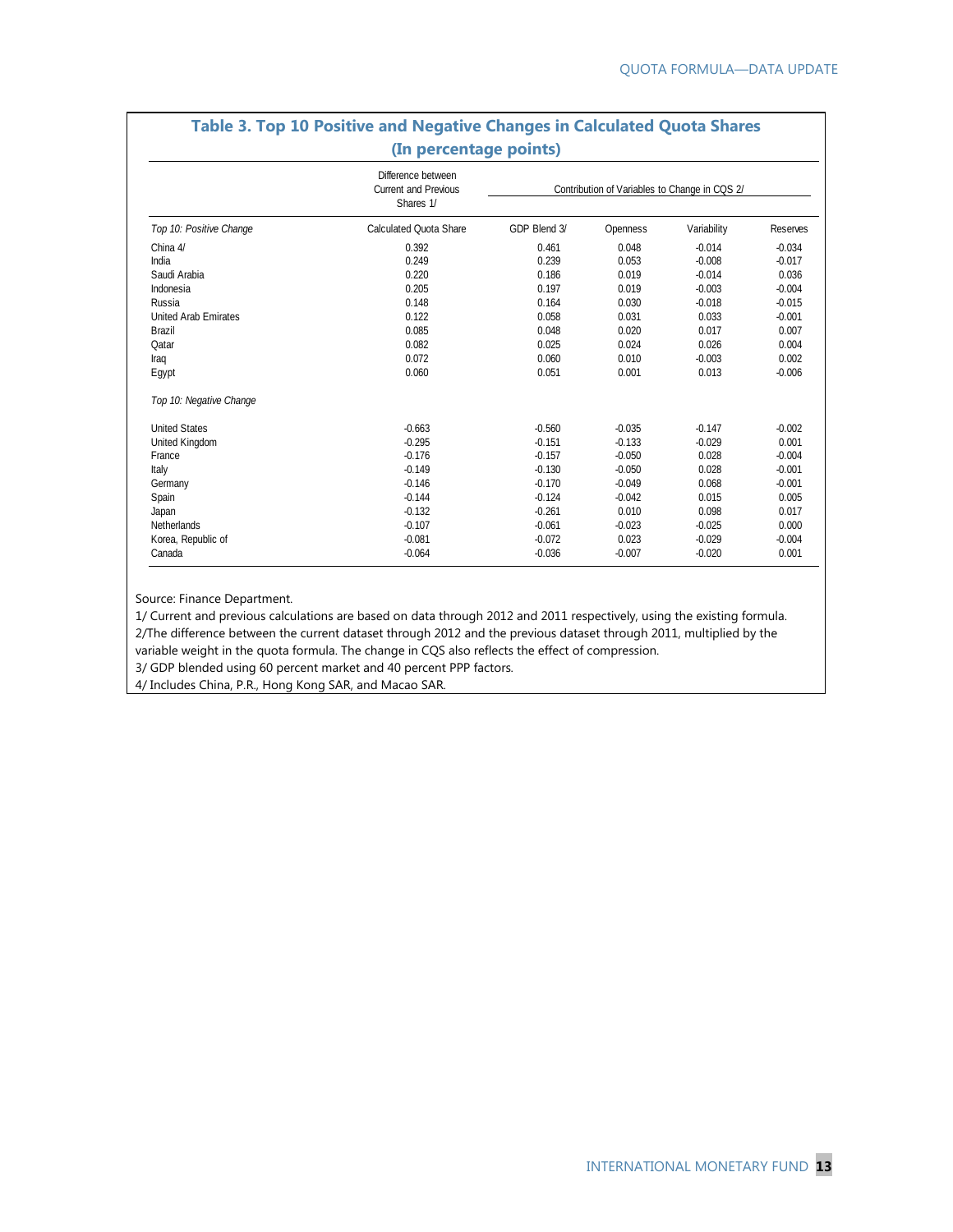|                                                                                   |                                |               | (In percentage points) |           |                     |                                |                 |
|-----------------------------------------------------------------------------------|--------------------------------|---------------|------------------------|-----------|---------------------|--------------------------------|-----------------|
|                                                                                   | 14th General Review            | Difference 3/ |                        |           | Number of Countries | Post Second Round              | Difference 7/   |
|                                                                                   | Quota Share 2/<br>(In percent) | Current 4/    | Previous 5/            | Current   | Previous            | Quota Share 6/<br>(In percent) |                 |
| Advanced economies                                                                | 57.6                           | $-5.1$        | $-2.9$                 | 26        | 26                  | 60.5                           | $-2.2$          |
| Underrepresented<br>Overrepresented                                               |                                | 0.8<br>$-5.9$ | 1.1<br>$-4.0$          | 10<br>16  | 12<br>14            |                                | 1.8<br>$-4.1$   |
| <b>Emerging Market and Developing Countries</b>                                   | 42.4                           | 5.1           | 2.9                    | 162       | 162                 | 39.5                           | 2.2             |
| Underrepresented<br>Overrepresented                                               | ٠                              | 7.9<br>$-2.8$ | 6.4<br>$-3.5$          | 64<br>98  | 56<br>106           | ж.                             | 8.9<br>$-6.7$   |
| <b>Total Underrepresented Countries</b><br><b>Total Overrepresented Countries</b> | 37.2<br>62.8                   | 8.7<br>$-8.7$ | 7.5<br>$-7.5$          | 74<br>114 | 68<br>120           | 30.7<br>69.3                   | 10.7<br>$-10.7$ |
| Memorandum Items:<br><b>EU 28</b>                                                 | 30.4                           | $-2.0$        | $-0.6$                 | 28        | 28                  | 32.0                           | $-0.5$          |
| Underrepresented                                                                  |                                | 0.8           | 1.2                    | 13        | 15                  |                                | 2.2             |
| Overrepresented                                                                   |                                | $-2.8$        | $-1.8$                 | 15        | 13                  |                                | $-2.8$          |
| LICs 8/                                                                           | 4.1                            | $-1.1$        | $-1.3$                 | 74        | 74                  | 4.3                            | $-1.8$          |
| Underrepresented                                                                  |                                | 0.2           | 0.1                    | 13        | 10                  | ۰.                             | 0.1             |
| Overrepresented                                                                   |                                | $-1.3$        | $-1.5$                 | 61        | 64                  |                                | $-1.9$          |

**Table 4. Under- and Overrepresented Countries by Major Country Groups 1/**

Source: Finance Department.

1/ Under- and over-represented countries for the two datasets, respectively.

2/ Includes South Sudan which became a member on April 18, 2012; reflects the proposed doubling of its quota after the 14<sup>th</sup> Review becomes effective.

3/ Difference between calculated quota shares and 14<sup>th</sup> General Review quota shares.

4/ Based on IFS data through 2012.

5/ Based on IFS data through 2011.

6/ The "post second round" reflects the ad hoc quota increases for 54 members under the 2008 reform, which became effective in March 2011. For the two countries that have not yet consented to and paid for their quota increase 11th Review proposed quotas are used.

7/ Difference between calculated quota shares based on IFS data through 2008 and post second round quota shares. 8/ PRGT-eligible countries.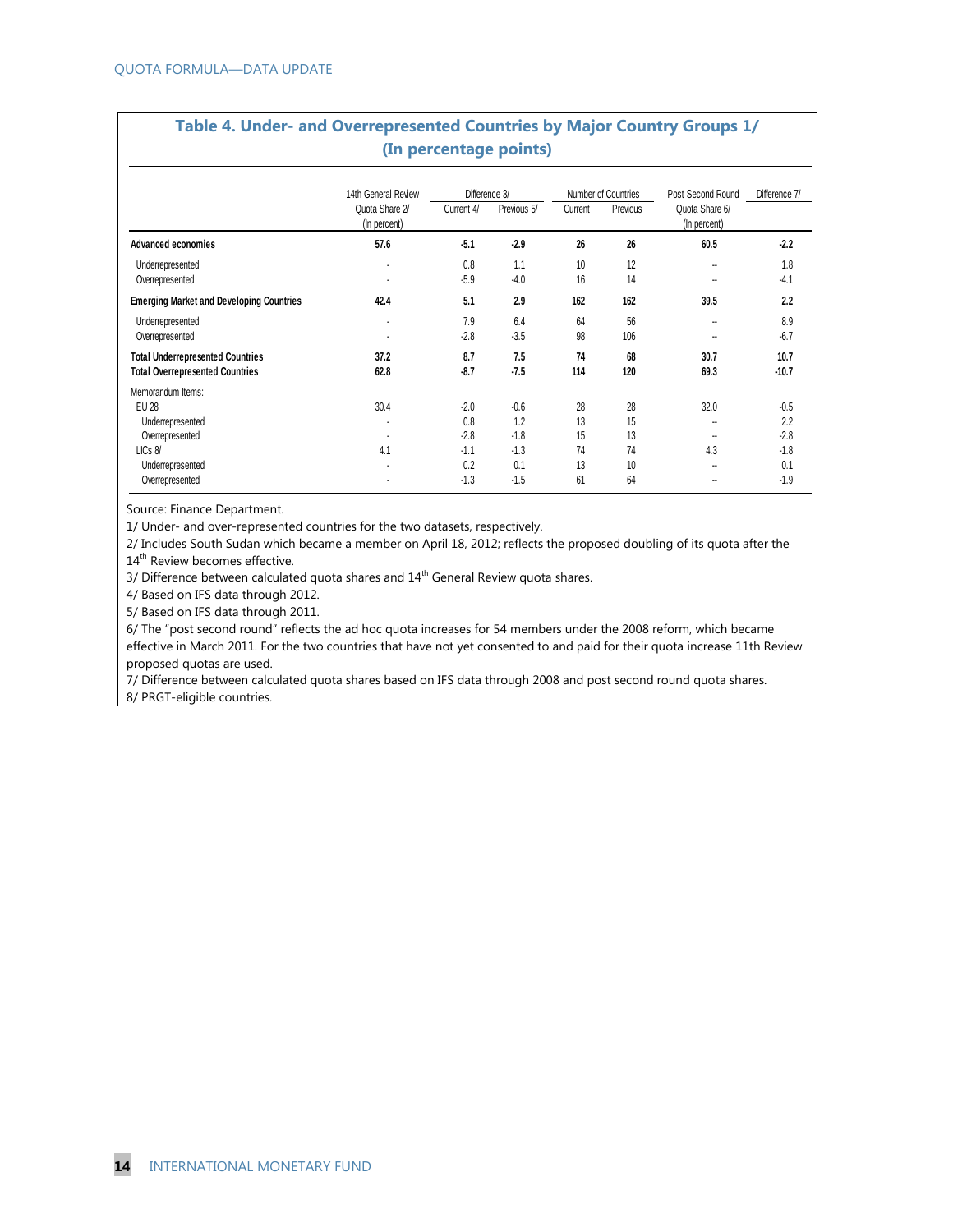

Source: Finance Department.

1/ The contribution of a quota variable to the CQS of each major group is defined as its share (for the relevant group) multiplied by its coefficient in the quota formula. The contributions will not add to the CQS due to compression.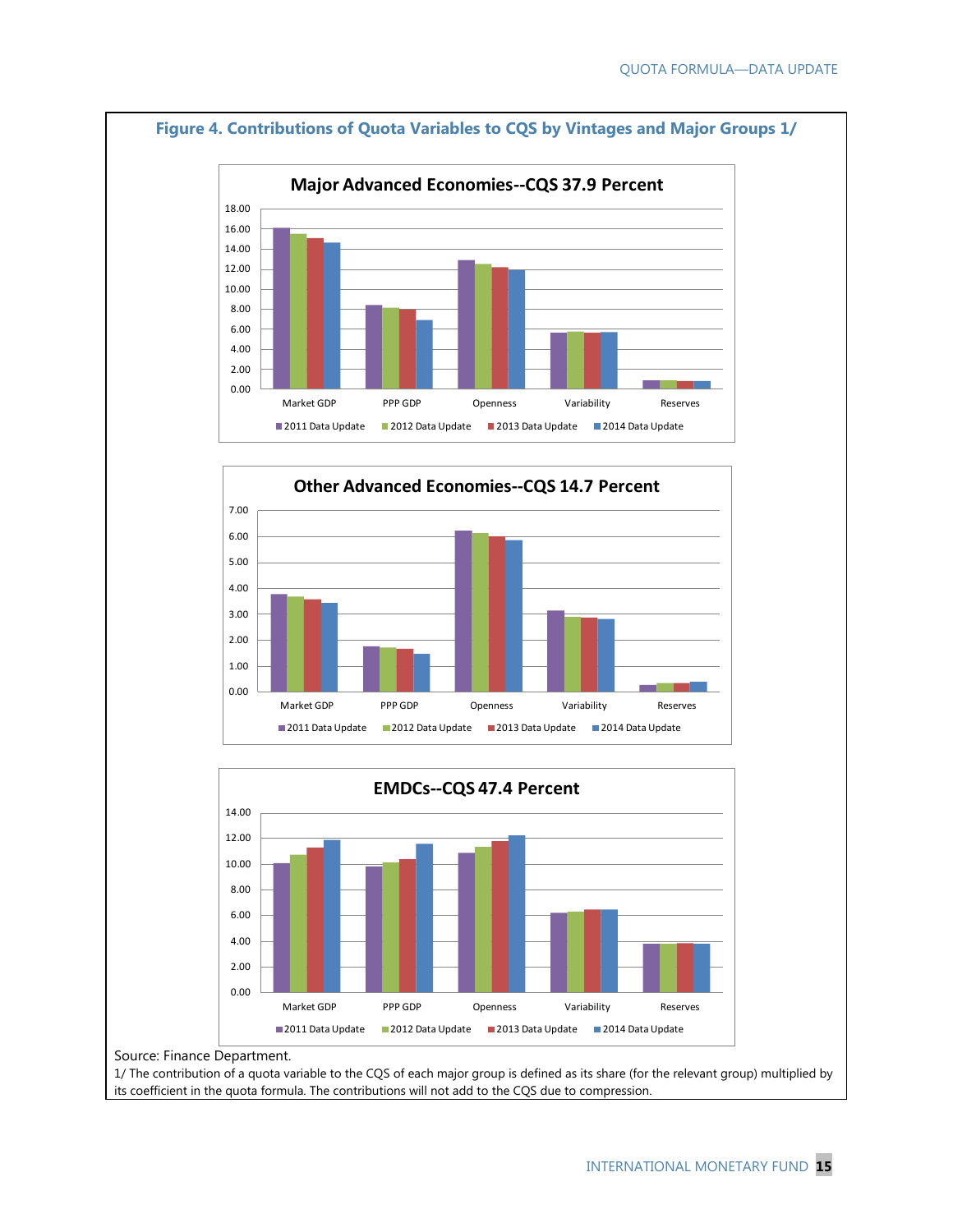# **QUOTA VARIABLES: TAKING STOCK**

**12. The Board's deliberations on the quota formula review (QFR) provided important building blocks for agreement on a new quota formula that better reflects members' relative positions in the world economy.**<sup>9</sup> It was agreed that the principles that underpinned the 2008 reform remained valid. Thus, the formula should be simple and transparent, consistent with the multiple roles of quotas,<sup>10</sup> produce results that are broadly acceptable to the membership, and be feasible to implement statistically based on timely, high quality and widely available data. Other key results of the review were:

- Agreement that GDP should remain the most important variable, with the largest weight in the formula and scope to further increase its weight.
- Agreement that openness should continue to play an important role in the formula, and concerns regarding this variable need to be thoroughly examined and addressed.
- Considerable support for dropping variability from the formula, with some conditioning their support on other elements of the reform package, including how its weight is reallocated and the adequacy of measures to protect the poorest members.
- Considerable support for retaining reserves with its current weight.
- Consideration will be given to whether or not (i) the weight of PPP GDP in the GDP blend variable and (ii) the current level of compression should be adjusted.
- Consideration will be given to whether and how to take account of very significant voluntary financial contributions through ad hoc adjustments as part of the  $15<sup>th</sup>$  Review.
- Agreement that measures should be taken to protect the voice and representation of the poorest members, with considerable support for addressing this issue as part of the 15<sup>th</sup> Review.

**13. Directors had a further informal exchange on these issues in June 2013 in the context** 

**of the last data update.** The staff paper prepared as background for that discussion presented additional work on the openness variable and on the links between variability and balance of payments difficulties that do not necessarily lead to use of Fund resources.<sup>11</sup> It also presented illustrative simulations of possible reforms of the quota formula, building on the earlier discussions

 $\overline{a}$ 

<sup>9</sup> See *Report of the Executive Board to the Board of Governors on the Outcome of the Quota Formula Review* (1/30/13) [http://www.imf.org/external/np/pp/eng/2013/013013.pdf.](http://www.imf.org/external/np/pp/eng/2013/013013.pdf) 

 $10$  These include their key role in determining the Fund's financial resources, their role in decisions on members' access to Fund resources, their role in determining members' shares in a general allocation of SDRs, and their close link with members' voting rights.

<sup>11</sup> See *Quota Formula—Data Update and Further Considerations* (6/5/13) <http://www.imf.org/external/np/pp/eng/2013/060513.pdf>.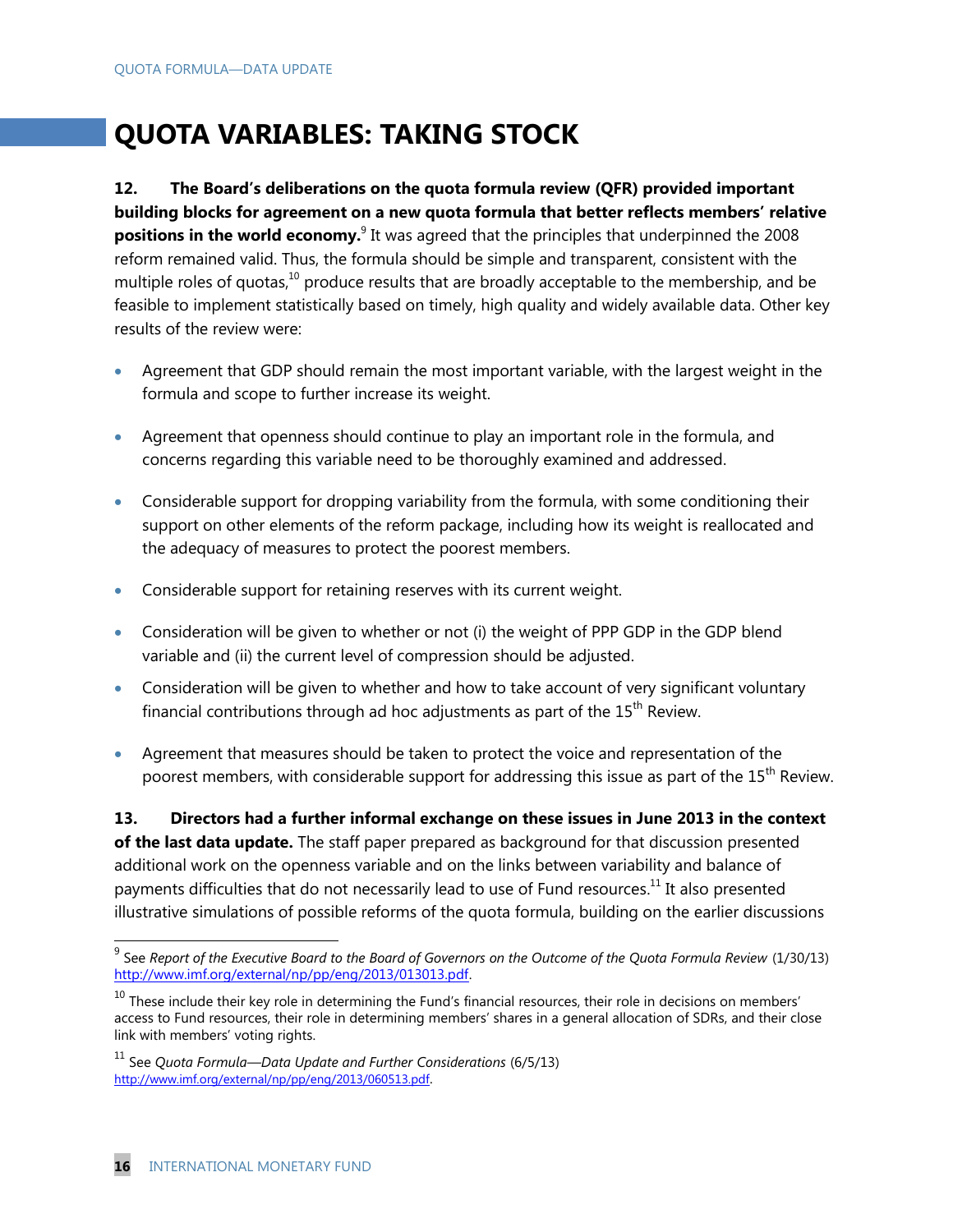in the QFR. Directors' views on these issues were broadly unchanged from those expressed previously, with some cautioning against backtracking from the progress made during the QFR.

**14. The remainder of this section focuses on those aspects of the quota formula that appear to have generated the most intense discussions.** It first revisits the role of PPP GDP in light of Directors' comments at the June 2013 discussion and the new 2011 ICP estimates. Second, it updates the work on the characteristics of openness in light of the latest data update.

# **A. PPP GDP**

 $\overline{a}$ 

**15. PPP GDP was introduced into the formula for the first time as part of the 2008 Reform.** It was seen as complementing the traditional role of market GDP as an indicator of economic size, and in particular as providing a relevant measure of members' weight in the global economy from the perspective of the Fund's non-financial activities, including surveillance and capacity building (recognizing that market GDP remains most relevant for the Fund's financial activities). Its inclusion also followed the release of the 2005 ICP estimates, which provided a consistent database on PPP GDP for a broad range of the Fund's members using a common benchmark year. The agreement to include PPP GDP in the blend GDP variable represented a difficult compromise, $12$  and views on the relative importance of market and PPP GDP in the formula

have continued to diverge, including at the June 2013 discussion. Some have favored a higher or lower weight of PPP GDP in the blend variable, while others have argued that, given the difficult compromise reached in 2008, the weights in the blend should not be reopened.

**16. In response to questions raised by a number of Directors, staff provided an assessment**  of the quality of the PPP GDP data in 2012.<sup>13</sup> This assessment was based on the 2005 ICP round and concluded that, while there are a number of measurement challenges in implementing PPPs, the PPP data are broadly comparable in quality to the other data used in the quota calculations. It also noted that the (then forthcoming) 2011 ICP round sought to make further progress in strengthening the PPP data.

**17.** Staff has revisited the data quality issue in light of the 2011 round. As noted above, a number of methodological improvements were introduced in the 2011 round, including an update of the underlying price surveys and enhancement of their quality, as well as a significant expansion in country coverage (see Annex I). Improvements were also introduced for the international comparison of government services, dwelling rentals, and construction. In addition, the methodologies for linking the different regions for which PPP data are compiled were strengthened. While it is difficult to trace the sources of changes in PPP in individual countries between the 2005

 $12$  Reflecting this compromise, it was agreed to include PPP GDP (and compression) in the formula for a period of 20 years, after the scope for retaining them should be reviewed.

<sup>13</sup> See Annex II of *Quota Formula Review—Further Considerations* (11/8/12) [http://www.imf.org/external/np/pp/eng/2012/110812a.pdf.](http://www.imf.org/external/np/pp/eng/2012/110812a.pdf)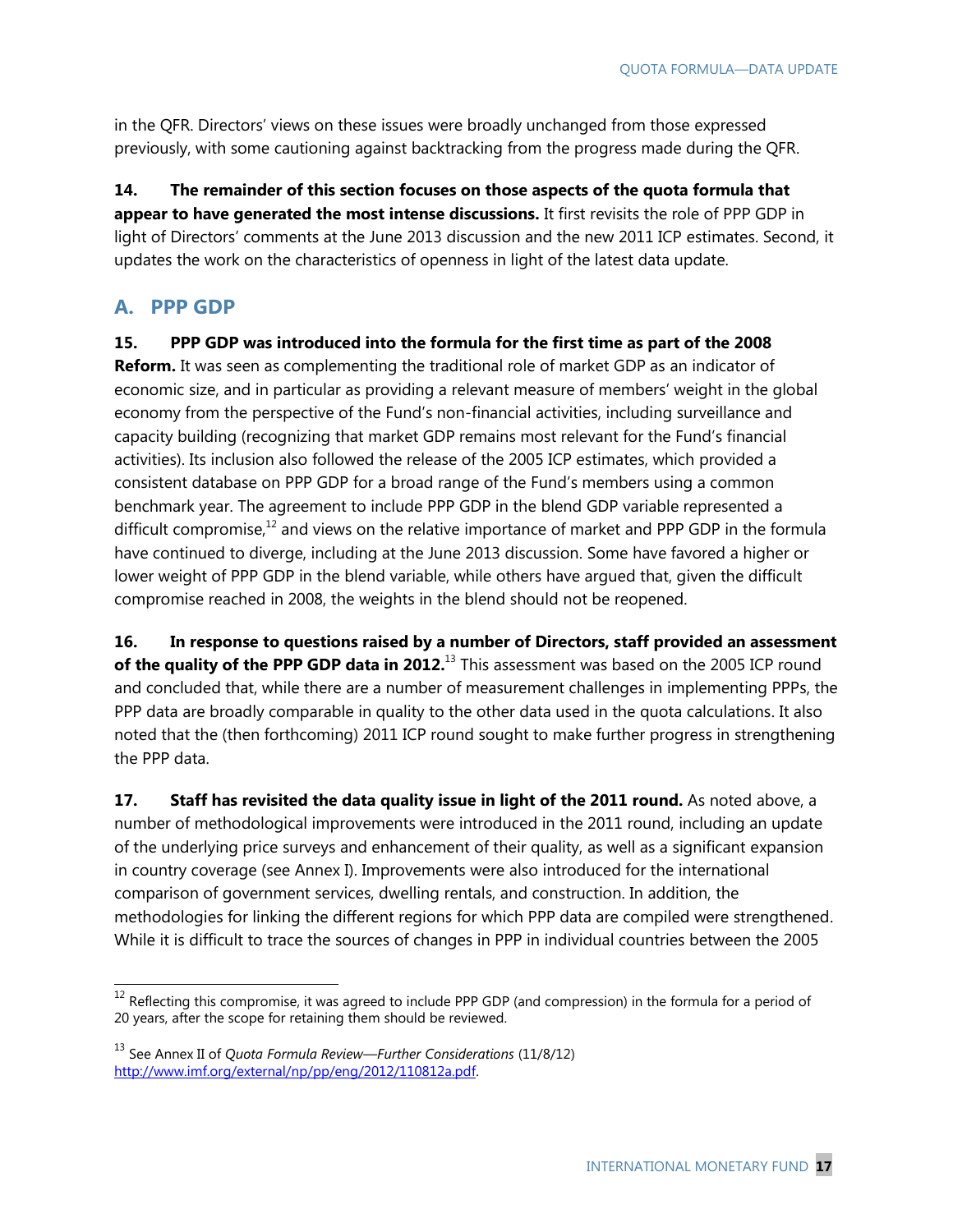and 2011 ICP rounds, recent analysis conducted for the ICP Global Office suggests that the improvement in regional linking methodology may help explain the substantial gains in PPP GDP shares recorded by EMDCs as a group based on the 2011 ICP. $^{14}$ 

**18. Overall, staff remains of the view that the quality of PPP data is broadly comparable to other data used in the quota formula.** In general, the PPP data are as reliable as the national GDP and price statistics from which they are constructed. The linking methodology is also important and, as noted, this methodology was strengthened in the 2011 ICP. While the implementation of PPPs confronts certain measurement challenges as with any economic statistics, considerable effort has been put into addressing these challenges and strengthening the quality of the PPPs over the last two ICP rounds. It should also be noted that these data are widely used, including by academic and policy researchers, as well as by international and regional organizations.

**19. Table 5 updates previous staff analysis of the distributional impact of increasing the share of PPP GDP.** Based on the latest data update, almost 90 percent of EMDCs would stand to benefit from an increase in the share of PPP GDP in the blend variable, compared with no AEs. The benefits from a higher weight of PPP GDP in the blend are also inversely related to income—almost all countries in the bottom quartile of the income distribution benefit from a higher weight on PPP GDP relative to market GDP, and they also record the largest relative gains. This pattern is to be expected, as PPP GDP shares of countries with low per capita income tend to be significantly higher than their market-based GDP shares, reflecting in part low wage costs in services that are not tradable. Size does not appear to be strongly related to the benefits of a higher share of PPP GDP.

|                                                  |                 |     | By Size (Market GDP) 1/ |                           |                                       |     |     | By Income (GDP per Capita) 1/ |          | <b>By Grouping</b>                          |     |       |
|--------------------------------------------------|-----------------|-----|-------------------------|---------------------------|---------------------------------------|-----|-----|-------------------------------|----------|---------------------------------------------|-----|-------|
|                                                  | Top<br>Ouartile | 3rd | 2nd                     | <b>Bottom</b><br>Ouartile | Top<br>Ouartile                       | 3rd | 2nd | <b>Bottom</b><br>Ouartile     | AE(26)   | <b>EMDC</b><br>excl. LIC LIC $(74)$<br>(88) |     | Total |
|                                                  |                 |     |                         |                           | PPP / Market GDP Shares               |     |     |                               |          |                                             |     |       |
| Number of countries<br>who benefit (ratio $>1$ ) | 24              | 43  | 43                      | 35                        | 17                                    | 44  | 38  | 46                            | $\Omega$ | 81                                          | 64  | 145   |
| Median 2/                                        | 1.3             | 1.6 | 1.6                     | 1.5                       | 1.1                                   | 1.3 | 1.7 | 1.8                           | n.a.     | 1.4                                         | 1.7 | 1.5   |
| Average 2/                                       | 1.5             | 1.7 | 1.7                     | 1.6                       | 1.2                                   | 1.4 | 1.7 | 1.9                           | n.a.     | 1.5                                         | 1.8 | 1.6   |
|                                                  |                 |     |                         |                           | CQS / uncompressed linear combination |     |     |                               |          |                                             |     |       |
| Number of countries<br>who benefit (ratio $>1$ ) | 38              | 47  | 47                      | 47                        | 41                                    | 45  | 46  | 47                            | 20       | 85                                          | 74  | 179   |
| Median 2/                                        | 1.1             | 1.2 | 1.2                     | 1.4                       | 1.1                                   | 1.2 | 1.3 | 1.3                           | 1.1      | 1.2                                         | 1.3 | 1.2   |
| Average 2/                                       | 1.1             | 1.2 | 1.2                     | 1.4                       | 1.1                                   | 1.2 | 1.3 | 1.3                           | 1.1      | 1.2                                         | 1.3 | 1.2   |

#### **Table 5. Countries that Benefit from PPP GDP and Compression**

<sup>14</sup> See Deaton, A. and B. Aten, 2014, *Trying to Understand the PPPs in ICP 2011: Why Are the Results So Different?* This paper highlights the improvement in the regional linking methodology of the 2011 ICP as compared with 2005, and notes that "the ICP 2011 estimates are the most accurate that we have, and [our findings] provide no grounds for doubting them."

[http://www.princeton.edu/~deaton/downloads/Deaton\\_Aten\\_Trying\\_to\\_understand\\_ICP\\_2011\\_V3\\_1.pdf](http://www.princeton.edu/~deaton/downloads/Deaton_Aten_Trying_to_understand_ICP_2011_V3_1.pdf)

 $\overline{a}$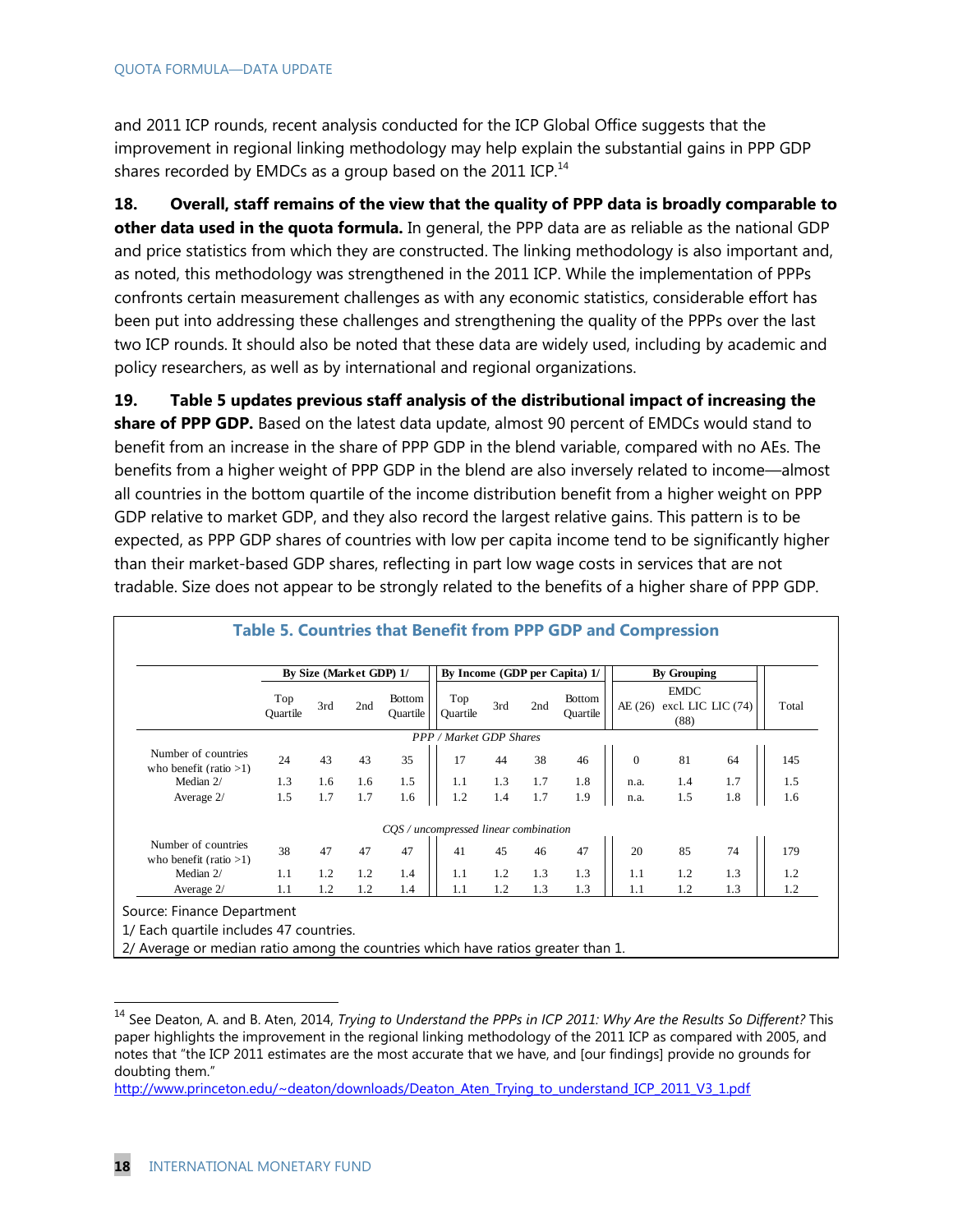# **B. Openness**

**20. Views on openness have continued to diverge.** Some stress that economic and financial openness is central to the Fund's mandate, and captures inter-connectedness and members' stakes in international economic engagement. As such, they argue that openness should play a key role in the quota formula. Others argue that openness is more a reflection of economic size (smaller economies tend to be more open) and question its relevance for members' stakes in global economic and financial stability. They also argue that the current gross measure leads to double counting, which can exaggerate the importance of openness. As noted, it was concluded as part of the QFR that openness should continue to play an important role in the formula, and concerns regarding this variable need to be thoroughly examined and addressed.

**21. Against this background, staff sought in the June 2013 paper to highlight several characteristics of the openness variable.** This work has been revisited in light of the data update, and the conclusions are broadly unchanged. The key conclusions are:

 **Openness benefits many smaller economies.** More than two-thirds of the membership (128 countries based on the latest data update) gain from the inclusion of openness in the formula relative to GDP (Table 6). The number of countries that benefit from openness is inversely related to size (27 out of 47 members in the top quartile in terms of market GDP benefit from openness, compared with 39 out of 47 for the bottom quartile).

|                                                  |                 |     | By Size (Market GDP) 1/ |                           |                                | By Income (GDP per Capita) 1/ |     |                           |        | <b>By Grouping</b>                        |     |       |
|--------------------------------------------------|-----------------|-----|-------------------------|---------------------------|--------------------------------|-------------------------------|-----|---------------------------|--------|-------------------------------------------|-----|-------|
|                                                  | Top<br>Ouartile | 3rd | 2nd                     | <b>Bottom</b><br>Ouartile | Top<br>Ouartile                | 3rd                           | 2nd | <b>Bottom</b><br>Ouartile | AE(26) | <b>EMDC</b><br>excl. LIC LIC (74)<br>(88) |     | Total |
|                                                  |                 |     |                         |                           | Openness / GDP Blend Shares    |                               |     |                           |        |                                           |     |       |
| Number of countries<br>who benefit (ratio $>1$ ) | 27              | 26  | 36                      | 39                        | 43                             | 31                            | 34  | 20                        | 23     | 61                                        | 44  | 128   |
| Median 2/                                        | 1.6             | 1.5 | 1.4                     | 1.8                       | 2.0                            | 1.5                           | 1.6 | 1.3                       | 1.8    | 1.5                                       | 1.5 | 1.5   |
| Average 2/                                       | 2.0             | 2.2 | 1.6                     | 2.1                       | 2.5                            | 1.7                           | 1.8 | 1.6                       | 2.8    | 1.8                                       | 1.8 | 2.0   |
|                                                  |                 |     |                         |                           | Variability / GDP Blend Shares |                               |     |                           |        |                                           |     |       |
| Number of countries<br>who benefit (ratio $>1$ ) | 26              | 29  | 38                      | 41                        | 38                             | 33                            | 33  | 30                        | 20     | 61                                        | 53  | 134   |
| Median 2/                                        | 1.7             | 2.0 | 2.0                     | 1.8                       | 2.2                            | 1.9                           | 1.6 | 1.9                       | 1.9    | 1.9                                       | 1.8 | 1.82  |
| Average 2/                                       | 2.0             | 2.9 | 3.2                     | 3.0                       | 3.6                            | 2.3                           | 2.1 | 3.2                       | 4.4    | 2.3                                       | 2.8 | 2.82  |

1/ Each quartile includes 47 countries.

2/ Average or median ratio among the countries which have ratios greater than 1.

 **The gains from openness are positively related to income.** Over 90 percent of countries (43 out of 47) in the top quartile in terms of per capita income gain from openness, compared with less than half (20 countries) in the bottom quartile. Among the gainers, high income countries also gain more on average than low income countries (the average ratio of openness to GDP for gainers in the top income quartile is 2.5, compared with 1.6 for gainers in the bottom income quartile). These results are also reflected in the distribution of openness shares across major country groupings (Figure 5). The main gainers from openness at the aggregate level are small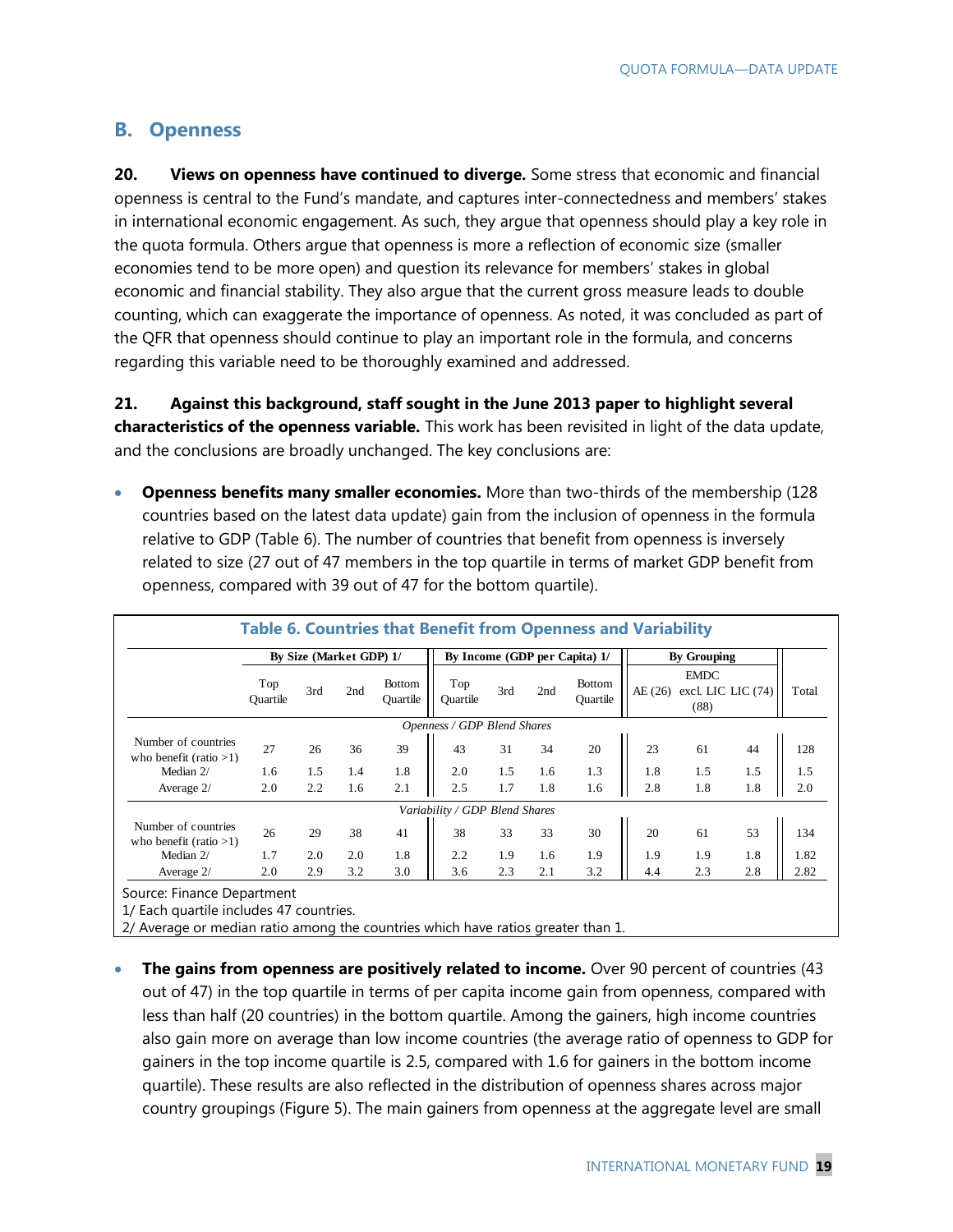advanced countries, whose openness share on average is roughly double their share in the GDP blend. Smaller EMDCs in aggregate gain modestly from openness (though some individual countries have large gains), while other country groups, including LICs as a whole, do not gain from openness.

- **Openness and variability shares are closely linked.** This can be seen from several angles. In terms of correlations among the quota variables, once the largest economies are excluded (their weight tends to dominate the comparisons of size-related variables), the correlation between openness and variability is 0.91, significantly above that between other variables (Table 7). Similarly, the distribution of gainers from variability is broadly similar to that for openness, in terms of both size and income levels, as well as across the major country groupings (Table 6). Regarding the latter, small advanced countries gain the most from variability, benefiting almost as much as from openness (Figure 6). Smaller EMDCs and LICs also gain from variability relative to GDP, but the gains are more modest. At the individual country level, many of the countries that gain the most from openness also have relatively high shares in variability (Figure 7).
- **The distribution of members' shares in openness relative to GDP is highly skewed.** While the median *ratio of openness to market GDP* for the membership as a whole is close to 1, 12 countries have ratios greater than 2 (with the highest being close to 10) and 31 have ratios above 1.5 (Figure 8a). In terms of *openness relative to GDP blend shares*, roughly two-thirds of members have shares of less than 1.5 (this group is divided roughly equally between countries that gain and lose from openness relative to GDP in the formula). However, 36 members have a share of openness that is more than double their share in the GDP blend variable, and one member has ratio of openness to GDP blend share close to 17 (Figure 8b).

**22. In sum, while many countries benefit from the inclusion of openness in the formula, the gains for a narrower group of countries are very large.** These gains arise from the very high shares of openness (relative to GDP) in some cases, and also from the combined effect of openness and variability, which are highly correlated and together have a 45 percent weight in the formula. The resulting CQS for some countries under the current formula appear large in relation to other measures of their relative economic positions.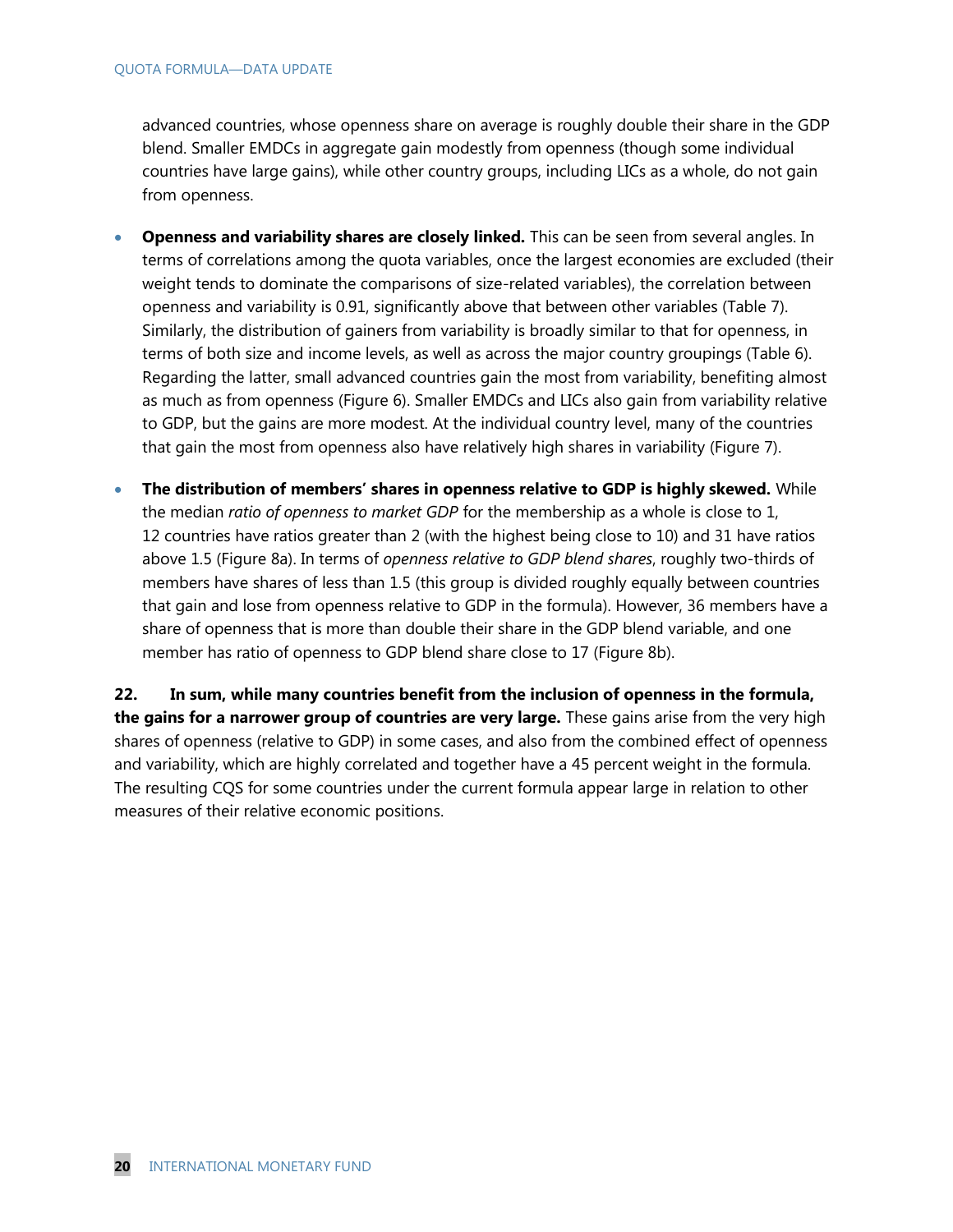

Source: Finance Department

1/ The ratio of the openness share of the relevant group to its GDP blend share and the ratio of the variability share of the relevant group to its GDP blend share.

2/ Large EMDCs are those for which the GDP Blend share is greater than 1.0 percent.

3/ Other EMDCs excluding LICs.

|                           | <b>Table 7. Correlations between Quota Variables</b> |                 |             |          |
|---------------------------|------------------------------------------------------|-----------------|-------------|----------|
| <b>Advanced Economies</b> |                                                      |                 |             |          |
|                           | <b>Blend GDP</b>                                     | <b>Openness</b> | Variability | Reserves |
| <b>Blend GDP</b>          | 1.00                                                 |                 |             |          |
| Openness                  | 0.92                                                 | 1.00            |             |          |
| Variability               | 0.97                                                 | 0.96            | 1.00        |          |
| Reserves                  | 0.33                                                 | 0.25            | 0.32        | 1.00     |
| <b>EMDCs</b>              |                                                      |                 |             |          |
|                           | <b>Blend GDP</b>                                     | <b>Openness</b> | Variability | Reserves |
| <b>Blend GDP</b>          | 1.00                                                 |                 |             |          |
| Openness                  | 0.95                                                 | 1.00            |             |          |
| Variability               | 0.89                                                 | 0.93            | 1.00        |          |
| Reserves                  | 0.95                                                 | 0.94            | 0.86        | 1.00     |
| <b>All Countries 1/</b>   |                                                      |                 |             |          |
|                           | <b>Blend GDP</b>                                     | <b>Openness</b> | Variability | Reserves |
| <b>Blend GDP</b>          | 1.00                                                 |                 |             |          |
| <b>Openness</b>           | 0.92                                                 | 1.00            |             |          |
| Variability               | 0.94                                                 | 0.96            | 1.00        |          |
| Reserves                  | 0.58                                                 | 0.54            | 0.44        | 1.00     |
|                           | All Members excluding Top 10 2/                      |                 |             |          |
|                           | <b>Blend GDP</b>                                     | <b>Openness</b> | Variability | Reserves |
| <b>Blend GDP</b>          | 1.00                                                 |                 |             |          |
| <b>Openness</b>           | 0.81                                                 | 1.00            |             |          |
| Variability               | 0.80                                                 | 0.91            | 1.00        |          |
| Reserves                  | 0.56                                                 | 0.57            | 0.61        | 1.00     |

Source: Finance Department.

1/ Given the heterogeneity of data and differing distributions, it is possible for correlations for the full sample to fall outside of the range for the two sub samples.

2/ Large members in terms of share of GDP blend (60 percent market GDP and 40 percent PPP GDP).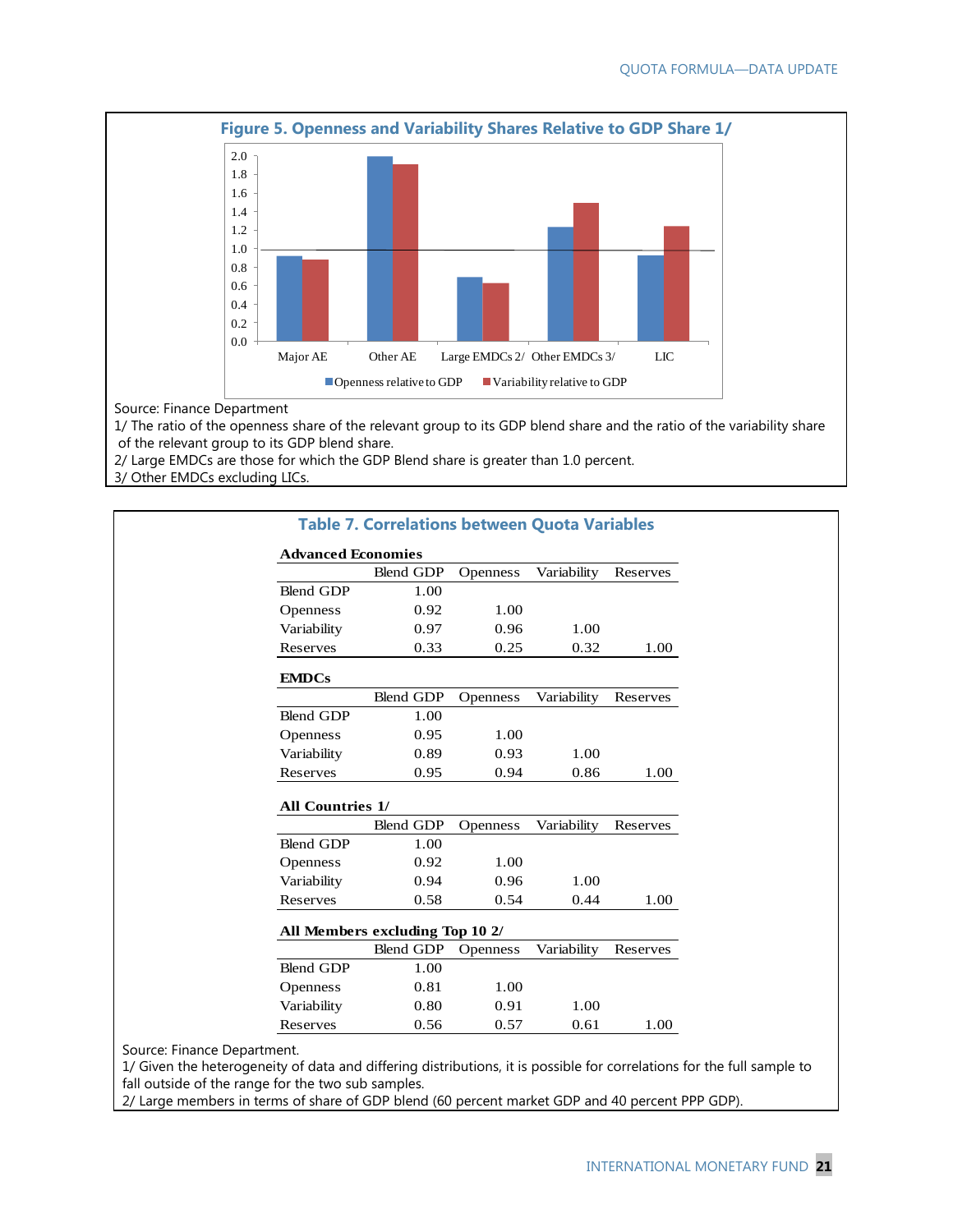

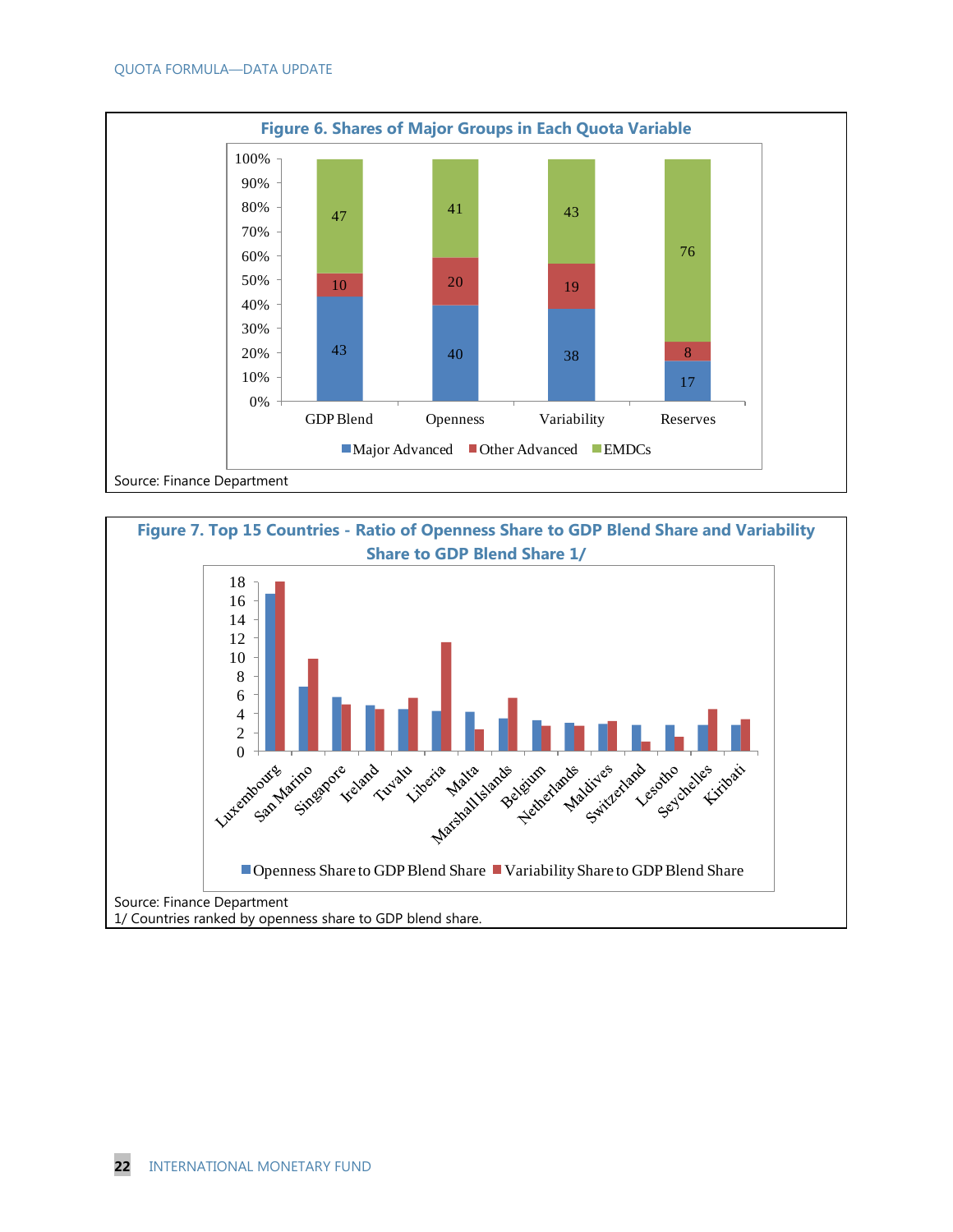

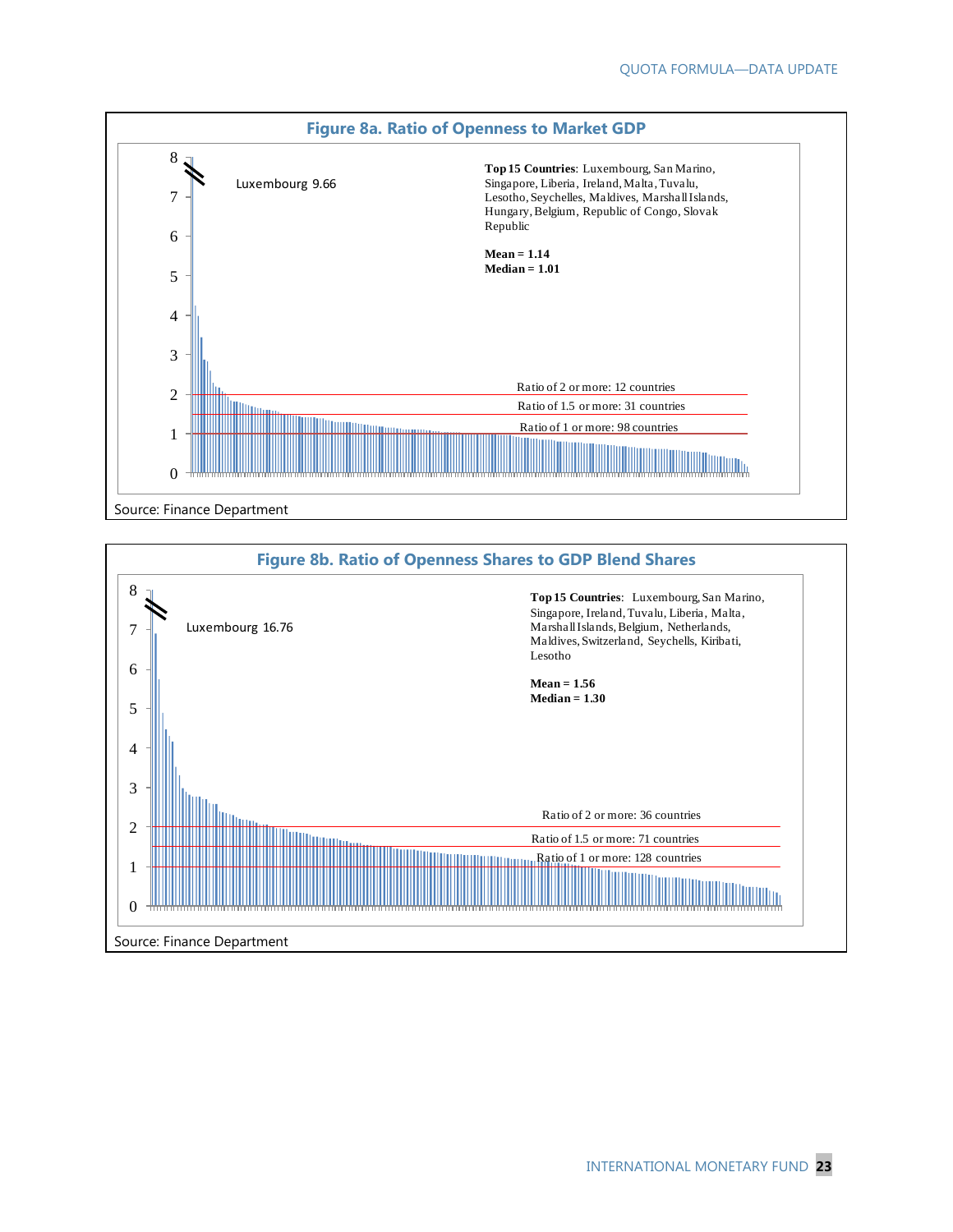#### **23. Staff has explored various options to address these issues in the past:**

- Ad hoc adjustments were made to the quota data prior to the 2008 reform in an attempt to dampen the impact of certain activities (large entrepot trade, international financial centers, and the processing of goods for re-export). However, this practice was seen as arbitrary and lacking a strong conceptual basis and it was discontinued in 2008.
- The move to BPM6 removes one form of double-counting relating to goods that are processed for a fee by non-residents. However, the majority of members still report trade data under BPM5, and the quantitative impact of this change is estimated to be small on average—gross trade flows are still included when there is a change of ownership, and BPM6 does not address the problems with large financial centers (investment income is also recorded on a gross basis).
- The June 2013 paper reported on recent efforts by the OECD and WTO to estimate trade data on a value added basis. Some further improvements in these estimates are planned for later this year (increasing the number of countries covered by 4 to 58, and updating the estimates through 2010). However, these estimates still cover less than 1/3 of the membership, are only available for selected years, and only cover part of total current account flows (investment income flows are excluded). Also, unlike other quota data, they are not directly provided by country authorities, but rather are estimates based on country data and input-output tables and require a number of strong assumptions.

**24. Given the constraints in terms of the underlying data, previous staff papers explored two other approaches.** One is to maintain the current definition of openness but to modestly lower its weight in the formula. If this was combined with dropping variability, such an approach could significantly moderate the overall impact on CQS of the highly skewed distribution of openness (and variability). An alternative would be to introduce a cap that limits the overall boost that individual countries can receive from openness. Two types of openness caps were explored: one capping the absolute level of openness in relation to market GDP (absolute cap) and the second capping the ratio of openness to GDP blend shares (shares cap).<sup>15</sup> Both approaches require an element of judgment in determining where to set the cap, and also add some complexity to the calculations. Staff also explored the approach of compressing the openness ratio.

**25. Staff has reproduced the results of these approaches based on the updated quota data** (Table 8). The thresholds are the same, except for the middle cap on openness shares which has been set at 1.8 rather than 1.7, thus maintaining the cap at a level broadly corresponding to the top quartile of the distribution based on the new data.<sup>16</sup> Further work to refine the threshold would be needed if there is interest in pursuing such an approach.

 $\overline{a}$ 

<sup>15</sup> See *Quota Formula—Data Update and Further Considerations*, Annex III for a detailed discussion [http://www.imf.org/external/np/pp/eng/2013/060513.pdf.](http://www.imf.org/external/np/pp/eng/2013/060513.pdf) 

 $16$  In the June 2013 paper, the 1.7 cap on the ratio of the openness share to GDP blend share was equivalent to the 75<sup>th</sup> percentile of the distribution of this ratio. Based on the current data, 1.8 would be equivalent to the 75<sup>th</sup> percentile (1.7 would be equal to the  $71<sup>st</sup>$  percentile).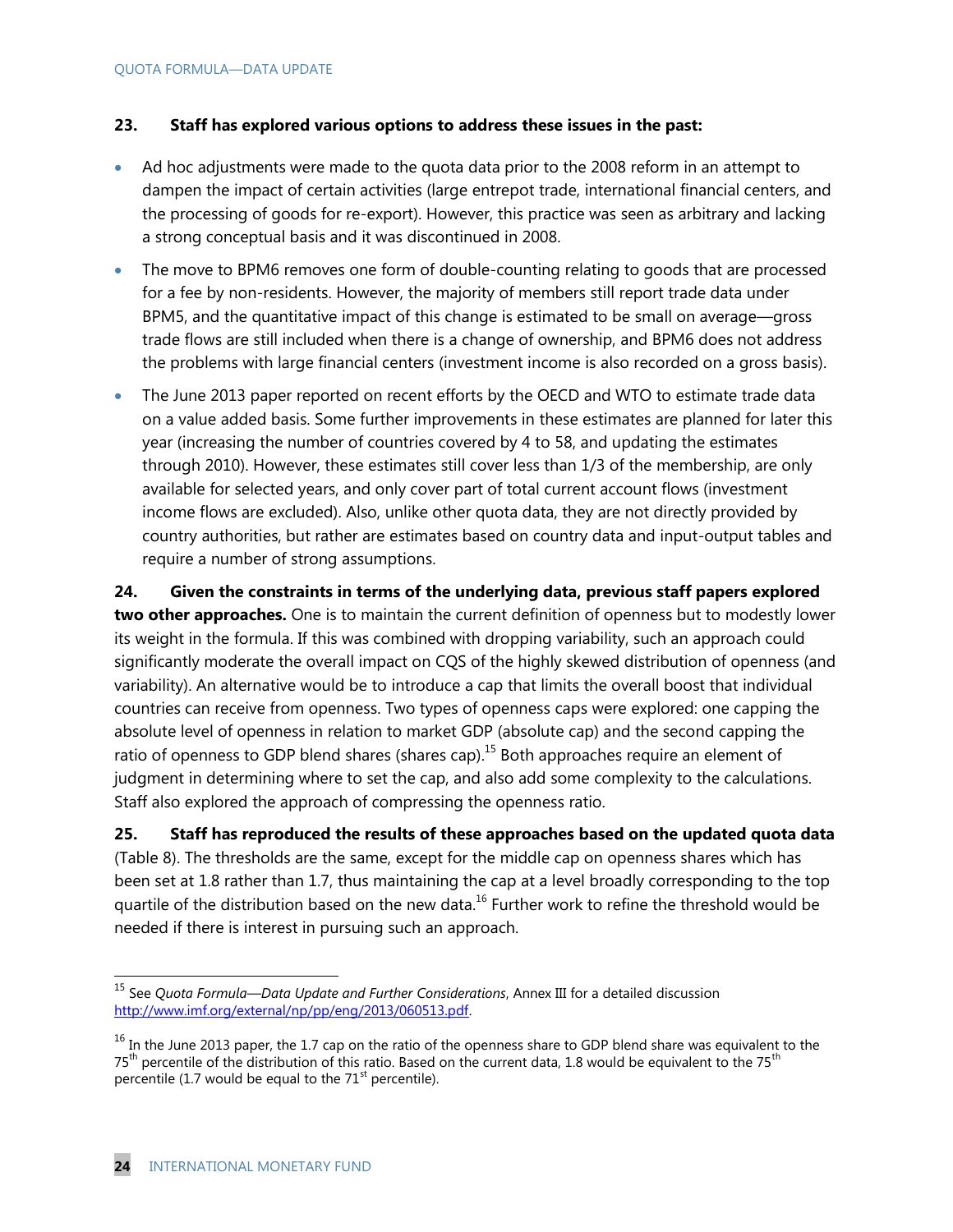| 2.0<br>1.8<br>1.5<br>95th 2/<br>75th 2/<br>0.95<br>0.7<br>85th 2/<br>59.21<br>58.46<br>58.16<br>57.32<br>59.33<br>59.28<br>59.32<br>59.25<br>59.46<br>52.99<br>Advanced economies<br>Major advanced economies<br>39.63<br>42.74<br>43.17<br>43.49<br>41.25<br>42.11<br>40.20<br>42.85<br>43.16<br>40.57<br><b>United States</b><br>12.87<br>13.88<br>14.20<br>15.32<br>13.40<br>13.68<br>13.35<br>15.77<br>20.45<br>13.18<br>4.34<br>4.68<br>6.99<br>Japan<br>4.78<br>5.16<br>4.44<br>4.52<br>4.61<br>4.52<br>5.47<br>7.79<br>8.40<br>8.05<br>8.28<br>7.68<br>Germany<br>6.71<br>7.97<br>8.11<br>7.06<br>4.47<br>France<br>4.35<br>4.69<br>5.02<br>4.53<br>4.36<br>4.34<br>3.35<br>4.80<br>4.46<br>4.63<br>4.68<br>5.05<br>4.60<br>4.79<br>4.87<br>4.97<br>4.65<br>4.44<br>3.07<br>United Kingdom<br>5.16<br>3.05<br>3.29<br>3.37<br>3.63<br>3.12<br>3.18<br>3.24<br>3.08<br>3.15<br>2.72<br>Italy<br>2.55<br>Canada<br>2.75<br>2.81<br>3.03<br>2.61<br>2.65<br>2.71<br>2.57<br>2.62<br>2.11<br>19.58<br>15.72<br>18.02<br>9.83<br>Other advanced economies<br>15.00<br>13.84<br>18.76<br>17.21<br>19.05<br>16.62<br>2.30<br>2.48<br>2.54<br>2.35<br>2.39<br>2.44<br>2.30<br>2.29<br>1.86<br>Spain<br>2.74<br>Netherlands<br>3.01<br>2.01<br>1.81<br>1.51<br>3.08<br>2.82<br>2.41<br>2.89<br>2.33<br>1.01<br>1.46<br>1.49<br>1.52<br>Australia<br>1.57<br>1.61<br>1.74<br>1.55<br>1.50<br>1.68<br>1.67<br>2.05<br>1.24<br>1.11<br>0.93<br>2.10<br>1.74<br>1.49<br>1.96<br>1.54<br>Belgium<br>0.62<br>1.28<br>2.01<br>1.43<br>1.07<br>2.05<br>2.09<br>1.86<br>1.94<br>1.63<br>0.71<br>Switzerland<br>Sweden<br>1.22<br>1.23<br>1.11<br>0.92<br>1.25<br>1.27<br>1.30<br>1.20<br>1.09<br>0.62<br>Austria<br>1.10<br>1.01<br>0.91<br>0.75<br>1.13<br>1.15<br>1.07<br>0.94<br>0.50<br>1.17<br>0.86<br>0.93<br>0.95<br>0.82<br>0.88<br>0.90<br>0.92<br>0.86<br>0.83<br>0.55<br>Norway<br>0.55<br>0.49<br>1.02<br>0.76<br>Ireland<br>1.34<br>0.41<br>0.65<br>1.26<br>0.90<br>0.27<br>0.84<br>0.76<br>0.69<br>0.57<br>0.86<br>0.87<br>0.89<br>0.82<br>0.73<br>0.38<br>Denmark<br>1.15<br>0.14<br>0.12<br>0.10<br>0.26<br>0.20<br>0.17<br>1.01<br>0.53<br>0.07<br>Luxembourg<br>40.79<br>41.54<br>41.84<br>42.68<br>40.67<br>40.72<br>40.68<br>40.75<br>40.54<br>47.01<br>Emerging Market and Developing Countries 3/<br>2.77<br>2.95<br>2.99<br>3.09<br>2.83<br>2.85<br>2.88<br>2.76<br>2.69<br>2.84<br>Africa<br>South Africa<br>0.50<br>0.54<br>0.56<br>0.52<br>0.53<br>0.54<br>0.51<br>0.54<br>0.60<br>0.60<br>0.42<br>0.46<br>0.47<br>0.43<br>0.44<br>0.45<br>0.42<br>0.41<br>0.43<br>Nigeria<br>0.50<br>19.65<br>19.49<br>19.71<br>19.97<br>19.06<br>18.99<br>18.97<br>19.60<br>19.39<br>23.47<br>Asia<br>China 4/<br>8.69<br>9.05<br>9.24<br>12.57<br>9.37<br>9.59<br>10.35<br>8.90<br>8.86<br>9.60<br>India<br>1.97<br>2.17<br>2.35<br>2.02<br>2.05<br>2.09<br>2.01<br>2.22<br>4.16<br>2.13<br>Korea<br>2.51<br>2.71<br>2.77<br>2.37<br>2.57<br>2.62<br>2.67<br>2.48<br>2.26<br>1.58<br>0.79<br>0.85<br>0.87<br>0.94<br>0.81<br>0.82<br>0.84<br>0.81<br>0.92<br>1.62<br>Indonesia<br>2.23<br>0.78<br>0.70<br>0.58<br>1.22<br>0.92<br>0.78<br>2.05<br>1.35<br>0.39<br>Singapore<br>0.92<br>1.00<br>1.01<br>1.02<br>0.77<br>1.04<br>0.85<br>0.97<br>0.80<br>0.51<br>Malaysia<br>Thailand<br>1.05<br>1.13<br>1.15<br>1.03<br>1.07<br>1.09<br>1.04<br>1.02<br>0.87<br>0.68<br>5.75<br>6.00<br>5.98<br>6.05<br>5.88<br>5.95<br>5.94<br>5.73<br>6.08<br>Middle East, Malta and Turkey<br>5.60<br>Saudi Arabia<br>1.20<br>1.29<br>1.32<br>1.43<br>1.23<br>1.25<br>1.27<br>1.19<br>1.15<br>1.16<br>0.88<br>0.95<br>0.97<br>0.90<br>0.92<br>0.93<br>0.90<br>Turkey<br>1.05<br>0.98<br>1.24<br>Iran, Islamic Republic of<br>0.43<br>0.46<br>0.47<br>0.44<br>0.45<br>0.94<br>0.51<br>0.46<br>0.44<br>0.51<br>5.22<br>5.43<br>5.52<br>5.96<br>8.23<br>Western Hemisphere<br>5.61<br>5.72<br>6.11<br>5.34<br>5.34<br>1.21<br>1.26<br>Brazil<br>1.30<br>1.33<br>1.44<br>1.24<br>1.28<br>1.28<br>1.69<br>3.23<br>1.56<br>1.68<br>1.72<br>1.62<br>1.58<br>Mexico<br>1.86<br>1.60<br>1.66<br>1.64<br>1.81<br>Venezuela, República Bolivariana de<br>0.34<br>0.37<br>0.41<br>0.35<br>0.36<br>0.36<br>0.35<br>0.40<br>0.54<br>0.38<br>0.38<br>0.41<br>0.42<br>0.39<br>0.40<br>0.40<br>0.46<br>0.67<br>Argentina<br>0.46<br>0.41<br>Transition economies<br>7.40<br>7.49<br>7.44<br>7.46<br>7.57<br>7.50<br>7.36<br>6.89<br>6.40<br>7.32<br>2.21<br>2.38<br>2.43<br>2.26<br>2.30<br>2.34<br>2.24<br>3.01<br>Russian Federation<br>2.62<br>2.41<br>Poland<br>1.06<br>1.19<br>1.08<br>1.10<br>1.12<br>1.05<br>0.80<br>1.14<br>1.17<br>0.97<br>100.00<br>100.00<br>100.00<br>100.00<br>100.00<br>100.00<br>100.00<br>100.00 100.00<br>100.00<br>Total |      | Openness      | Capped Openness (Shares) |  |  | Capped Openness (Absolute) | Compressed<br>Openness | GDP blend     |
|-------------------------------------------------------------------------------------------------------------------------------------------------------------------------------------------------------------------------------------------------------------------------------------------------------------------------------------------------------------------------------------------------------------------------------------------------------------------------------------------------------------------------------------------------------------------------------------------------------------------------------------------------------------------------------------------------------------------------------------------------------------------------------------------------------------------------------------------------------------------------------------------------------------------------------------------------------------------------------------------------------------------------------------------------------------------------------------------------------------------------------------------------------------------------------------------------------------------------------------------------------------------------------------------------------------------------------------------------------------------------------------------------------------------------------------------------------------------------------------------------------------------------------------------------------------------------------------------------------------------------------------------------------------------------------------------------------------------------------------------------------------------------------------------------------------------------------------------------------------------------------------------------------------------------------------------------------------------------------------------------------------------------------------------------------------------------------------------------------------------------------------------------------------------------------------------------------------------------------------------------------------------------------------------------------------------------------------------------------------------------------------------------------------------------------------------------------------------------------------------------------------------------------------------------------------------------------------------------------------------------------------------------------------------------------------------------------------------------------------------------------------------------------------------------------------------------------------------------------------------------------------------------------------------------------------------------------------------------------------------------------------------------------------------------------------------------------------------------------------------------------------------------------------------------------------------------------------------------------------------------------------------------------------------------------------------------------------------------------------------------------------------------------------------------------------------------------------------------------------------------------------------------------------------------------------------------------------------------------------------------------------------------------------------------------------------------------------------------------------------------------------------------------------------------------------------------------------------------------------------------------------------------------------------------------------------------------------------------------------------------------------------------------------------------------------------------------------------------------------------------------------------------------------------------------------------------------------------------------------------------------------------------------------------------------------------------------------------------------------------------------------------------------------------------------------------------------------------------------------------------------------------------------------------------------------------------------------------------------------------------------------------------------------------------------------------------------------------------------|------|---------------|--------------------------|--|--|----------------------------|------------------------|---------------|
|                                                                                                                                                                                                                                                                                                                                                                                                                                                                                                                                                                                                                                                                                                                                                                                                                                                                                                                                                                                                                                                                                                                                                                                                                                                                                                                                                                                                                                                                                                                                                                                                                                                                                                                                                                                                                                                                                                                                                                                                                                                                                                                                                                                                                                                                                                                                                                                                                                                                                                                                                                                                                                                                                                                                                                                                                                                                                                                                                                                                                                                                                                                                                                                                                                                                                                                                                                                                                                                                                                                                                                                                                                                                                                                                                                                                                                                                                                                                                                                                                                                                                                                                                                                                                                                                                                                                                                                                                                                                                                                                                                                                                                                                                                                               |      | <b>Shares</b> |                          |  |  |                            |                        | <b>Shares</b> |
|                                                                                                                                                                                                                                                                                                                                                                                                                                                                                                                                                                                                                                                                                                                                                                                                                                                                                                                                                                                                                                                                                                                                                                                                                                                                                                                                                                                                                                                                                                                                                                                                                                                                                                                                                                                                                                                                                                                                                                                                                                                                                                                                                                                                                                                                                                                                                                                                                                                                                                                                                                                                                                                                                                                                                                                                                                                                                                                                                                                                                                                                                                                                                                                                                                                                                                                                                                                                                                                                                                                                                                                                                                                                                                                                                                                                                                                                                                                                                                                                                                                                                                                                                                                                                                                                                                                                                                                                                                                                                                                                                                                                                                                                                                                               |      |               |                          |  |  |                            |                        |               |
|                                                                                                                                                                                                                                                                                                                                                                                                                                                                                                                                                                                                                                                                                                                                                                                                                                                                                                                                                                                                                                                                                                                                                                                                                                                                                                                                                                                                                                                                                                                                                                                                                                                                                                                                                                                                                                                                                                                                                                                                                                                                                                                                                                                                                                                                                                                                                                                                                                                                                                                                                                                                                                                                                                                                                                                                                                                                                                                                                                                                                                                                                                                                                                                                                                                                                                                                                                                                                                                                                                                                                                                                                                                                                                                                                                                                                                                                                                                                                                                                                                                                                                                                                                                                                                                                                                                                                                                                                                                                                                                                                                                                                                                                                                                               |      |               |                          |  |  |                            |                        |               |
|                                                                                                                                                                                                                                                                                                                                                                                                                                                                                                                                                                                                                                                                                                                                                                                                                                                                                                                                                                                                                                                                                                                                                                                                                                                                                                                                                                                                                                                                                                                                                                                                                                                                                                                                                                                                                                                                                                                                                                                                                                                                                                                                                                                                                                                                                                                                                                                                                                                                                                                                                                                                                                                                                                                                                                                                                                                                                                                                                                                                                                                                                                                                                                                                                                                                                                                                                                                                                                                                                                                                                                                                                                                                                                                                                                                                                                                                                                                                                                                                                                                                                                                                                                                                                                                                                                                                                                                                                                                                                                                                                                                                                                                                                                                               |      |               |                          |  |  |                            |                        |               |
|                                                                                                                                                                                                                                                                                                                                                                                                                                                                                                                                                                                                                                                                                                                                                                                                                                                                                                                                                                                                                                                                                                                                                                                                                                                                                                                                                                                                                                                                                                                                                                                                                                                                                                                                                                                                                                                                                                                                                                                                                                                                                                                                                                                                                                                                                                                                                                                                                                                                                                                                                                                                                                                                                                                                                                                                                                                                                                                                                                                                                                                                                                                                                                                                                                                                                                                                                                                                                                                                                                                                                                                                                                                                                                                                                                                                                                                                                                                                                                                                                                                                                                                                                                                                                                                                                                                                                                                                                                                                                                                                                                                                                                                                                                                               |      |               |                          |  |  |                            |                        |               |
|                                                                                                                                                                                                                                                                                                                                                                                                                                                                                                                                                                                                                                                                                                                                                                                                                                                                                                                                                                                                                                                                                                                                                                                                                                                                                                                                                                                                                                                                                                                                                                                                                                                                                                                                                                                                                                                                                                                                                                                                                                                                                                                                                                                                                                                                                                                                                                                                                                                                                                                                                                                                                                                                                                                                                                                                                                                                                                                                                                                                                                                                                                                                                                                                                                                                                                                                                                                                                                                                                                                                                                                                                                                                                                                                                                                                                                                                                                                                                                                                                                                                                                                                                                                                                                                                                                                                                                                                                                                                                                                                                                                                                                                                                                                               |      |               |                          |  |  |                            |                        |               |
|                                                                                                                                                                                                                                                                                                                                                                                                                                                                                                                                                                                                                                                                                                                                                                                                                                                                                                                                                                                                                                                                                                                                                                                                                                                                                                                                                                                                                                                                                                                                                                                                                                                                                                                                                                                                                                                                                                                                                                                                                                                                                                                                                                                                                                                                                                                                                                                                                                                                                                                                                                                                                                                                                                                                                                                                                                                                                                                                                                                                                                                                                                                                                                                                                                                                                                                                                                                                                                                                                                                                                                                                                                                                                                                                                                                                                                                                                                                                                                                                                                                                                                                                                                                                                                                                                                                                                                                                                                                                                                                                                                                                                                                                                                                               |      |               |                          |  |  |                            |                        |               |
|                                                                                                                                                                                                                                                                                                                                                                                                                                                                                                                                                                                                                                                                                                                                                                                                                                                                                                                                                                                                                                                                                                                                                                                                                                                                                                                                                                                                                                                                                                                                                                                                                                                                                                                                                                                                                                                                                                                                                                                                                                                                                                                                                                                                                                                                                                                                                                                                                                                                                                                                                                                                                                                                                                                                                                                                                                                                                                                                                                                                                                                                                                                                                                                                                                                                                                                                                                                                                                                                                                                                                                                                                                                                                                                                                                                                                                                                                                                                                                                                                                                                                                                                                                                                                                                                                                                                                                                                                                                                                                                                                                                                                                                                                                                               |      |               |                          |  |  |                            |                        |               |
|                                                                                                                                                                                                                                                                                                                                                                                                                                                                                                                                                                                                                                                                                                                                                                                                                                                                                                                                                                                                                                                                                                                                                                                                                                                                                                                                                                                                                                                                                                                                                                                                                                                                                                                                                                                                                                                                                                                                                                                                                                                                                                                                                                                                                                                                                                                                                                                                                                                                                                                                                                                                                                                                                                                                                                                                                                                                                                                                                                                                                                                                                                                                                                                                                                                                                                                                                                                                                                                                                                                                                                                                                                                                                                                                                                                                                                                                                                                                                                                                                                                                                                                                                                                                                                                                                                                                                                                                                                                                                                                                                                                                                                                                                                                               |      |               |                          |  |  |                            |                        |               |
|                                                                                                                                                                                                                                                                                                                                                                                                                                                                                                                                                                                                                                                                                                                                                                                                                                                                                                                                                                                                                                                                                                                                                                                                                                                                                                                                                                                                                                                                                                                                                                                                                                                                                                                                                                                                                                                                                                                                                                                                                                                                                                                                                                                                                                                                                                                                                                                                                                                                                                                                                                                                                                                                                                                                                                                                                                                                                                                                                                                                                                                                                                                                                                                                                                                                                                                                                                                                                                                                                                                                                                                                                                                                                                                                                                                                                                                                                                                                                                                                                                                                                                                                                                                                                                                                                                                                                                                                                                                                                                                                                                                                                                                                                                                               |      |               |                          |  |  |                            |                        |               |
|                                                                                                                                                                                                                                                                                                                                                                                                                                                                                                                                                                                                                                                                                                                                                                                                                                                                                                                                                                                                                                                                                                                                                                                                                                                                                                                                                                                                                                                                                                                                                                                                                                                                                                                                                                                                                                                                                                                                                                                                                                                                                                                                                                                                                                                                                                                                                                                                                                                                                                                                                                                                                                                                                                                                                                                                                                                                                                                                                                                                                                                                                                                                                                                                                                                                                                                                                                                                                                                                                                                                                                                                                                                                                                                                                                                                                                                                                                                                                                                                                                                                                                                                                                                                                                                                                                                                                                                                                                                                                                                                                                                                                                                                                                                               |      |               |                          |  |  |                            |                        |               |
|                                                                                                                                                                                                                                                                                                                                                                                                                                                                                                                                                                                                                                                                                                                                                                                                                                                                                                                                                                                                                                                                                                                                                                                                                                                                                                                                                                                                                                                                                                                                                                                                                                                                                                                                                                                                                                                                                                                                                                                                                                                                                                                                                                                                                                                                                                                                                                                                                                                                                                                                                                                                                                                                                                                                                                                                                                                                                                                                                                                                                                                                                                                                                                                                                                                                                                                                                                                                                                                                                                                                                                                                                                                                                                                                                                                                                                                                                                                                                                                                                                                                                                                                                                                                                                                                                                                                                                                                                                                                                                                                                                                                                                                                                                                               |      |               |                          |  |  |                            |                        |               |
|                                                                                                                                                                                                                                                                                                                                                                                                                                                                                                                                                                                                                                                                                                                                                                                                                                                                                                                                                                                                                                                                                                                                                                                                                                                                                                                                                                                                                                                                                                                                                                                                                                                                                                                                                                                                                                                                                                                                                                                                                                                                                                                                                                                                                                                                                                                                                                                                                                                                                                                                                                                                                                                                                                                                                                                                                                                                                                                                                                                                                                                                                                                                                                                                                                                                                                                                                                                                                                                                                                                                                                                                                                                                                                                                                                                                                                                                                                                                                                                                                                                                                                                                                                                                                                                                                                                                                                                                                                                                                                                                                                                                                                                                                                                               |      |               |                          |  |  |                            |                        |               |
|                                                                                                                                                                                                                                                                                                                                                                                                                                                                                                                                                                                                                                                                                                                                                                                                                                                                                                                                                                                                                                                                                                                                                                                                                                                                                                                                                                                                                                                                                                                                                                                                                                                                                                                                                                                                                                                                                                                                                                                                                                                                                                                                                                                                                                                                                                                                                                                                                                                                                                                                                                                                                                                                                                                                                                                                                                                                                                                                                                                                                                                                                                                                                                                                                                                                                                                                                                                                                                                                                                                                                                                                                                                                                                                                                                                                                                                                                                                                                                                                                                                                                                                                                                                                                                                                                                                                                                                                                                                                                                                                                                                                                                                                                                                               |      |               |                          |  |  |                            |                        |               |
|                                                                                                                                                                                                                                                                                                                                                                                                                                                                                                                                                                                                                                                                                                                                                                                                                                                                                                                                                                                                                                                                                                                                                                                                                                                                                                                                                                                                                                                                                                                                                                                                                                                                                                                                                                                                                                                                                                                                                                                                                                                                                                                                                                                                                                                                                                                                                                                                                                                                                                                                                                                                                                                                                                                                                                                                                                                                                                                                                                                                                                                                                                                                                                                                                                                                                                                                                                                                                                                                                                                                                                                                                                                                                                                                                                                                                                                                                                                                                                                                                                                                                                                                                                                                                                                                                                                                                                                                                                                                                                                                                                                                                                                                                                                               |      |               |                          |  |  |                            |                        |               |
|                                                                                                                                                                                                                                                                                                                                                                                                                                                                                                                                                                                                                                                                                                                                                                                                                                                                                                                                                                                                                                                                                                                                                                                                                                                                                                                                                                                                                                                                                                                                                                                                                                                                                                                                                                                                                                                                                                                                                                                                                                                                                                                                                                                                                                                                                                                                                                                                                                                                                                                                                                                                                                                                                                                                                                                                                                                                                                                                                                                                                                                                                                                                                                                                                                                                                                                                                                                                                                                                                                                                                                                                                                                                                                                                                                                                                                                                                                                                                                                                                                                                                                                                                                                                                                                                                                                                                                                                                                                                                                                                                                                                                                                                                                                               |      |               |                          |  |  |                            |                        |               |
|                                                                                                                                                                                                                                                                                                                                                                                                                                                                                                                                                                                                                                                                                                                                                                                                                                                                                                                                                                                                                                                                                                                                                                                                                                                                                                                                                                                                                                                                                                                                                                                                                                                                                                                                                                                                                                                                                                                                                                                                                                                                                                                                                                                                                                                                                                                                                                                                                                                                                                                                                                                                                                                                                                                                                                                                                                                                                                                                                                                                                                                                                                                                                                                                                                                                                                                                                                                                                                                                                                                                                                                                                                                                                                                                                                                                                                                                                                                                                                                                                                                                                                                                                                                                                                                                                                                                                                                                                                                                                                                                                                                                                                                                                                                               |      |               |                          |  |  |                            |                        |               |
|                                                                                                                                                                                                                                                                                                                                                                                                                                                                                                                                                                                                                                                                                                                                                                                                                                                                                                                                                                                                                                                                                                                                                                                                                                                                                                                                                                                                                                                                                                                                                                                                                                                                                                                                                                                                                                                                                                                                                                                                                                                                                                                                                                                                                                                                                                                                                                                                                                                                                                                                                                                                                                                                                                                                                                                                                                                                                                                                                                                                                                                                                                                                                                                                                                                                                                                                                                                                                                                                                                                                                                                                                                                                                                                                                                                                                                                                                                                                                                                                                                                                                                                                                                                                                                                                                                                                                                                                                                                                                                                                                                                                                                                                                                                               |      |               |                          |  |  |                            |                        |               |
|                                                                                                                                                                                                                                                                                                                                                                                                                                                                                                                                                                                                                                                                                                                                                                                                                                                                                                                                                                                                                                                                                                                                                                                                                                                                                                                                                                                                                                                                                                                                                                                                                                                                                                                                                                                                                                                                                                                                                                                                                                                                                                                                                                                                                                                                                                                                                                                                                                                                                                                                                                                                                                                                                                                                                                                                                                                                                                                                                                                                                                                                                                                                                                                                                                                                                                                                                                                                                                                                                                                                                                                                                                                                                                                                                                                                                                                                                                                                                                                                                                                                                                                                                                                                                                                                                                                                                                                                                                                                                                                                                                                                                                                                                                                               |      |               |                          |  |  |                            |                        |               |
|                                                                                                                                                                                                                                                                                                                                                                                                                                                                                                                                                                                                                                                                                                                                                                                                                                                                                                                                                                                                                                                                                                                                                                                                                                                                                                                                                                                                                                                                                                                                                                                                                                                                                                                                                                                                                                                                                                                                                                                                                                                                                                                                                                                                                                                                                                                                                                                                                                                                                                                                                                                                                                                                                                                                                                                                                                                                                                                                                                                                                                                                                                                                                                                                                                                                                                                                                                                                                                                                                                                                                                                                                                                                                                                                                                                                                                                                                                                                                                                                                                                                                                                                                                                                                                                                                                                                                                                                                                                                                                                                                                                                                                                                                                                               |      |               |                          |  |  |                            |                        |               |
|                                                                                                                                                                                                                                                                                                                                                                                                                                                                                                                                                                                                                                                                                                                                                                                                                                                                                                                                                                                                                                                                                                                                                                                                                                                                                                                                                                                                                                                                                                                                                                                                                                                                                                                                                                                                                                                                                                                                                                                                                                                                                                                                                                                                                                                                                                                                                                                                                                                                                                                                                                                                                                                                                                                                                                                                                                                                                                                                                                                                                                                                                                                                                                                                                                                                                                                                                                                                                                                                                                                                                                                                                                                                                                                                                                                                                                                                                                                                                                                                                                                                                                                                                                                                                                                                                                                                                                                                                                                                                                                                                                                                                                                                                                                               |      |               |                          |  |  |                            |                        |               |
|                                                                                                                                                                                                                                                                                                                                                                                                                                                                                                                                                                                                                                                                                                                                                                                                                                                                                                                                                                                                                                                                                                                                                                                                                                                                                                                                                                                                                                                                                                                                                                                                                                                                                                                                                                                                                                                                                                                                                                                                                                                                                                                                                                                                                                                                                                                                                                                                                                                                                                                                                                                                                                                                                                                                                                                                                                                                                                                                                                                                                                                                                                                                                                                                                                                                                                                                                                                                                                                                                                                                                                                                                                                                                                                                                                                                                                                                                                                                                                                                                                                                                                                                                                                                                                                                                                                                                                                                                                                                                                                                                                                                                                                                                                                               |      |               |                          |  |  |                            |                        |               |
|                                                                                                                                                                                                                                                                                                                                                                                                                                                                                                                                                                                                                                                                                                                                                                                                                                                                                                                                                                                                                                                                                                                                                                                                                                                                                                                                                                                                                                                                                                                                                                                                                                                                                                                                                                                                                                                                                                                                                                                                                                                                                                                                                                                                                                                                                                                                                                                                                                                                                                                                                                                                                                                                                                                                                                                                                                                                                                                                                                                                                                                                                                                                                                                                                                                                                                                                                                                                                                                                                                                                                                                                                                                                                                                                                                                                                                                                                                                                                                                                                                                                                                                                                                                                                                                                                                                                                                                                                                                                                                                                                                                                                                                                                                                               |      |               |                          |  |  |                            |                        |               |
|                                                                                                                                                                                                                                                                                                                                                                                                                                                                                                                                                                                                                                                                                                                                                                                                                                                                                                                                                                                                                                                                                                                                                                                                                                                                                                                                                                                                                                                                                                                                                                                                                                                                                                                                                                                                                                                                                                                                                                                                                                                                                                                                                                                                                                                                                                                                                                                                                                                                                                                                                                                                                                                                                                                                                                                                                                                                                                                                                                                                                                                                                                                                                                                                                                                                                                                                                                                                                                                                                                                                                                                                                                                                                                                                                                                                                                                                                                                                                                                                                                                                                                                                                                                                                                                                                                                                                                                                                                                                                                                                                                                                                                                                                                                               |      |               |                          |  |  |                            |                        |               |
|                                                                                                                                                                                                                                                                                                                                                                                                                                                                                                                                                                                                                                                                                                                                                                                                                                                                                                                                                                                                                                                                                                                                                                                                                                                                                                                                                                                                                                                                                                                                                                                                                                                                                                                                                                                                                                                                                                                                                                                                                                                                                                                                                                                                                                                                                                                                                                                                                                                                                                                                                                                                                                                                                                                                                                                                                                                                                                                                                                                                                                                                                                                                                                                                                                                                                                                                                                                                                                                                                                                                                                                                                                                                                                                                                                                                                                                                                                                                                                                                                                                                                                                                                                                                                                                                                                                                                                                                                                                                                                                                                                                                                                                                                                                               |      |               |                          |  |  |                            |                        |               |
|                                                                                                                                                                                                                                                                                                                                                                                                                                                                                                                                                                                                                                                                                                                                                                                                                                                                                                                                                                                                                                                                                                                                                                                                                                                                                                                                                                                                                                                                                                                                                                                                                                                                                                                                                                                                                                                                                                                                                                                                                                                                                                                                                                                                                                                                                                                                                                                                                                                                                                                                                                                                                                                                                                                                                                                                                                                                                                                                                                                                                                                                                                                                                                                                                                                                                                                                                                                                                                                                                                                                                                                                                                                                                                                                                                                                                                                                                                                                                                                                                                                                                                                                                                                                                                                                                                                                                                                                                                                                                                                                                                                                                                                                                                                               |      |               |                          |  |  |                            |                        |               |
|                                                                                                                                                                                                                                                                                                                                                                                                                                                                                                                                                                                                                                                                                                                                                                                                                                                                                                                                                                                                                                                                                                                                                                                                                                                                                                                                                                                                                                                                                                                                                                                                                                                                                                                                                                                                                                                                                                                                                                                                                                                                                                                                                                                                                                                                                                                                                                                                                                                                                                                                                                                                                                                                                                                                                                                                                                                                                                                                                                                                                                                                                                                                                                                                                                                                                                                                                                                                                                                                                                                                                                                                                                                                                                                                                                                                                                                                                                                                                                                                                                                                                                                                                                                                                                                                                                                                                                                                                                                                                                                                                                                                                                                                                                                               |      |               |                          |  |  |                            |                        |               |
|                                                                                                                                                                                                                                                                                                                                                                                                                                                                                                                                                                                                                                                                                                                                                                                                                                                                                                                                                                                                                                                                                                                                                                                                                                                                                                                                                                                                                                                                                                                                                                                                                                                                                                                                                                                                                                                                                                                                                                                                                                                                                                                                                                                                                                                                                                                                                                                                                                                                                                                                                                                                                                                                                                                                                                                                                                                                                                                                                                                                                                                                                                                                                                                                                                                                                                                                                                                                                                                                                                                                                                                                                                                                                                                                                                                                                                                                                                                                                                                                                                                                                                                                                                                                                                                                                                                                                                                                                                                                                                                                                                                                                                                                                                                               |      |               |                          |  |  |                            |                        |               |
|                                                                                                                                                                                                                                                                                                                                                                                                                                                                                                                                                                                                                                                                                                                                                                                                                                                                                                                                                                                                                                                                                                                                                                                                                                                                                                                                                                                                                                                                                                                                                                                                                                                                                                                                                                                                                                                                                                                                                                                                                                                                                                                                                                                                                                                                                                                                                                                                                                                                                                                                                                                                                                                                                                                                                                                                                                                                                                                                                                                                                                                                                                                                                                                                                                                                                                                                                                                                                                                                                                                                                                                                                                                                                                                                                                                                                                                                                                                                                                                                                                                                                                                                                                                                                                                                                                                                                                                                                                                                                                                                                                                                                                                                                                                               |      |               |                          |  |  |                            |                        |               |
|                                                                                                                                                                                                                                                                                                                                                                                                                                                                                                                                                                                                                                                                                                                                                                                                                                                                                                                                                                                                                                                                                                                                                                                                                                                                                                                                                                                                                                                                                                                                                                                                                                                                                                                                                                                                                                                                                                                                                                                                                                                                                                                                                                                                                                                                                                                                                                                                                                                                                                                                                                                                                                                                                                                                                                                                                                                                                                                                                                                                                                                                                                                                                                                                                                                                                                                                                                                                                                                                                                                                                                                                                                                                                                                                                                                                                                                                                                                                                                                                                                                                                                                                                                                                                                                                                                                                                                                                                                                                                                                                                                                                                                                                                                                               |      |               |                          |  |  |                            |                        |               |
|                                                                                                                                                                                                                                                                                                                                                                                                                                                                                                                                                                                                                                                                                                                                                                                                                                                                                                                                                                                                                                                                                                                                                                                                                                                                                                                                                                                                                                                                                                                                                                                                                                                                                                                                                                                                                                                                                                                                                                                                                                                                                                                                                                                                                                                                                                                                                                                                                                                                                                                                                                                                                                                                                                                                                                                                                                                                                                                                                                                                                                                                                                                                                                                                                                                                                                                                                                                                                                                                                                                                                                                                                                                                                                                                                                                                                                                                                                                                                                                                                                                                                                                                                                                                                                                                                                                                                                                                                                                                                                                                                                                                                                                                                                                               |      |               |                          |  |  |                            |                        |               |
|                                                                                                                                                                                                                                                                                                                                                                                                                                                                                                                                                                                                                                                                                                                                                                                                                                                                                                                                                                                                                                                                                                                                                                                                                                                                                                                                                                                                                                                                                                                                                                                                                                                                                                                                                                                                                                                                                                                                                                                                                                                                                                                                                                                                                                                                                                                                                                                                                                                                                                                                                                                                                                                                                                                                                                                                                                                                                                                                                                                                                                                                                                                                                                                                                                                                                                                                                                                                                                                                                                                                                                                                                                                                                                                                                                                                                                                                                                                                                                                                                                                                                                                                                                                                                                                                                                                                                                                                                                                                                                                                                                                                                                                                                                                               |      |               |                          |  |  |                            |                        |               |
|                                                                                                                                                                                                                                                                                                                                                                                                                                                                                                                                                                                                                                                                                                                                                                                                                                                                                                                                                                                                                                                                                                                                                                                                                                                                                                                                                                                                                                                                                                                                                                                                                                                                                                                                                                                                                                                                                                                                                                                                                                                                                                                                                                                                                                                                                                                                                                                                                                                                                                                                                                                                                                                                                                                                                                                                                                                                                                                                                                                                                                                                                                                                                                                                                                                                                                                                                                                                                                                                                                                                                                                                                                                                                                                                                                                                                                                                                                                                                                                                                                                                                                                                                                                                                                                                                                                                                                                                                                                                                                                                                                                                                                                                                                                               |      |               |                          |  |  |                            |                        |               |
|                                                                                                                                                                                                                                                                                                                                                                                                                                                                                                                                                                                                                                                                                                                                                                                                                                                                                                                                                                                                                                                                                                                                                                                                                                                                                                                                                                                                                                                                                                                                                                                                                                                                                                                                                                                                                                                                                                                                                                                                                                                                                                                                                                                                                                                                                                                                                                                                                                                                                                                                                                                                                                                                                                                                                                                                                                                                                                                                                                                                                                                                                                                                                                                                                                                                                                                                                                                                                                                                                                                                                                                                                                                                                                                                                                                                                                                                                                                                                                                                                                                                                                                                                                                                                                                                                                                                                                                                                                                                                                                                                                                                                                                                                                                               |      |               |                          |  |  |                            |                        |               |
|                                                                                                                                                                                                                                                                                                                                                                                                                                                                                                                                                                                                                                                                                                                                                                                                                                                                                                                                                                                                                                                                                                                                                                                                                                                                                                                                                                                                                                                                                                                                                                                                                                                                                                                                                                                                                                                                                                                                                                                                                                                                                                                                                                                                                                                                                                                                                                                                                                                                                                                                                                                                                                                                                                                                                                                                                                                                                                                                                                                                                                                                                                                                                                                                                                                                                                                                                                                                                                                                                                                                                                                                                                                                                                                                                                                                                                                                                                                                                                                                                                                                                                                                                                                                                                                                                                                                                                                                                                                                                                                                                                                                                                                                                                                               |      |               |                          |  |  |                            |                        |               |
|                                                                                                                                                                                                                                                                                                                                                                                                                                                                                                                                                                                                                                                                                                                                                                                                                                                                                                                                                                                                                                                                                                                                                                                                                                                                                                                                                                                                                                                                                                                                                                                                                                                                                                                                                                                                                                                                                                                                                                                                                                                                                                                                                                                                                                                                                                                                                                                                                                                                                                                                                                                                                                                                                                                                                                                                                                                                                                                                                                                                                                                                                                                                                                                                                                                                                                                                                                                                                                                                                                                                                                                                                                                                                                                                                                                                                                                                                                                                                                                                                                                                                                                                                                                                                                                                                                                                                                                                                                                                                                                                                                                                                                                                                                                               |      |               |                          |  |  |                            |                        |               |
|                                                                                                                                                                                                                                                                                                                                                                                                                                                                                                                                                                                                                                                                                                                                                                                                                                                                                                                                                                                                                                                                                                                                                                                                                                                                                                                                                                                                                                                                                                                                                                                                                                                                                                                                                                                                                                                                                                                                                                                                                                                                                                                                                                                                                                                                                                                                                                                                                                                                                                                                                                                                                                                                                                                                                                                                                                                                                                                                                                                                                                                                                                                                                                                                                                                                                                                                                                                                                                                                                                                                                                                                                                                                                                                                                                                                                                                                                                                                                                                                                                                                                                                                                                                                                                                                                                                                                                                                                                                                                                                                                                                                                                                                                                                               |      |               |                          |  |  |                            |                        |               |
|                                                                                                                                                                                                                                                                                                                                                                                                                                                                                                                                                                                                                                                                                                                                                                                                                                                                                                                                                                                                                                                                                                                                                                                                                                                                                                                                                                                                                                                                                                                                                                                                                                                                                                                                                                                                                                                                                                                                                                                                                                                                                                                                                                                                                                                                                                                                                                                                                                                                                                                                                                                                                                                                                                                                                                                                                                                                                                                                                                                                                                                                                                                                                                                                                                                                                                                                                                                                                                                                                                                                                                                                                                                                                                                                                                                                                                                                                                                                                                                                                                                                                                                                                                                                                                                                                                                                                                                                                                                                                                                                                                                                                                                                                                                               |      |               |                          |  |  |                            |                        |               |
|                                                                                                                                                                                                                                                                                                                                                                                                                                                                                                                                                                                                                                                                                                                                                                                                                                                                                                                                                                                                                                                                                                                                                                                                                                                                                                                                                                                                                                                                                                                                                                                                                                                                                                                                                                                                                                                                                                                                                                                                                                                                                                                                                                                                                                                                                                                                                                                                                                                                                                                                                                                                                                                                                                                                                                                                                                                                                                                                                                                                                                                                                                                                                                                                                                                                                                                                                                                                                                                                                                                                                                                                                                                                                                                                                                                                                                                                                                                                                                                                                                                                                                                                                                                                                                                                                                                                                                                                                                                                                                                                                                                                                                                                                                                               |      |               |                          |  |  |                            |                        |               |
|                                                                                                                                                                                                                                                                                                                                                                                                                                                                                                                                                                                                                                                                                                                                                                                                                                                                                                                                                                                                                                                                                                                                                                                                                                                                                                                                                                                                                                                                                                                                                                                                                                                                                                                                                                                                                                                                                                                                                                                                                                                                                                                                                                                                                                                                                                                                                                                                                                                                                                                                                                                                                                                                                                                                                                                                                                                                                                                                                                                                                                                                                                                                                                                                                                                                                                                                                                                                                                                                                                                                                                                                                                                                                                                                                                                                                                                                                                                                                                                                                                                                                                                                                                                                                                                                                                                                                                                                                                                                                                                                                                                                                                                                                                                               |      |               |                          |  |  |                            |                        |               |
|                                                                                                                                                                                                                                                                                                                                                                                                                                                                                                                                                                                                                                                                                                                                                                                                                                                                                                                                                                                                                                                                                                                                                                                                                                                                                                                                                                                                                                                                                                                                                                                                                                                                                                                                                                                                                                                                                                                                                                                                                                                                                                                                                                                                                                                                                                                                                                                                                                                                                                                                                                                                                                                                                                                                                                                                                                                                                                                                                                                                                                                                                                                                                                                                                                                                                                                                                                                                                                                                                                                                                                                                                                                                                                                                                                                                                                                                                                                                                                                                                                                                                                                                                                                                                                                                                                                                                                                                                                                                                                                                                                                                                                                                                                                               |      |               |                          |  |  |                            |                        |               |
|                                                                                                                                                                                                                                                                                                                                                                                                                                                                                                                                                                                                                                                                                                                                                                                                                                                                                                                                                                                                                                                                                                                                                                                                                                                                                                                                                                                                                                                                                                                                                                                                                                                                                                                                                                                                                                                                                                                                                                                                                                                                                                                                                                                                                                                                                                                                                                                                                                                                                                                                                                                                                                                                                                                                                                                                                                                                                                                                                                                                                                                                                                                                                                                                                                                                                                                                                                                                                                                                                                                                                                                                                                                                                                                                                                                                                                                                                                                                                                                                                                                                                                                                                                                                                                                                                                                                                                                                                                                                                                                                                                                                                                                                                                                               |      |               |                          |  |  |                            |                        |               |
|                                                                                                                                                                                                                                                                                                                                                                                                                                                                                                                                                                                                                                                                                                                                                                                                                                                                                                                                                                                                                                                                                                                                                                                                                                                                                                                                                                                                                                                                                                                                                                                                                                                                                                                                                                                                                                                                                                                                                                                                                                                                                                                                                                                                                                                                                                                                                                                                                                                                                                                                                                                                                                                                                                                                                                                                                                                                                                                                                                                                                                                                                                                                                                                                                                                                                                                                                                                                                                                                                                                                                                                                                                                                                                                                                                                                                                                                                                                                                                                                                                                                                                                                                                                                                                                                                                                                                                                                                                                                                                                                                                                                                                                                                                                               |      |               |                          |  |  |                            |                        |               |
|                                                                                                                                                                                                                                                                                                                                                                                                                                                                                                                                                                                                                                                                                                                                                                                                                                                                                                                                                                                                                                                                                                                                                                                                                                                                                                                                                                                                                                                                                                                                                                                                                                                                                                                                                                                                                                                                                                                                                                                                                                                                                                                                                                                                                                                                                                                                                                                                                                                                                                                                                                                                                                                                                                                                                                                                                                                                                                                                                                                                                                                                                                                                                                                                                                                                                                                                                                                                                                                                                                                                                                                                                                                                                                                                                                                                                                                                                                                                                                                                                                                                                                                                                                                                                                                                                                                                                                                                                                                                                                                                                                                                                                                                                                                               |      |               |                          |  |  |                            |                        |               |
|                                                                                                                                                                                                                                                                                                                                                                                                                                                                                                                                                                                                                                                                                                                                                                                                                                                                                                                                                                                                                                                                                                                                                                                                                                                                                                                                                                                                                                                                                                                                                                                                                                                                                                                                                                                                                                                                                                                                                                                                                                                                                                                                                                                                                                                                                                                                                                                                                                                                                                                                                                                                                                                                                                                                                                                                                                                                                                                                                                                                                                                                                                                                                                                                                                                                                                                                                                                                                                                                                                                                                                                                                                                                                                                                                                                                                                                                                                                                                                                                                                                                                                                                                                                                                                                                                                                                                                                                                                                                                                                                                                                                                                                                                                                               |      |               |                          |  |  |                            |                        |               |
|                                                                                                                                                                                                                                                                                                                                                                                                                                                                                                                                                                                                                                                                                                                                                                                                                                                                                                                                                                                                                                                                                                                                                                                                                                                                                                                                                                                                                                                                                                                                                                                                                                                                                                                                                                                                                                                                                                                                                                                                                                                                                                                                                                                                                                                                                                                                                                                                                                                                                                                                                                                                                                                                                                                                                                                                                                                                                                                                                                                                                                                                                                                                                                                                                                                                                                                                                                                                                                                                                                                                                                                                                                                                                                                                                                                                                                                                                                                                                                                                                                                                                                                                                                                                                                                                                                                                                                                                                                                                                                                                                                                                                                                                                                                               |      |               |                          |  |  |                            |                        |               |
|                                                                                                                                                                                                                                                                                                                                                                                                                                                                                                                                                                                                                                                                                                                                                                                                                                                                                                                                                                                                                                                                                                                                                                                                                                                                                                                                                                                                                                                                                                                                                                                                                                                                                                                                                                                                                                                                                                                                                                                                                                                                                                                                                                                                                                                                                                                                                                                                                                                                                                                                                                                                                                                                                                                                                                                                                                                                                                                                                                                                                                                                                                                                                                                                                                                                                                                                                                                                                                                                                                                                                                                                                                                                                                                                                                                                                                                                                                                                                                                                                                                                                                                                                                                                                                                                                                                                                                                                                                                                                                                                                                                                                                                                                                                               |      |               |                          |  |  |                            |                        |               |
| 38.17<br>36.01<br>32.54<br>37.16<br>36.74<br>22.11<br>35.17<br>37.78<br>37.46<br>33.93                                                                                                                                                                                                                                                                                                                                                                                                                                                                                                                                                                                                                                                                                                                                                                                                                                                                                                                                                                                                                                                                                                                                                                                                                                                                                                                                                                                                                                                                                                                                                                                                                                                                                                                                                                                                                                                                                                                                                                                                                                                                                                                                                                                                                                                                                                                                                                                                                                                                                                                                                                                                                                                                                                                                                                                                                                                                                                                                                                                                                                                                                                                                                                                                                                                                                                                                                                                                                                                                                                                                                                                                                                                                                                                                                                                                                                                                                                                                                                                                                                                                                                                                                                                                                                                                                                                                                                                                                                                                                                                                                                                                                                        | EU28 |               |                          |  |  |                            |                        |               |

# **Table 8. Openness Shares Under Caps and Compression 1/**

1/ Shading indicates countries with capped/compressed openness shares lower than their original openness shares.

2/ These correspond to the thresholds on absolute ratios of openness to market GDP of 2.14, 1.58, and 1.32 for the 95<sup>th</sup>, 85<sup>th</sup> and 75<sup>th</sup> percentile caps, respectively.

3/ Including Czech Republic, Estonia, Korea, Latvia, Malta, Singapore, Slovak Republic and Slovenia.

4/ Including China, P.R., Hong Kong SAR, and Macao SAR.

5/ PRGT-eligible countries.

 $\overline{\phantom{a}}$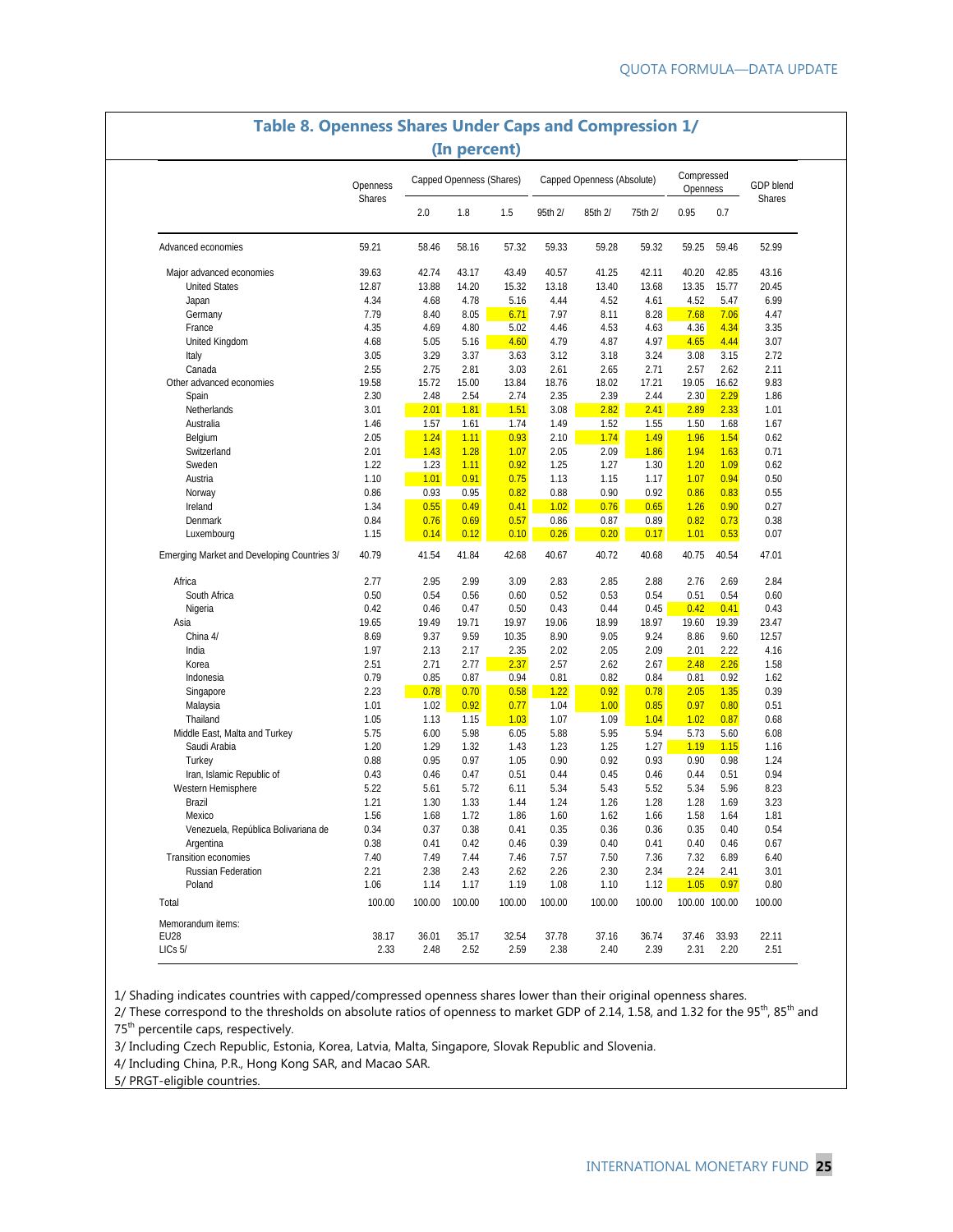# **ILLUSTRATIVE CALCULATIONS**

### **26. This section presents a limited set of simulations of possible reforms of the quota**

**formula.** The simulations are purely illustrative and no proposals are made at this stage. The simulations seek to build on the discussions under the QFR, and the informal discussion in June 2013. Other variants and combinations of the approaches presented below could also be considered.

**27. The simulations take as a starting point the outcome of the QFR.** Given the considerable support expressed for dropping variability, all simulations exclude this variable. As discussed in previous papers, staff has undertaken extensive work as background for the QFR and subsequently to explore the links between variability and actual or potential demand for Fund resources and has found no evidence of such a link (see Annex II). Previous staff work has also highlighted the difficulties of identifying a superior measure. This said, it is recognized that some Directors have conditioned their support for dropping variability on other elements of the reform package. The simulations also maintain reserves with its current weight in line with the QFR.

**28. Four different approaches are shown for reallocating the weight of variability** (see simulation set 1): (i) split evenly between GDP and openness (thereby increasing the relative weight of openness), (ii) split between GDP (2/3) and openness (1/3) leaving the relative weights of GDP and openness broadly unchanged, (iii) all to GDP (thereby increasing the relative weight of GDP), and (iv) all to GDP and a lower weight for openness (0.25), which as noted in the previous section could be one approach to addressing the concerns with this variable and would effectively increase the weight of GDP to 0.7 in the formula.

**29. A range of options is shown for adjusting the weight of PPP GDP in the GDP blend (see simulation set 2).** These include increasing the weight of PPP GDP in the blend to 45 and 50 percent, respectively. A simulation is also shown with the weight of PPP GDP reduced to 35 percent. As regards the latter, it should be noted that a combination of dropping variability and reducing the weight of PPP GDP would lead to a lower CQS for a large number of EMDCs, including LICs.

**30. The simulations also explore the implications of introducing a cap that limits the overall boost the individual countries can receive from openness (see simulation set 3).** In line with the approach taken in the June 2013 paper, two types of caps are illustrated: one on absolute openness and the other on openness shares.

**31. The last set of simulations (Set 4) illustrates the impact of introducing more compression into the formula, along the lines illustrated in the June 2013 paper.** Summary results for the 35 members with the largest quotas and for major country groups are presented below. Table 9 provides an overview of the results for major country groups and detailed results for all members are presented in the Statistical Appendix (issued separately). The main results can be summarized as follows: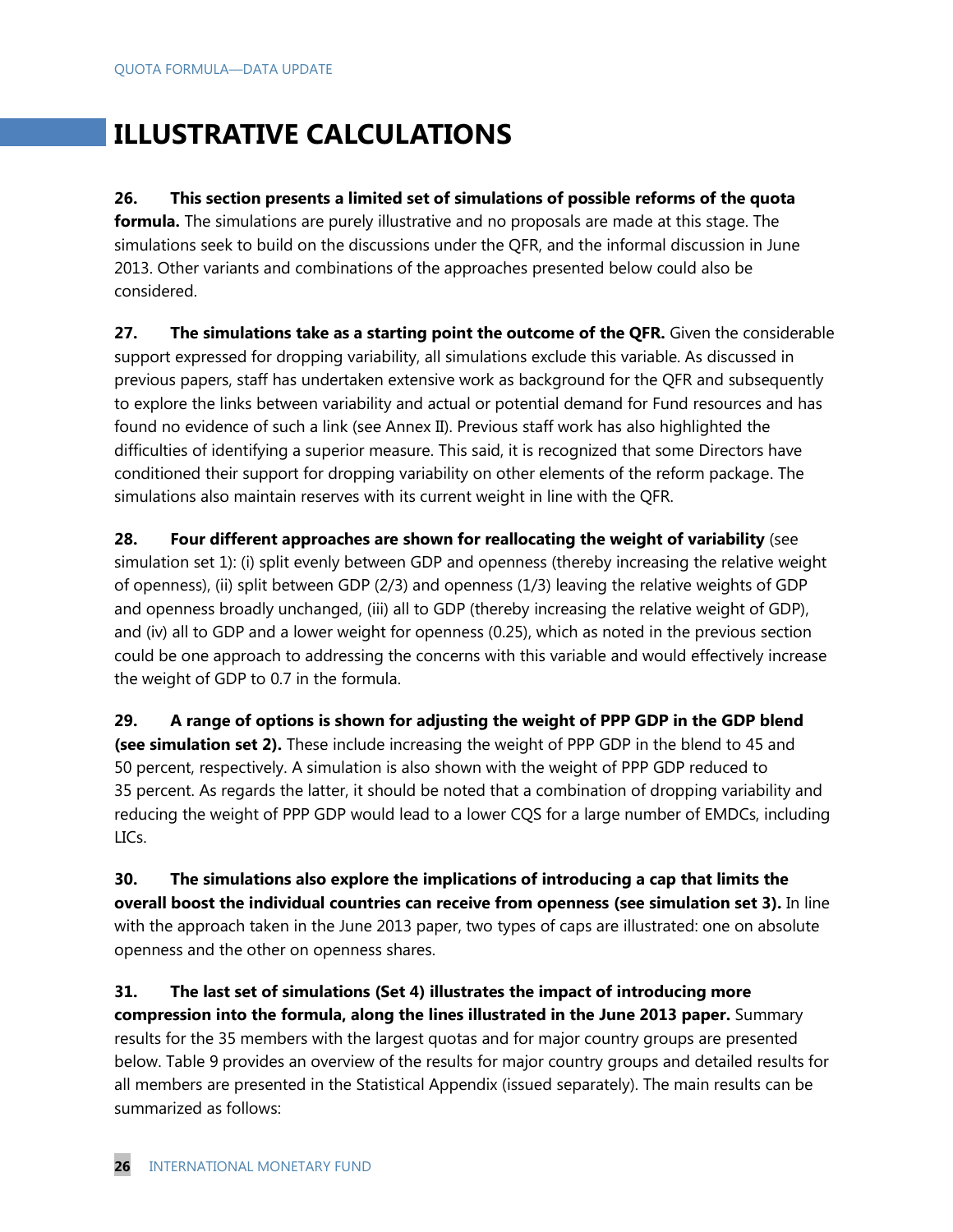#### *Set 1 – Simplification of the Current Formula – dropping variability, keeping current GDP and openness measures* (Table 10).

Dropping variability and allocating part or all of the weight to GDP reduces (compared to the current formula) the CQS of other advanced economies and increases that of major advanced economies and EMDCs as a group. The shifts are larger when the weight of openness is also reduced. The majority of large countries gain from dropping variability, while less than one third of small countries gain.

#### *Set 2 – Same as Set 1, but with different combinations of GDP blend* (Tables 11-14).

Increasing the weight of PPP GDP in the GDP blend leads to a higher CQS for EMDCs relative to the current CQS. More EMDCs and small countries gain with an increased weight for PPP GDP relative to Set 1. Conversely, increasing the weight of market GDP in the GDP blend reduces the share of both EMDCs and LICs.

#### Set 3*– Same as Set 1, but with different openness measures* (Tables 15-17)*.*

Capping openness tends to reduce the CQS of other advanced economies and increases the CQS for major advanced economies and EMDCs as a group. Also, there are generally a larger number of gainers among both EMDCs and small countries compared with Set 1, including when the weight of openness is reduced, as capping openness redistributes the very large boost received by some countries under the current measure across the rest of the membership.

#### Set 4*– Same as Set 1, but with higher compression (0.925)* (Table 18)*.*

Higher compression reduces the share of the largest 9 economies and increases the share of all other members. As a result, it leads to the largest number of gainers among EMDCs and LICs, as well as among small countries.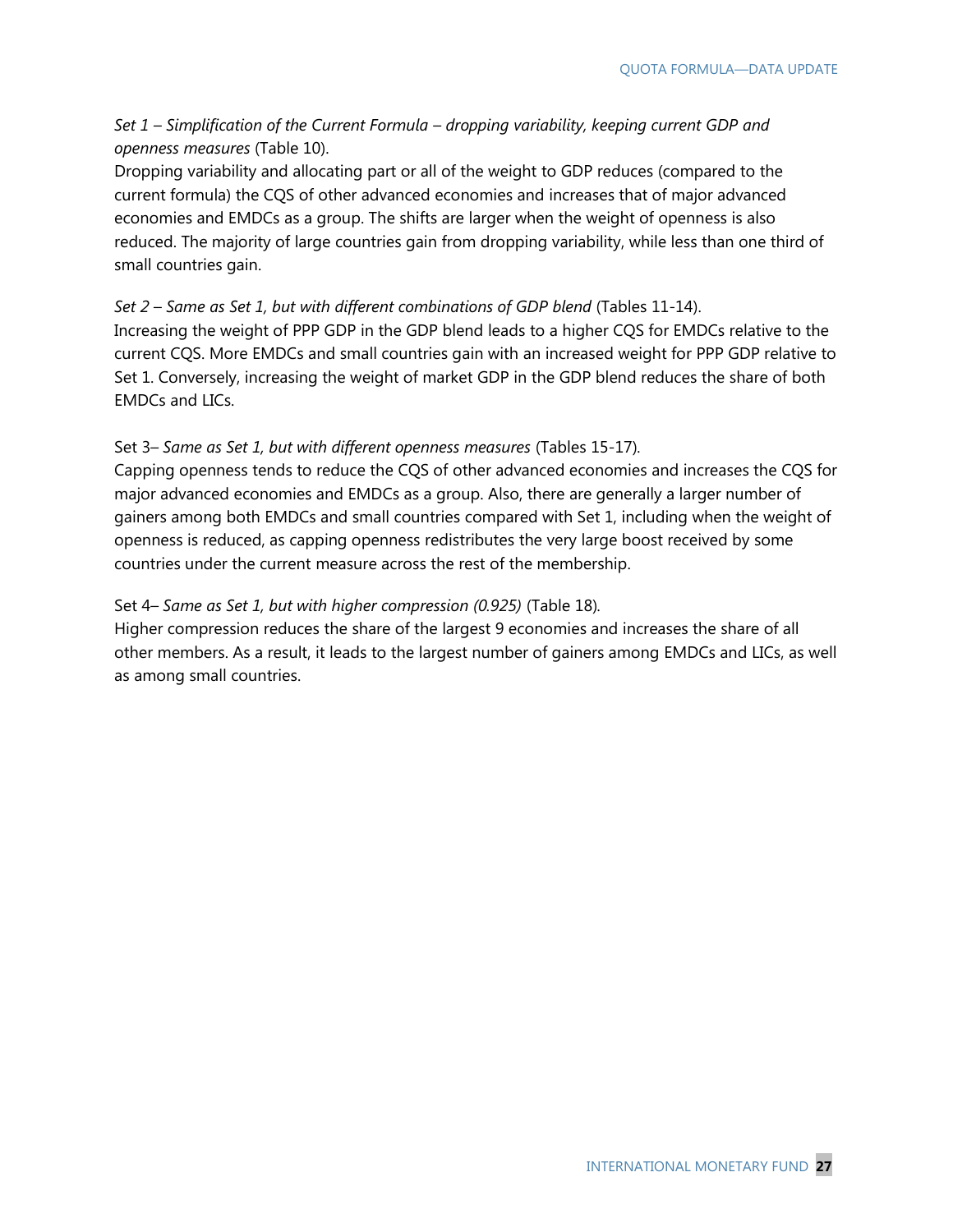## **Table 9. Illustrative Calculations: Summary**

|                                                                                                                                                                                                                                                                                          |                                  | Calculated Quota Share (in percent) |                                  |                              |                               |                                                | of which:                                 |                      |                            | of which: 2/                |
|------------------------------------------------------------------------------------------------------------------------------------------------------------------------------------------------------------------------------------------------------------------------------------------|----------------------------------|-------------------------------------|----------------------------------|------------------------------|-------------------------------|------------------------------------------------|-------------------------------------------|----------------------|----------------------------|-----------------------------|
|                                                                                                                                                                                                                                                                                          | Major<br>Advanced                | Other<br>Advanced                   | <b>EMDCs</b>                     | LIC <sub>s</sub>             | Number<br>of<br>Gainers<br>1/ | <b>AEs</b><br>(26)                             | <b>EMDCs</b><br>excl.<br><b>LICs (88)</b> | <b>LICs</b><br>(74)  | Large<br>countries<br>(19) | Small<br>countries<br>(169) |
| 14th Review Quota Share<br><b>Current CQS</b>                                                                                                                                                                                                                                            | 43.36<br>37.92                   | 14.28                               | 42.36<br>47.43                   | 4.13                         |                               |                                                |                                           |                      |                            |                             |
|                                                                                                                                                                                                                                                                                          |                                  | 14.65                               |                                  | 2.98                         |                               |                                                |                                           |                      |                            |                             |
| Set 1. Current GDP and openness measures, dropping varialbility<br>1. Weight of variability split evenly between GDP and openness<br>2. Weight of variability split between GDP (2/3) and openness (1/3)<br>3. All weight of variability to GDP<br>4. Weight of openness reduced to 0.25 | 38.47<br>38.56<br>38.73<br>38.90 | 14.06<br>13.82<br>13.34<br>12.86    | 47.47<br>47.62<br>47.93<br>48.24 | 2.86<br>2.87<br>2.88<br>2.89 | 69<br>59<br>55<br>54          | 9<br>$\overline{7}$<br>6<br>6                  | 31<br>25<br>28<br>26                      | 29<br>27<br>21<br>22 | 12<br>12<br>13<br>13       | 57<br>47<br>42<br>41        |
| Set 2. Same as Set 1, but with different GDP blends                                                                                                                                                                                                                                      |                                  |                                     |                                  |                              |                               |                                                |                                           |                      |                            |                             |
| 1. Weight of variability split evenly between GDP and openness<br>a. 50/50 GDP blend<br>b. 55/45 GDP blend<br>c. 65/35 GDP blend                                                                                                                                                         | 37.70<br>38.09<br>38.86          | 13.82<br>13.94<br>14.18             | 48.47<br>47.97<br>46.96          | 2.97<br>2.92<br>2.81         | 75<br>70<br>57                | 5<br>$\overline{7}$<br>10                      | 36<br>32<br>24                            | 34<br>31<br>23       | 9<br>11<br>12              | 66<br>59<br>45              |
| 2. Weight of variability split between GDP (2/3) and openness (1/3)<br>a. 50/50 GDP blend<br>b. 55/45 GDP blend<br>c. 65/35 GDP blend                                                                                                                                                    | 37.75<br>38.15<br>38.96          | 13.57<br>13.70<br>13.95             | 48.67<br>48.15<br>47.09          | 2.98<br>2.93<br>2.81         | 69<br>64<br>48                | 3<br>5<br>9                                    | 34<br>29<br>20                            | 32<br>30<br>19       | 10<br>10<br>12             | 59<br>54<br>36              |
| 3. All weight of variability to GDP<br>a. 50/50 GDP blend<br>b. 55/45 GDP blend<br>c. 65/35 GDP blend                                                                                                                                                                                    | 37.86<br>38.29<br>39.16          | 13.07<br>13.21<br>13.48             | 49.07<br>48.50<br>47.36          | 3.00<br>2.94<br>2.82         | 60<br>59<br>49                | 2<br>$\overline{\mathbf{4}}$<br>$\overline{7}$ | 31<br>28<br>23                            | 27<br>27<br>19       | 10<br>12<br>12             | 50<br>47<br>37              |
| 4. Weight of openness reduced to 0.25<br>a. 50/50 GDP blend<br>b. 55/45 GDP blend<br>c. 65/35 GDP blend<br>Source: Finance Denartment                                                                                                                                                    | 37.96<br>38.43<br>39.36          | 12.57<br>12.72<br>13.01             | 49.47<br>48.85<br>47.63          | 3.03<br>2.96<br>2.83         | 62<br>56<br>48                | 3<br>$\overline{4}$<br>6                       | 32<br>29<br>24                            | 27<br>23<br>18       | 11<br>12<br>13             | 51<br>44<br>35              |

Source: Finance Department

1/ Countries with positive change in relation to current CQS.

2/ Countries are classified as "large" if their current GDP blend share exceeds 1.0 percent.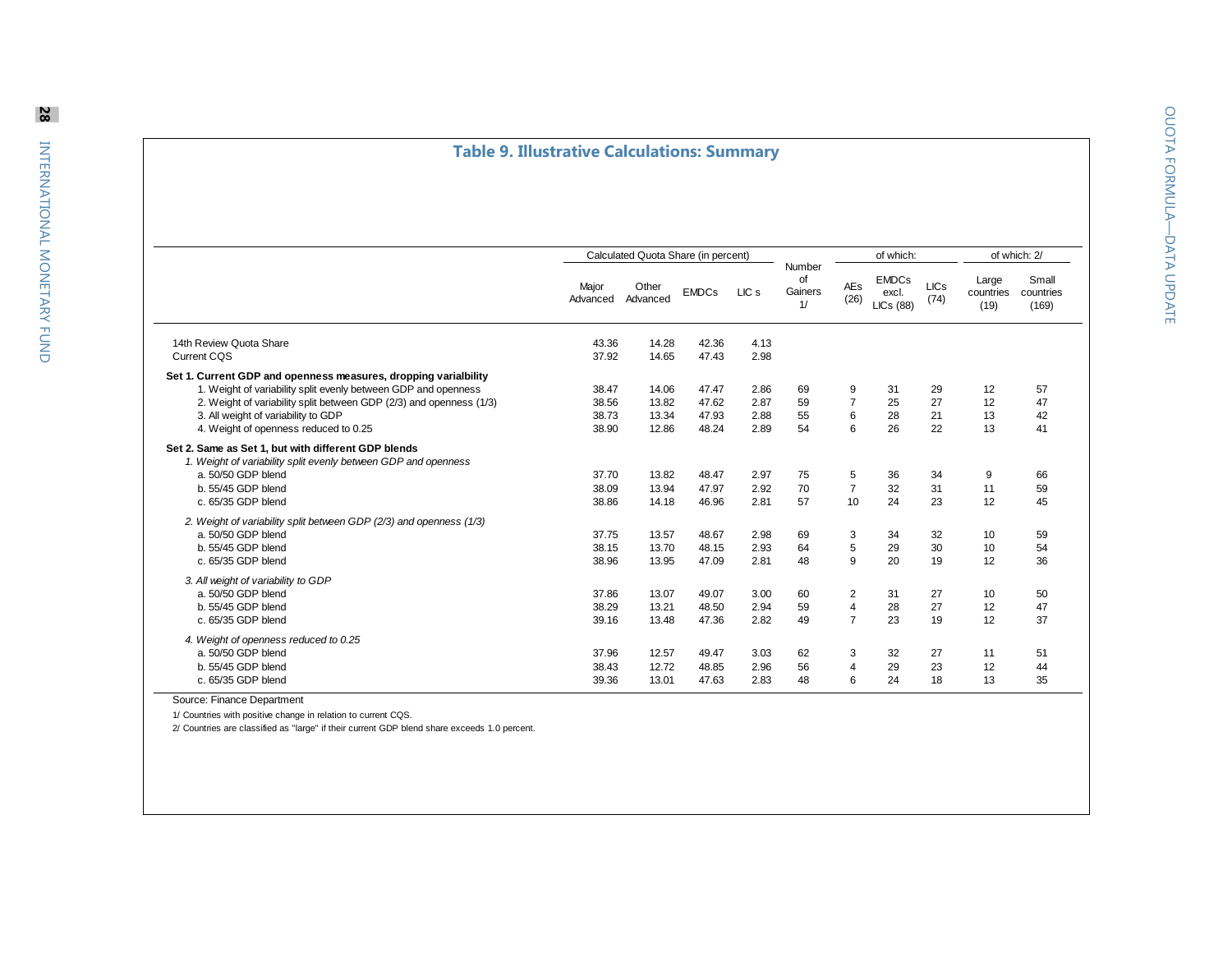## **Table 9. Illustrative Calculations: Summary (concluded)**

|                                                                                                                              |                   | Calculated Quota Share (in percent) |              |                  |                               |                    | of which:                                 |                     |                            | of which: 2/                |
|------------------------------------------------------------------------------------------------------------------------------|-------------------|-------------------------------------|--------------|------------------|-------------------------------|--------------------|-------------------------------------------|---------------------|----------------------------|-----------------------------|
|                                                                                                                              | Major<br>Advanced | Other<br>Advanced                   | <b>EMDCs</b> | LIC <sub>s</sub> | Number<br>of<br>Gainers<br>1/ | <b>AEs</b><br>(26) | <b>EMDCs</b><br>excl.<br><b>LICs (88)</b> | <b>LICs</b><br>(74) | Large<br>countries<br>(19) | Small<br>countries<br>(169) |
| 14th Review Quota Share                                                                                                      | 43.36             | 14.28                               | 42.36        | 4.13             |                               |                    |                                           |                     |                            |                             |
| <b>Current CQS</b>                                                                                                           | 37.92             | 14.65                               | 47.43        | 2.98             |                               |                    |                                           |                     |                            |                             |
| Set 3. Same as Set 1, but with different openness measures<br>1. Weight of variability split evenly between GDP and openness |                   |                                     |              |                  |                               |                    |                                           |                     |                            |                             |
| a. Nominal openness capped at 85th percentile                                                                                | 39.06             | 13.47                               | 47.47        | 2.90             | 86                            | 13                 | 38                                        | 35                  | 16                         | 70                          |
| b. Nominal openness capped at 75th percentile                                                                                | 39.37             | 13.17                               | 47.46        | 2.89             | 85                            | 14                 | 37                                        | 34                  | 17                         | 68                          |
| c. Openness share capped at 1.8                                                                                              | 39.75             | 12.34                               | 47.90        | 2.95             | 85                            | 12                 | 40                                        | 33                  | 17                         | 68                          |
| d. Openness share capped at 1.5                                                                                              | 39.88             | 11.90                               | 48.22        | 2.98             | 83                            | 10 <sup>10</sup>   | 40                                        | 33                  | 15                         | 68                          |
| 2. Weight of variability split between GDP (2/3) and openness (1/3)                                                          |                   |                                     |              |                  |                               |                    |                                           |                     |                            |                             |
| a. Nominal openness capped at 85th percentile                                                                                | 39.11             | 13.27                               | 47.63        | 2.90             | 77                            | 11                 | 34                                        | 32                  | 16                         | 61                          |
| b. Nominal openness capped at 75th percentile                                                                                | 39.40             | 12.99                               | 47.61        | 2.90             | 79                            | 12                 | 36                                        | 31                  | 17                         | 62                          |
| c. Openness share capped at 1.8                                                                                              | 39.76             | 12.21                               | 48.03        | 2.95             | 83                            | 11                 | 38                                        | 34                  | 17                         | 66                          |
| d. Openness share capped at 1.5                                                                                              | 39.87             | 11.81                               | 48.32        | 2.98             | 82                            | 10                 | 39                                        | 33                  | 15                         | 67                          |
| 3. All weight of variability to GDP                                                                                          |                   |                                     |              |                  |                               |                    |                                           |                     |                            |                             |
| a. Nominal openness capped at 85th percentile                                                                                | 39.20             | 12.86                               | 47.94        | 2.91             | 67                            | 8                  | 30                                        | 29                  | 14                         | 53                          |
| b. Nominal openness capped at 75th percentile                                                                                | 39.45             | 12.63                               | 47.92        | 2.91             | 67                            | 8                  | 31                                        | 28                  | 15                         | 52                          |
| c. Openness share capped at 1.8                                                                                              | 39.76             | 11.96                               | 48.28        | 2.95             | 73                            | 8                  | 36                                        | 29                  | 15                         | 58                          |
| d. Openness share capped at 1.5                                                                                              | 39.86             | 11.61                               | 48.53        | 2.98             | 76                            | 9                  | 37                                        | 30                  | 15                         | 61                          |
| Set 4. Same as Set 1, but with higher compression (0.925)                                                                    |                   |                                     |              |                  |                               |                    |                                           |                     |                            |                             |
| 1. Dropping variability, weight split evenly between GDP and openness                                                        | 37.43             | 14.39                               | 48.18        | 3.12             | 120                           | 10                 | 55                                        | 55                  | 10                         | 110                         |
| 2. Dropping variability, weight split between GDP (2/3) and openness (1/3)                                                   | 37.51             | 14.16                               | 48.33        | 3.13             | 118                           | $\overline{7}$     | 56                                        | 55                  | 11                         | 107                         |
| 3. Dropping variability, all weight to GDP                                                                                   | 37.68             | 13.68                               | 48.64        | 3.14             | 113                           | 9                  | 51                                        | 53                  | 13                         | 100                         |
| 4. Dropping variability, weight of openness reduced to 0.25                                                                  | 37.84             | 13.21                               | 48.95        | 3.15             | 107                           | $\overline{7}$     | 48                                        | 52                  | 13                         | 94                          |

Source: Finance Department

1/ Countries with positive change in relation to current CQS.

2/ Countries are classified as "large" if their current GDP blend share exceeds 1.0 percent.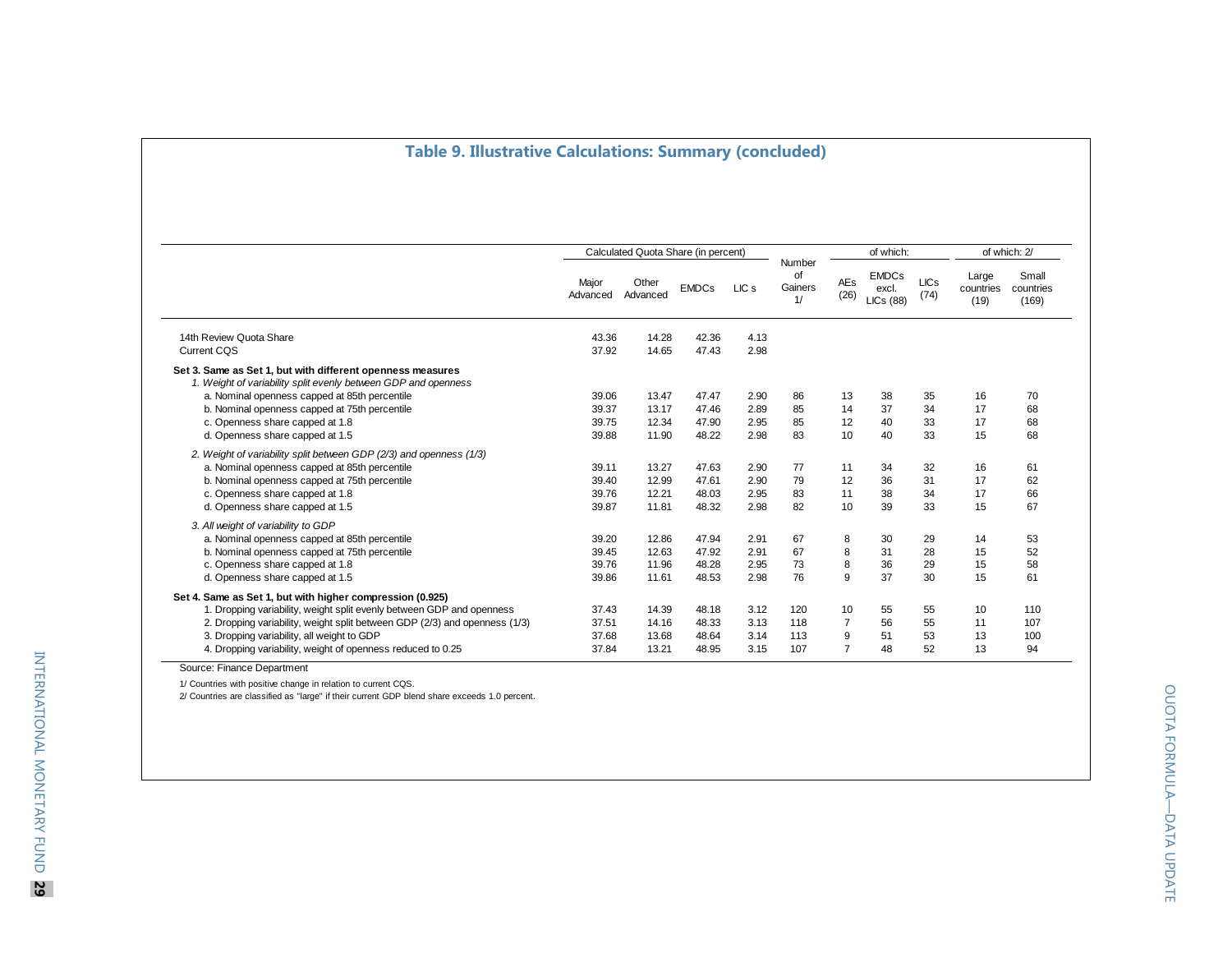# **CONCLUDING REMARKS**

**32. This paper presents the results of updating the quota data set.** The update includes the impact of advancing by one year the data presented last June to cover the period through 2012. It also includes the effects on PPP GDP shares of incorporating the 2011 ICP round, which was released in April. In this context, staff has also revisited the quality of the PPP data in light of the new ICP round and concludes that it is broadly comparable with that of other data used in the quota formula.

**33. Overall, the results reflect a continuation of several broad trends observed in previous updates.** In particular, based on the current formula, the calculated quota share of EMDCs as a group has increased further, and now stands at 47.4 percent compared with 45.3 percent at the last update and 41.8 percent at the time of the  $14<sup>th</sup>$  General Quota Review. This implies that, on the same basis, EMDCs in aggregate would be under-represented by 5.1 pp when compared with the 14<sup>th</sup> Review quota shares.

**34. The paper also takes stock of previous discussions on the quota variables and revisits those aspects that have generated the most intense discussions to date.** This includes the role of PPP GDP in light of the new ICP data, and the role of openness and possible options to address the concerns that have been raised about this variable. The paper finds that the broad characteristics of the quota variables have not changed significantly as a result of the latest data update.

**35. The paper presents several sets of illustrative simulations of possible reforms of the quota formula using the new data.** These simulations build on earlier work and take as a starting point the outcome of the QFR. They are intended to be purely illustrative and other variants and combinations could also be considered.

#### **36. Directors may wish to comments on the following issues:**

- How do Directors assess the relative merits of alternative reforms of the formula in light of the latest data update? Have these views changed in light of the latest data update?
- What are Directors' views on the merits of adjusting the weight of PPP GDP in the GDP blend variable? Do they see any case for adjusting the compression factor, or a combination of these two approaches?
- Has there been any evolution in Directors' views on the openness variable, based on the material presented in this paper? Do Directors see merit in continuing to explore some form of cap on openness? Alternatively, is there a case for leaving the definition of openness unchanged but reducing its weight in the formula? Are there any areas where additional work would be useful?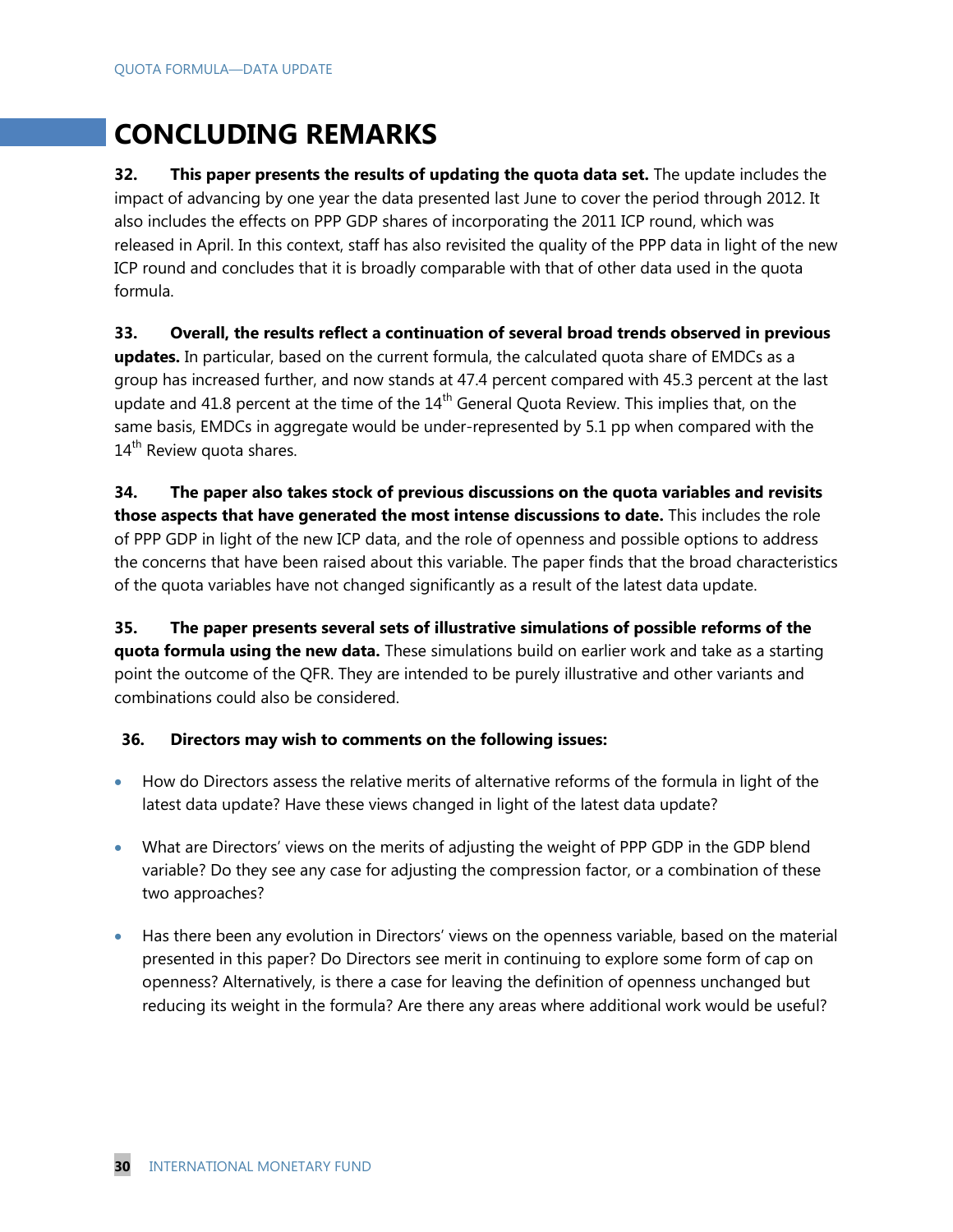#### **Table 10. Illustrative Calculations - Current GDP and Openness Measures, and Dropping Variability (In percent)**

|                                                  |                                     |                    |            | Formula w/o variability, and weight spilt: |                     | Formula w/o<br>variability and:          |
|--------------------------------------------------|-------------------------------------|--------------------|------------|--------------------------------------------|---------------------|------------------------------------------|
|                                                  | 14th<br>General<br>Review<br>Quotas | Current<br>Formula | Even split | GDP (2/3),<br>openness<br>(1/3)            | All to GDP<br>blend | Weight of<br>openness<br>reduced to 0.25 |
| Advanced economies                               | 57.6                                | 52.6               | 52.5       | 52.4                                       | 52.1                | 51.8                                     |
|                                                  | 43.4                                |                    | 38.5       | 38.6                                       |                     | 38.9                                     |
| Major advanced economies<br><b>United States</b> | 17.4                                | 37.9<br>14.9       | 15.2       | 15.4                                       | 38.7<br>15.7        | 16.0                                     |
| Japan                                            | 6.5                                 | 6.0                | 6.0        | 6.0                                        | 6.2                 | 6.3                                      |
| Germany                                          | 5.6                                 | 5.3                | 5.3        | 5.3                                        | 5.1                 | 5.0                                      |
| France                                           | 4.2                                 | 3.3                | 3.5        | 3.5                                        | 3.5                 | 3.4                                      |
| United Kingdom                                   | 4.2                                 | 3.5                | 3.5        | 3.5                                        | 3.4                 | 3.3                                      |
| Italy                                            | 3.2                                 | 2.7                | 2.7        | 2.7                                        | 2.7                 | 2.7                                      |
| Canada                                           | 2.3                                 | 2.2                | 2.2        | 2.2                                        | 2.2                 | 2.2                                      |
| Other advanced economies                         | 14.3                                | 14.7               | 14.1       | 13.8                                       | 13.3                | 12.9                                     |
| Spain                                            | 2.0                                 | 2.0                | 2.0        | 2.0                                        | 1.9                 | 1.9                                      |
| Netherlands                                      | 1.8                                 | 1.9                | 1.8        | 1.7                                        | 1.6                 | 1.5                                      |
| Australia                                        | 1.4                                 | 1.6                | 1.6        | 1.6                                        | 1.6                 | 1.6                                      |
| Belgium                                          | 1.3                                 | 1.2                | 1.2        | 1.1                                        | 1.1                 | 1.0                                      |
| Switzerland                                      | 1.2                                 | 1.3                | 1.4        | 1.4                                        | 1.3                 | 1.2                                      |
| Sweden                                           | 0.9                                 | 1.0                | 0.9        | 0.9                                        | 0.8                 | 0.8                                      |
| Austria                                          | 0.8                                 | 0.8                | 0.8        | 0.7                                        | 0.7                 | 0.7                                      |
| Norway                                           | 0.8                                 | 0.8                | 0.7        | 0.7                                        | 0.7                 | 0.7                                      |
| Ireland                                          | 0.7                                 | 0.8                | 0.7        | 0.7                                        | 0.6                 | 0.6                                      |
| Denmark                                          | 0.7                                 | 0.6                | 0.6        | 0.6                                        | 0.6                 | 0.6                                      |
| Emerging Market and Developing Countries 1/      | 42.4                                | 47.4               | 47.5       | 47.6                                       | 47.9                | 48.2                                     |
| Africa                                           | 4.4                                 | 3.5                | 3.3        | 3.3                                        | 3.3                 | 3.3                                      |
| South Africa                                     | 0.6                                 | 0.6                | 0.6        | 0.6                                        | 0.6                 | 0.6                                      |
| Nigeria                                          | 0.5                                 | 0.5                | 0.5        | 0.5                                        | 0.5                 | 0.5                                      |
| Asia                                             | 16.0                                | 21.7               | 22.6       | 22.7                                       | 22.9                | 23.1                                     |
| China 2/                                         | 6.4                                 | 10.5               | 11.2       | 11.3                                       | 11.4                | 11.6                                     |
| India                                            | 2.7                                 | 3.0                | 3.2        | 3.3                                        | 3.4                 | 3.5                                      |
| Korea, Republic of                               | 1.8                                 | 1.9                | 2.0        | 2.0                                        | 2.0                 | 1.9                                      |
| Indonesia                                        | 1.0                                 | 1.3                | 1.3        | 1.3                                        | 1.4                 | 1.4                                      |
| Singapore                                        | 0.8                                 | 1.3                | 1.2        | 1.2                                        | 1.1                 | 1.0                                      |
| Malaysia                                         | 0.8                                 | 0.8                | 0.8        | 0.8                                        | 0.7                 | 0.7                                      |
| Thailand                                         | 0.7                                 | 1.0                | 0.9        | 0.9                                        | 0.9                 | 0.9                                      |
| Middle East, Malta and Turkey                    | 6.7                                 | 7.1                | 6.7        | 6.7                                        | 6.7                 | 6.7                                      |
| Saudi Arabia                                     | 2.1                                 | 1.7                | 1.4        | 1.4                                        | 1.4                 | 1.4                                      |
| Turkey                                           | 1.0                                 | 1.1                | 1.1        | 1.1                                        | 1.2                 | 1.2                                      |
| Iran, I.R. of                                    | 0.7                                 | 0.8                | 0.8        | 0.8                                        | 0.8                 | 0.9                                      |
| Western Hemisphere                               | 7.9                                 | 7.4                | 7.5        | 7.5                                        | 7.7                 | 7.9                                      |
| <b>Brazil</b>                                    | 2.3                                 | 2.4                | 2.5        | 2.5                                        | 2.6                 | 2.7                                      |
| Mexico                                           | 1.9                                 | 1.7                | 1.7        | 1.7                                        | 1.8                 | 1.8                                      |
| Venezuela, R.B. de                               | 0.8                                 | 0.5                | 0.5        | 0.5                                        | 0.5                 | 0.5                                      |
| Argentina                                        | 0.7                                 | 0.6                | 0.6        | 0.6                                        | 0.6                 | 0.6                                      |
| <b>Transition economies</b>                      | 7.2                                 | 7.7                | 7.4        | 7.3                                        | 7.3                 | 7.2                                      |
| Russia<br>Poland                                 | 2.7<br>0.9                          | 2.8<br>1.0         | 2.8<br>1.0 | 2.8<br>0.9                                 | 2.8<br>0.9          | 2.9<br>0.9                               |
| Total                                            | 100.0                               | 100.0              | 100.0      | 100.0                                      | 100.0               | 100.0                                    |
| Memorandum items:                                |                                     |                    |            |                                            |                     |                                          |
| <b>EU28</b>                                      | 30.4                                | 28.4               | 27.8       | 27.5                                       | 26.7                | 25.9                                     |
| $LICs$ 3/                                        | 4.1                                 | 3.0                | 2.9        | 2.9                                        | 2.9                 | 2.9                                      |
| Coefficients for quota variables                 |                                     |                    |            |                                            |                     |                                          |
| GDP                                              |                                     | 0.300              | 0.345      | 0.360                                      | 0.390               | 0.420                                    |
| PPP GDP                                          |                                     | 0.200              | 0.230      | 0.240                                      | 0.260               | 0.280                                    |
| Openness                                         |                                     | 0.300              | 0.375      | 0.350                                      | 0.300               | 0.250                                    |
| Variability                                      |                                     | 0.150              | 0.000      | 0.000                                      | 0.000               | 0.000                                    |
| Reserves                                         |                                     | 0.050              | 0.050      | 0.050                                      | 0.050               | 0.050                                    |
| Compression factor                               |                                     | 0.950              | 0.950      | 0.950                                      | 0.950               | 0.950                                    |

Source: Finance Department.

1/ Including Czech Republic, Estonia, Korea, Latvia, Malta, Singapore, Slovak Republic, and Slovenia.

2/ Including China, P.R., Hong Kong SAR, and Macao SAR.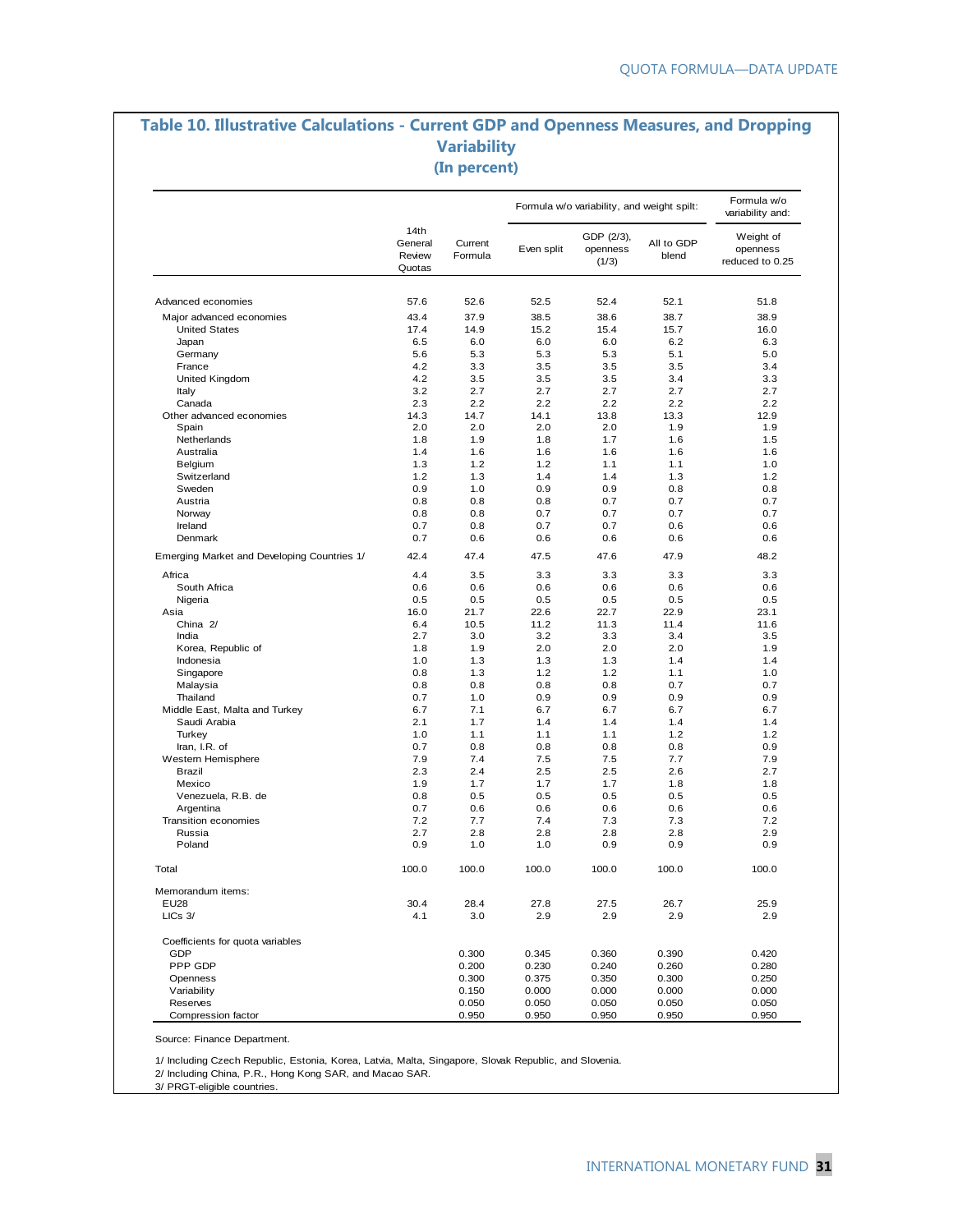# **Table 11. Illustrative Calculations - Current Openness Measure, Dropping Variability, Weight Split Evenly Between GDP and Openness, and Different Combinations of GDP Blend (In percent)**

|                                             |                                  |                    |            | Formula w/o variability, current openness<br>measure, weight split evenly between GDP and<br>openness, and GDP blends: |            |
|---------------------------------------------|----------------------------------|--------------------|------------|------------------------------------------------------------------------------------------------------------------------|------------|
|                                             | 14th General<br>Review<br>Quotas | Current<br>Formula | 50/50      | 55/45                                                                                                                  | 65/35      |
| Advanced economies                          | 57.6                             | 52.6               | 51.5       | 52.0                                                                                                                   | 53.0       |
| Major advanced economies                    | 43.4                             | 37.9               | 37.7       | 38.1                                                                                                                   | 38.9       |
| <b>United States</b>                        | 17.4                             | 14.9               | 14.9       | 15.0                                                                                                                   | 15.3       |
| Japan                                       | 6.5                              | 6.0                | 5.8        | 5.9                                                                                                                    | 6.1        |
| Germany                                     | 5.6                              | 5.3                | 5.3        | 5.3                                                                                                                    | 5.4        |
| France                                      | 4.2                              | 3.3                | 3.5        | 3.5                                                                                                                    | 3.6        |
| United Kingdom                              | 4.2                              | 3.5                | 3.4        | 3.5                                                                                                                    | 3.5        |
| Italy                                       | 3.2                              | 2.7                | 2.7        | 2.7                                                                                                                    | 2.7        |
| Canada                                      | 2.3                              | 2.2                | 2.2        | 2.2                                                                                                                    | 2.2        |
| Other advanced economies                    | 14.3                             | 14.7               | 13.8       | 13.9                                                                                                                   | 14.2       |
| Spain                                       | 2.0                              | 2.0                | 2.0        | 2.0                                                                                                                    | 2.0        |
| Netherlands                                 | 1.8                              | 1.9                | 1.7        | 1.7                                                                                                                    | 1.8        |
| Australia                                   | 1.4                              | 1.6                | 1.5        | 1.5                                                                                                                    | 1.6        |
| Belgium                                     | 1.3                              | 1.2                | 1.2        | 1.2                                                                                                                    | 1.2        |
| Switzerland                                 | 1.2                              | 1.3                | 1.4        | 1.4                                                                                                                    | 1.4        |
| Sweden                                      | 0.9                              | 1.0                | 0.9        | 0.9                                                                                                                    | 0.9        |
| Austria                                     | 0.8                              | 0.8                | 0.7        | 0.8                                                                                                                    | 0.8        |
| Norway                                      | 0.8                              | 0.8                | 0.7        | 0.7                                                                                                                    | 0.7        |
| Ireland                                     | 0.7                              | 0.8                | 0.7        | 0.7                                                                                                                    | 0.7        |
| Denmark                                     | 0.7                              | 0.6                | 0.6        | 0.6                                                                                                                    | 0.6        |
| Emerging Market and Developing Countries 1/ | 42.4                             | 47.4               | 48.5       | 48.0                                                                                                                   | 47.0       |
| Africa                                      | 4.4                              | 3.5                | 3.4        | 3.3                                                                                                                    | 3.3        |
| South Africa                                | 0.6                              | 0.6                | 0.6        | 0.6                                                                                                                    | 0.6        |
| Nigeria                                     | 0.5                              | 0.5                | 0.5        | 0.5                                                                                                                    | 0.5        |
| Asia                                        | 16.0                             | 21.7               | 23.3       | 23.0                                                                                                                   | 22.3       |
| China 2/                                    | 6.4                              | 10.5               | 11.4       | 11.3                                                                                                                   | 11.1       |
| India                                       | 2.7                              | 3.0                | 3.4        | 3.3                                                                                                                    | 3.1        |
| Korea, Republic of                          | 1.8                              | 1.9                | 2.0        | 2.0                                                                                                                    | 2.0        |
| Indonesia                                   | 1.0                              | 1.3                | 1.4        | 1.4                                                                                                                    | 1.3        |
| Singapore                                   | 0.8                              | 1.3                | 1.2        | 1.2                                                                                                                    | 1.2        |
| Malaysia                                    | 0.8                              | 0.8                | 0.8        | 0.8                                                                                                                    | 0.8        |
| Thailand                                    | 0.7                              | 1.0                | 0.9        | 0.9                                                                                                                    | 0.9        |
| Middle East, Malta and Turkey               | 6.7                              | 7.1                | 6.8        | 6.7                                                                                                                    | 6.6        |
| Saudi Arabia                                | 2.1                              | 1.7                | 1.5        | 1.5                                                                                                                    | 1.4        |
| Turkey                                      | 1.0<br>0.7                       | 1.1<br>0.8         | 1.1<br>0.8 | 1.1<br>0.8                                                                                                             | 1.1<br>0.8 |
| Iran, I.R. of<br>Western Hemisphere         | 7.9                              | 7.4                | 7.5        | 7.5                                                                                                                    | 7.4        |
| Brazil                                      | 2.3                              | 2.4                | 2.5        | 2.5                                                                                                                    | 2.5        |
| Mexico                                      | 1.9                              | 1.7                | 1.8        | 1.8                                                                                                                    | 1.7        |
| Venezuela, R.B. de                          | 0.8                              | 0.5                | 0.5        | 0.5                                                                                                                    | 0.5        |
| Argentina                                   | 0.7                              | 0.6                | 0.6        | 0.6                                                                                                                    | 0.6        |
| Transition economies                        | 7.2                              | 7.7                | 7.5        | 7.4                                                                                                                    | 7.3        |
| Russia                                      | 2.7                              | 2.8                | 2.8        | 2.8                                                                                                                    | 2.8        |
| Poland                                      | 0.9                              | 1.0                | 1.0        | 1.0                                                                                                                    | 0.9        |
| Total                                       | 100.0                            | 100.0              | 100.0      | 100.0                                                                                                                  | 100.0      |
| Memorandum items:                           |                                  |                    |            |                                                                                                                        |            |
| EU28                                        | 30.4                             | 28.4               | 27.5       | 27.7                                                                                                                   | 28.0       |
| $LICs$ 3/                                   | 4.1                              | 3.0                | 3.0        | 2.9                                                                                                                    | 2.8        |
|                                             |                                  |                    |            |                                                                                                                        |            |
| Coefficients for quota variables<br>GDP     |                                  | 0.300              | 0.288      | 0.316                                                                                                                  | 0.374      |
| PPP GDP                                     |                                  | 0.200              | 0.288      | 0.259                                                                                                                  | 0.201      |
| Openness                                    |                                  | 0.300              | 0.375      | 0.375                                                                                                                  | 0.375      |
| Variability                                 |                                  | 0.150              | 0.000      | 0.000                                                                                                                  | 0.000      |
| Reserves                                    |                                  | 0.050              | 0.050      | 0.050                                                                                                                  | 0.050      |
|                                             |                                  |                    |            |                                                                                                                        |            |
| Compression factor                          |                                  | 0.950              | 0.950      | 0.950                                                                                                                  | 0.950      |

Source: Finance Department.

1/ Including Czech Republic, Estonia, Korea, Latvia, Malta, Singapore, Slovak Republic, and Slovenia. 2/ Including China, P.R., Hong Kong SAR, and Macao SAR. 3/ PRGT-eligible countries.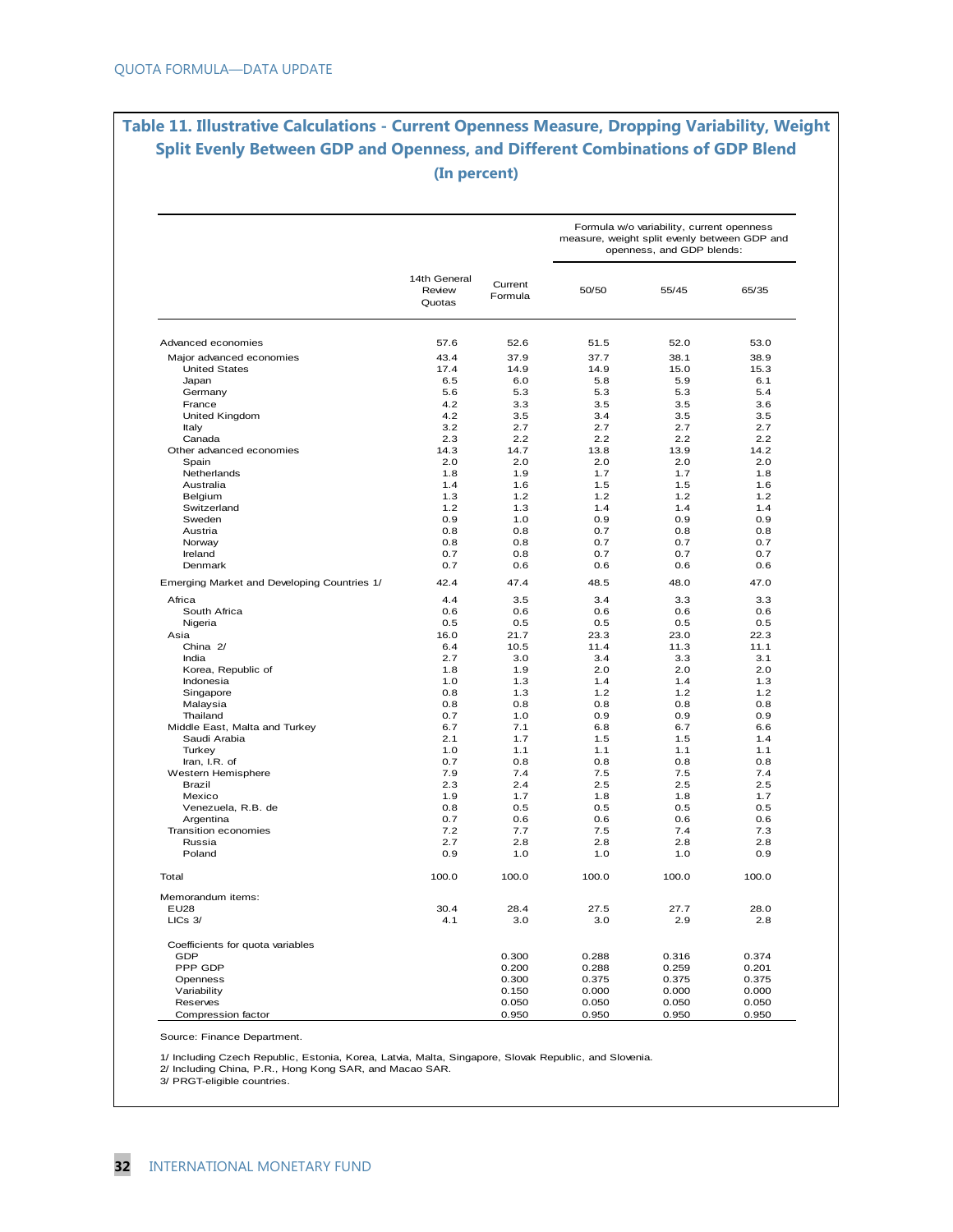# **Table 12. Illustrative Calculations - Current Openness Measure, Dropping Variability, Weight Split Between GDP (2/3) and Openness (1/3), and Different Combinations of GDP Blend (In percent)**

|                                             |                                     |                    |              | Formula w/o variability, current openness<br>measure, weight split between GDP (2/3)<br>and openness (1/3), and GDP blends: |             |
|---------------------------------------------|-------------------------------------|--------------------|--------------|-----------------------------------------------------------------------------------------------------------------------------|-------------|
|                                             | 14th<br>General<br>Review<br>Quotas | Current<br>Formula | 50/50        | 55/45                                                                                                                       | 65/35       |
| Advanced economies                          | 57.6                                | 52.6               | 51.3         | 51.9                                                                                                                        | 52.9        |
|                                             |                                     |                    |              |                                                                                                                             |             |
| Major advanced economies                    | 43.4<br>17.4                        | 37.9               | 37.8<br>15.1 | 38.2                                                                                                                        | 39.0        |
| <b>United States</b><br>Japan               | 6.5                                 | 14.9<br>6.0        | 5.8          | 15.2<br>5.9                                                                                                                 | 15.5<br>6.1 |
| Germany                                     | 5.6                                 | 5.3                | 5.2          | 5.2                                                                                                                         | 5.3         |
| France                                      | 4.2                                 | 3.3                | 3.4          | 3.5                                                                                                                         | 3.5         |
| <b>United Kingdom</b>                       | 4.2                                 | 3.5                | 3.4          | 3.4                                                                                                                         | 3.5         |
| Italy                                       | 3.2                                 | 2.7                | 2.7          | 2.7                                                                                                                         | 2.7         |
| Canada                                      | 2.3                                 | 2.2                | 2.2          | 2.2                                                                                                                         | 2.2         |
| Other advanced economies                    | 14.3                                | 14.7               | 13.6         | 13.7                                                                                                                        | 13.9        |
| Spain                                       | 2.0                                 | 2.0                | 1.9          | 2.0                                                                                                                         | 2.0         |
| Netherlands                                 | 1.8                                 | 1.9                | 1.7          | 1.7                                                                                                                         | 1.7         |
| Australia                                   | 1.4                                 | 1.6                | 1.5          | 1.5                                                                                                                         | 1.6         |
| Belgium                                     | 1.3                                 | 1.2                | 1.1          | 1.1                                                                                                                         | 1.2         |
| Switzerland                                 | 1.2                                 | 1.3                | 1.3          | 1.3                                                                                                                         | 1.4         |
| Sweden                                      | 0.9                                 | 1.0                | 0.8          | 0.9                                                                                                                         | 0.9         |
| Austria                                     | 0.8                                 | 0.8                | 0.7          | 0.7                                                                                                                         | 0.7         |
| Norway                                      | 0.8                                 | 0.8                | 0.7          | 0.7                                                                                                                         | 0.7         |
| Ireland                                     | 0.7                                 | 0.8                | 0.7          | 0.7                                                                                                                         | 0.7         |
| Denmark                                     | 0.7                                 | 0.6                | 0.6          | 0.6                                                                                                                         | 0.6         |
| Emerging Market and Developing Countries 1/ | 42.4                                | 47.4               | 48.7         | 48.1                                                                                                                        | 47.1        |
| Africa                                      | 4.4                                 | 3.5                | 3.4          | 3.3                                                                                                                         | 3.3         |
| South Africa                                | 0.6                                 | 0.6                | 0.6          | 0.6                                                                                                                         | 0.6         |
| Nigeria                                     | 0.5                                 | 0.5                | 0.5          | 0.5                                                                                                                         | 0.5         |
| Asia                                        | 16.0                                | 21.7               | 23.4         | 23.1                                                                                                                        | 22.4        |
| China 2/                                    | 6.4                                 | 10.5               | 11.5         | 11.4                                                                                                                        | 11.2        |
| India                                       | 2.7                                 | 3.0                | 3.5          | 3.4                                                                                                                         | 3.2         |
| Korea, Republic of                          | 1.8                                 | 1.9                | 2.0          | 2.0                                                                                                                         | 2.0         |
| Indonesia                                   | 1.0                                 | 1.3                | 1.4          | 1.4                                                                                                                         | 1.3         |
| Singapore                                   | 0.8                                 | 1.3                | 1.2          | 1.2                                                                                                                         | 1.2         |
| Malaysia                                    | 0.8                                 | 0.8                | 0.8          | 0.8                                                                                                                         | 0.8         |
| Thailand                                    | 0.7                                 | 1.0                | 0.9          | 0.9                                                                                                                         | 0.9         |
| Middle East, Malta and Turkey               | 6.7                                 | 7.1                | 6.8          | 6.8                                                                                                                         | 6.6         |
| Saudi Arabia                                | 2.1                                 | 1.7                | 1.5          | 1.5                                                                                                                         | 1.4         |
| Turkey                                      | 1.0                                 | 1.1                | 1.2          | 1.1                                                                                                                         | 1.1         |
| Iran, I.R. of<br>Western Hemisphere         | 0.7<br>7.9                          | 0.8<br>7.4         | 0.8<br>7.6   | 0.8<br>7.6                                                                                                                  | 0.8<br>7.5  |
| <b>Brazil</b>                               | 2.3                                 | 2.4                | 2.5          | 2.5                                                                                                                         | 2.6         |
| Mexico                                      | 1.9                                 | 1.7                | 1.8          | 1.8                                                                                                                         | 1.7         |
| Venezuela, R.B. de                          | 0.8                                 | 0.5                | 0.5          | 0.5                                                                                                                         | 0.5         |
| Argentina                                   | 0.7                                 | 0.6                | 0.6          | 0.6                                                                                                                         | 0.6         |
| Transition economies                        | 7.2                                 | 7.7                | 7.5          | 7.4                                                                                                                         | 7.3         |
| Russia                                      | 2.7                                 | 2.8                | 2.8          | 2.8                                                                                                                         | 2.8         |
| Poland                                      | 0.9                                 | 1.0                | 1.0          | 0.9                                                                                                                         | 0.9         |
| Total                                       | 100.0                               | 100.0              | 100.0        | 100.0                                                                                                                       | 100.0       |
| Memorandum items:                           |                                     |                    |              |                                                                                                                             |             |
| <b>EU28</b><br>LICs 3/                      | 30.4<br>4.1                         | 28.4<br>3.0        | 27.1<br>3.0  | 27.3<br>2.9                                                                                                                 | 27.6<br>2.8 |
| Coefficients for quota variables            |                                     |                    |              |                                                                                                                             |             |
| GDP                                         |                                     | 0.300              | 0.300        | 0.330                                                                                                                       | 0.390       |
| PPP GDP                                     |                                     | 0.200              | 0.300        | 0.270                                                                                                                       | 0.210       |
| Openness                                    |                                     | 0.300              | 0.350        | 0.350                                                                                                                       | 0.350       |
| Variability                                 |                                     | 0.150              | 0.000        | 0.000                                                                                                                       | 0.000       |
| Reserves                                    |                                     | 0.050              | 0.050        | 0.050                                                                                                                       | 0.050       |
| Compression factor                          |                                     | 0.950              | 0.950        | 0.950                                                                                                                       | 0.950       |

Source: Finance Department.

1/ Including Czech Republic, Estonia, Korea, Latvia, Malta, Singapore, Slovak Republic, and Slovenia.

2/ Including China, P.R., Hong Kong SAR, and Macao SAR.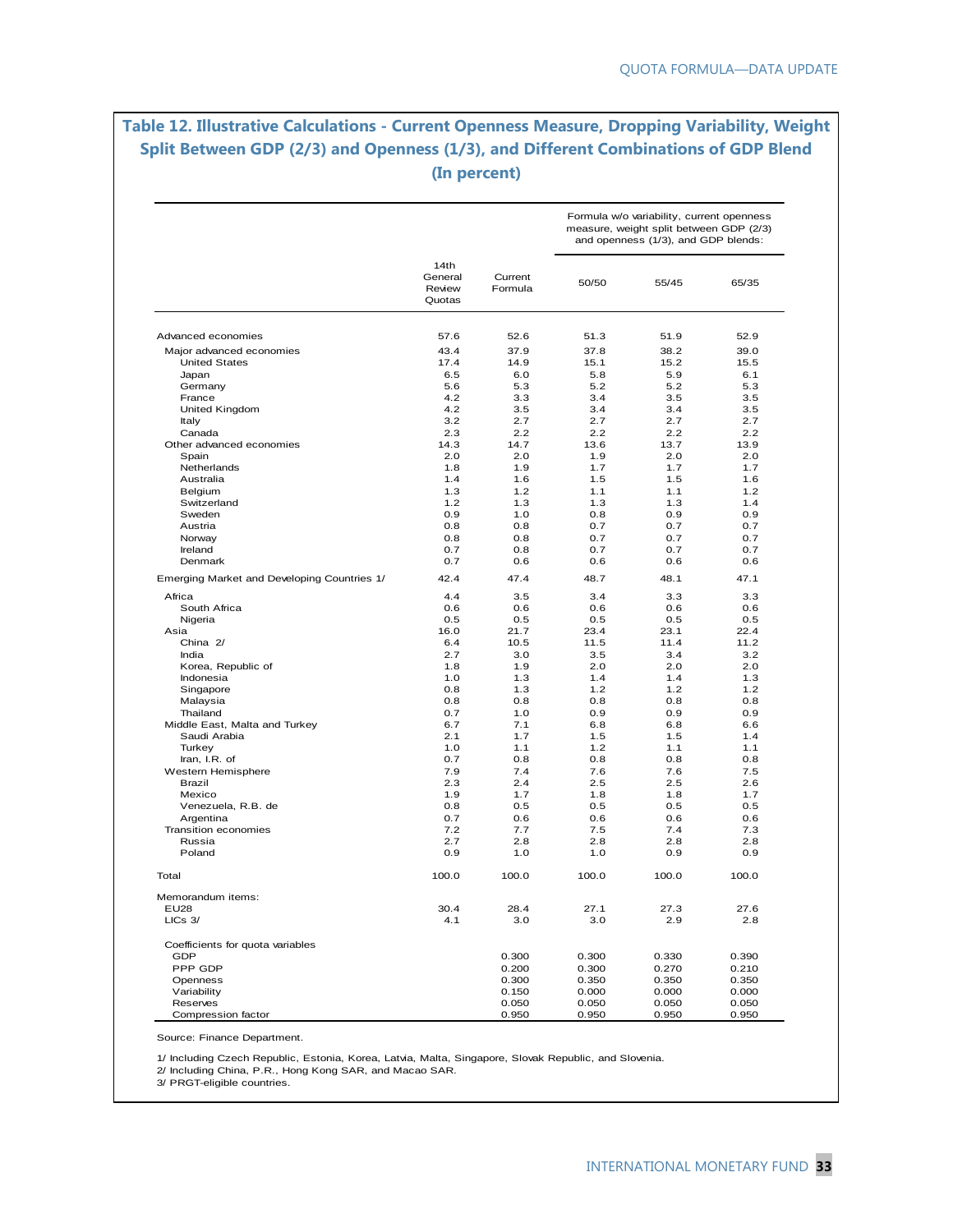## **Table 13. Illustrative Calculations - Current Openness Measure, Dropping Variability, All Weight to GDP, and Different Combinations of GDP Blend (In percent)**

|                                             |                                  |                    |            | Formula w/o variability, current openness<br>measure, all weight to GDP, and GDP blends: |            |
|---------------------------------------------|----------------------------------|--------------------|------------|------------------------------------------------------------------------------------------|------------|
|                                             | 14th General<br>Review<br>Quotas | Current<br>Formula | 50/50      | 55/45                                                                                    | 65/35      |
| Advanced economies                          | 57.6                             | 52.6               | 50.9       | 51.5                                                                                     | 52.6       |
| Major advanced economies                    | 43.4                             | 37.9               | 37.9       | 38.3                                                                                     | 39.2       |
| <b>United States</b>                        | 17.4                             | 14.9               | 15.4       | 15.5                                                                                     | 15.9       |
| Japan                                       | 6.5                              | 6.0                | 5.9        | 6.1                                                                                      | 6.3        |
| Germany                                     | 5.6                              | 5.3                | 5.0        | 5.1                                                                                      | 5.1        |
| France                                      | 4.2                              | 3.3                | 3.4        | 3.4                                                                                      | 3.5        |
| United Kingdom                              | 4.2                              | 3.5                | 3.3        | 3.4                                                                                      | 3.4        |
| Italy                                       | 3.2                              | 2.7                | 2.7        | 2.7                                                                                      | 2.7        |
| Canada                                      | 2.3                              | 2.2                | 2.1        | 2.2                                                                                      | 2.2        |
| Other advanced economies                    | 14.3                             | 14.7               | 13.1       | 13.2                                                                                     | 13.5       |
| Spain                                       | 2.0                              | 2.0                | 1.9        | 1.9                                                                                      | 2.0        |
| Netherlands                                 | 1.8                              | 1.9                | 1.6        | 1.6                                                                                      | 1.6        |
| Australia                                   | 1.4                              | 1.6                | 1.5        | 1.6                                                                                      | 1.6        |
| Belgium                                     | 1.3                              | 1.2                | 1.1        | 1.1                                                                                      | 1.1        |
| Switzerland                                 | 1.2                              | 1.3                | 1.3        | 1.3                                                                                      | 1.3        |
| Sweden                                      | 0.9                              | 1.0                | 0.8        | 0.8                                                                                      | 0.8        |
| Austria                                     | 0.8                              | 0.8                | 0.7        | 0.7                                                                                      | 0.7        |
| Norway                                      | 0.8                              | 0.8                | 0.7        | 0.7                                                                                      | 0.7        |
| Ireland                                     | 0.7                              | 0.8                | 0.6        | 0.6                                                                                      | 0.6        |
| Denmark                                     | 0.7                              | 0.6                | 0.6        | 0.6                                                                                      | 0.6        |
| Emerging Market and Developing Countries 1/ | 42.4                             | 47.4               | 49.1       | 48.5                                                                                     | 47.4       |
| Africa                                      | 4.4                              | 3.5                | 3.4        | 3.4                                                                                      | 3.3        |
| South Africa                                | 0.6                              | 0.6                | 0.6        | 0.6                                                                                      | 0.6        |
| Nigeria                                     | 0.5                              | 0.5                | 0.5        | 0.5                                                                                      | 0.5        |
| Asia                                        | 16.0                             | 21.7               | 23.6       | 23.3                                                                                     | 22.6       |
| China 2/                                    | 6.4                              | 10.5               | 11.7       | 11.6                                                                                     | 11.3       |
| India                                       | 2.7                              | 3.0                | 3.6        | 3.5                                                                                      | 3.3        |
| Korea, Republic of                          | 1.8                              | 1.9                | 2.0        | 2.0                                                                                      | 2.0        |
| Indonesia                                   | 1.0                              | 1.3                | 1.5        | 1.4                                                                                      | 1.4        |
| Singapore                                   | 0.8                              | 1.3                | 1.1        | 1.1                                                                                      | 1.1        |
| Malaysia                                    | 0.8                              | 0.8                | 0.8        | 0.8                                                                                      | 0.7        |
| Thailand                                    | 0.7                              | 1.0                | 0.9        | 0.9                                                                                      | 0.9        |
| Middle East, Malta and Turkey               | 6.7<br>2.1                       | 7.1<br>1.7         | 6.9<br>1.5 | 6.8<br>1.5                                                                               | 6.6<br>1.4 |
| Saudi Arabia<br>Turkey                      | 1.0                              | 1.1                | 1.2        | 1.2                                                                                      | 1.1        |
| Iran, I.R. of                               | 0.7                              | 0.8                | 0.9        | 0.9                                                                                      | 0.8        |
| Western Hemisphere                          | 7.9                              | 7.4                | 7.8        | 7.7                                                                                      | 7.7        |
| Brazil                                      | 2.3                              | 2.4                | 2.6        | 2.6                                                                                      | 2.6        |
| Mexico                                      | 1.9                              | 1.7                | 1.8        | 1.8                                                                                      | 1.7        |
| Venezuela, R.B. de                          | 0.8                              | 0.5                | 0.5        | 0.5                                                                                      | 0.5        |
| Argentina                                   | 0.7                              | 0.6                | 0.6        | 0.6                                                                                      | 0.6        |
| Transition economies                        | 7.2                              | 7.7                | 7.4        | 7.4                                                                                      | 7.2        |
| Russia                                      | 2.7                              | 2.8                | 2.9        | 2.9                                                                                      | 2.8        |
| Poland                                      | 0.9                              | 1.0                | 0.9        | 0.9                                                                                      | 0.9        |
| Total                                       | 100.0                            | 100.0              | 100.0      | 100.0                                                                                    | 100.0      |
| Memorandum items:                           |                                  |                    |            |                                                                                          |            |
| <b>EU28</b>                                 | 30.4                             | 28.4               | 26.3       | 26.5                                                                                     | 26.9       |
| LICs 3/                                     | 4.1                              | 3.0                | 3.0        | 2.9                                                                                      | 2.8        |
| Coefficients for quota variables            |                                  |                    |            |                                                                                          |            |
| GDP                                         |                                  | 0.300              | 0.325      | 0.358                                                                                    | 0.423      |
| PPP GDP                                     |                                  | 0.200              | 0.325      | 0.293                                                                                    | 0.228      |
| Openness                                    |                                  | 0.300              | 0.300      | 0.300                                                                                    | 0.300      |
| Variability                                 |                                  | 0.150              | 0.000      | 0.000                                                                                    | 0.000      |
| Reserves                                    |                                  | 0.050              | 0.050      | 0.050                                                                                    | 0.050      |
| Compression factor                          |                                  | 0.950              | 0.950      | 0.950                                                                                    | 0.950      |

Source: Finance Department.

1/ Including Czech Republic, Estonia, Korea, Latvia, Malta, Singapore, Slovak Republic, and Slovenia.

2/ Including China, P.R., Hong Kong SAR, and Macao SAR.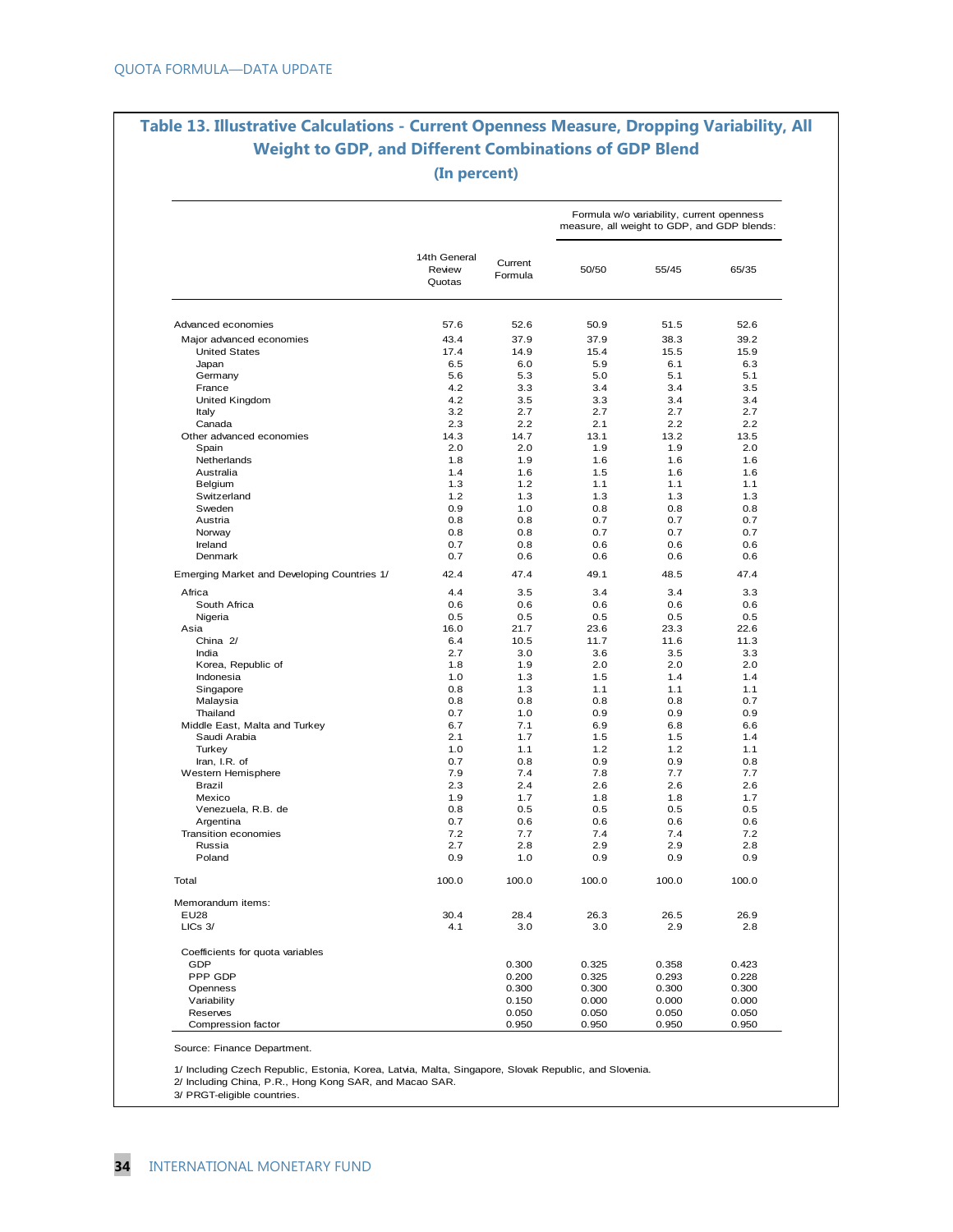## **Table 14. Illustrative Calculations - Current Openness Measure, Dropping Variability, Weight of Openness Reduced to 0.25, and Different Combinations of GDP Blend (In percent)**

|                                             |                                     |                    |                | Formula w/o variability, weight of<br>openness reduced to 0.25, and GDP |                |
|---------------------------------------------|-------------------------------------|--------------------|----------------|-------------------------------------------------------------------------|----------------|
|                                             | 14th<br>General<br>Review<br>Quotas | Current<br>Formula | 50/50          | blends:<br>55/45                                                        | 65/35          |
| Advanced economies                          | 57.6                                | 52.6               | 50.5           | 51.1                                                                    | 52.4           |
| Major advanced economies                    | 43.4                                | 37.9               | 38.0           | 38.4                                                                    | 39.4           |
| <b>United States</b>                        | 17.4                                | 14.9               | 15.7           | 15.9                                                                    | 16.2           |
| Japan                                       | 6.5                                 | 6.0                | 6.1            | 6.2                                                                     | 6.4            |
| Germany                                     | 5.6                                 | 5.3                | 4.9            | 4.9                                                                     | 5.0            |
| France                                      | 4.2                                 | 3.3                | 3.3            | 3.4                                                                     | 3.5            |
| United Kingdom                              | 4.2                                 | 3.5                | 3.3            | 3.3                                                                     | 3.4            |
| Italy                                       | 3.2                                 | 2.7                | 2.6            | 2.7                                                                     | 2.7            |
| Canada                                      | 2.3                                 | 2.2                | 2.1            | 2.1                                                                     | 2.2            |
| Other advanced economies                    | 14.3                                | 14.7               | 12.6           | 12.7                                                                    | 13.0           |
| Spain                                       | 2.0                                 | 2.0                | 1.9            | 1.9                                                                     | 1.9            |
| Netherlands                                 | 1.8                                 | 1.9                | 1.5            | 1.5                                                                     | 1.5            |
| Australia                                   | 1.4                                 | 1.6                | 1.5            | 1.6                                                                     | 1.6            |
| Belgium                                     | 1.3                                 | 1.2                | 1.0            | 1.0                                                                     | 1.0            |
| Switzerland                                 | 1.2                                 | 1.3                | 1.2            | 1.2                                                                     | 1.2            |
| Sweden                                      | 0.9                                 | 1.0                | 0.8            | 0.8                                                                     | 0.8            |
| Austria                                     | 0.8                                 | 0.8                | 0.7            | 0.7                                                                     | 0.7            |
| Norway                                      | 0.8                                 | 0.8                | 0.6            | 0.7                                                                     | 0.7            |
| Ireland                                     | 0.7                                 | 0.8                | 0.6            | 0.6                                                                     | 0.6            |
| Denmark                                     | 0.7                                 | 0.6                | 0.5            | 0.6                                                                     | 0.6            |
| Emerging Market and Developing Countries 1/ | 42.4                                | 47.4               | 49.5           | 48.9                                                                    | 47.6           |
| Africa                                      | 4.4                                 | 3.5                | 3.4            | 3.4                                                                     | 3.3            |
| South Africa                                | 0.6                                 | 0.6                | 0.6            | 0.6                                                                     | 0.6            |
| Nigeria                                     | 0.5                                 | 0.5                | 0.5            | 0.5                                                                     | 0.5            |
| Asia                                        | 16.0                                | 21.7               | 23.9           | 23.5                                                                    | 22.7           |
| China 2/                                    | 6.4                                 | 10.5               | 11.9           | 11.8                                                                    | 11.5           |
| India                                       | 2.7                                 | 3.0                | 3.7            | 3.6                                                                     | 3.4            |
| Korea, Republic of                          | 1.8                                 | 1.9                | 1.9            | 1.9                                                                     | 1.9            |
| Indonesia                                   | 1.0                                 | 1.3                | 1.5            | 1.5                                                                     | 1.4            |
| Singapore                                   | 0.8                                 | 1.3                | 1.0            | 1.0<br>0.7                                                              | 1.0            |
| Malaysia<br>Thailand                        | 0.8<br>0.7                          | 0.8<br>1.0         | 0.7<br>0.9     | 0.9                                                                     | 0.7<br>0.9     |
| Middle East, Malta and Turkey               | 6.7                                 | 7.1                | 6.9            | 6.8                                                                     | 6.7            |
| Saudi Arabia                                | 2.1                                 | 1.7                | 1.5            | 1.5                                                                     | 1.4            |
| Turkey                                      | 1.0                                 | 1.1                | 1.2            | 1.2                                                                     | 1.2            |
| Iran, I.R. of                               | 0.7                                 | 0.8                | 0.9            | 0.9                                                                     | 0.8            |
| Western Hemisphere                          | 7.9                                 | 7.4                | 7.9            | 7.9                                                                     | 7.8            |
| Brazil                                      | 2.3                                 | 2.4                | 2.7            | 2.7                                                                     | 2.7            |
| Mexico                                      | 1.9                                 | 1.7                | 1.8            | 1.8                                                                     | 1.8            |
| Venezuela, R.B. de                          | 0.8                                 | 0.5                | 0.5            | 0.5                                                                     | 0.5            |
| Argentina                                   | 0.7                                 | 0.6                | 0.6            | 0.6                                                                     | 0.6            |
| Transition economies                        | 7.2                                 | 7.7                | 7.4            | 7.3                                                                     | 7.2            |
| Russia                                      | 2.7                                 | 2.8                | 2.9            | 2.9                                                                     | 2.8            |
| Poland                                      | 0.9                                 | 1.0                | 0.9            | 0.9                                                                     | 0.9            |
| Total                                       | 100.0                               | 100.0              | 100.0          | 100.0                                                                   | 100.0          |
| Memorandum items:                           |                                     |                    |                |                                                                         |                |
| <b>EU28</b>                                 | 30.4                                | 28.4               | 25.5           | 25.7                                                                    | 26.1           |
| LICs 3/                                     | 4.1                                 | 3.0                | 3.0            | 3.0                                                                     | 2.8            |
| Coefficients for quota variables            |                                     |                    |                |                                                                         |                |
| GDP                                         |                                     | 0.300              | 0.350          | 0.385                                                                   | 0.455          |
| PPP GDP                                     |                                     | 0.200              | 0.350          | 0.315                                                                   | 0.245          |
| Openness                                    |                                     | 0.300              | 0.250          | 0.250                                                                   | 0.250          |
| Variability                                 |                                     | 0.150              | 0.000          | 0.000                                                                   | 0.000          |
| Reserves<br>Compression factor              |                                     | 0.050<br>0.950     | 0.050<br>0.950 | 0.050<br>0.950                                                          | 0.050<br>0.950 |

Source: Finance Department.

1/ Including Czech Republic, Estonia, Korea, Latvia, Malta, Singapore, Slovak Republic, and Slovenia.

2/ Including China, P.R., Hong Kong SAR, and Macao SAR.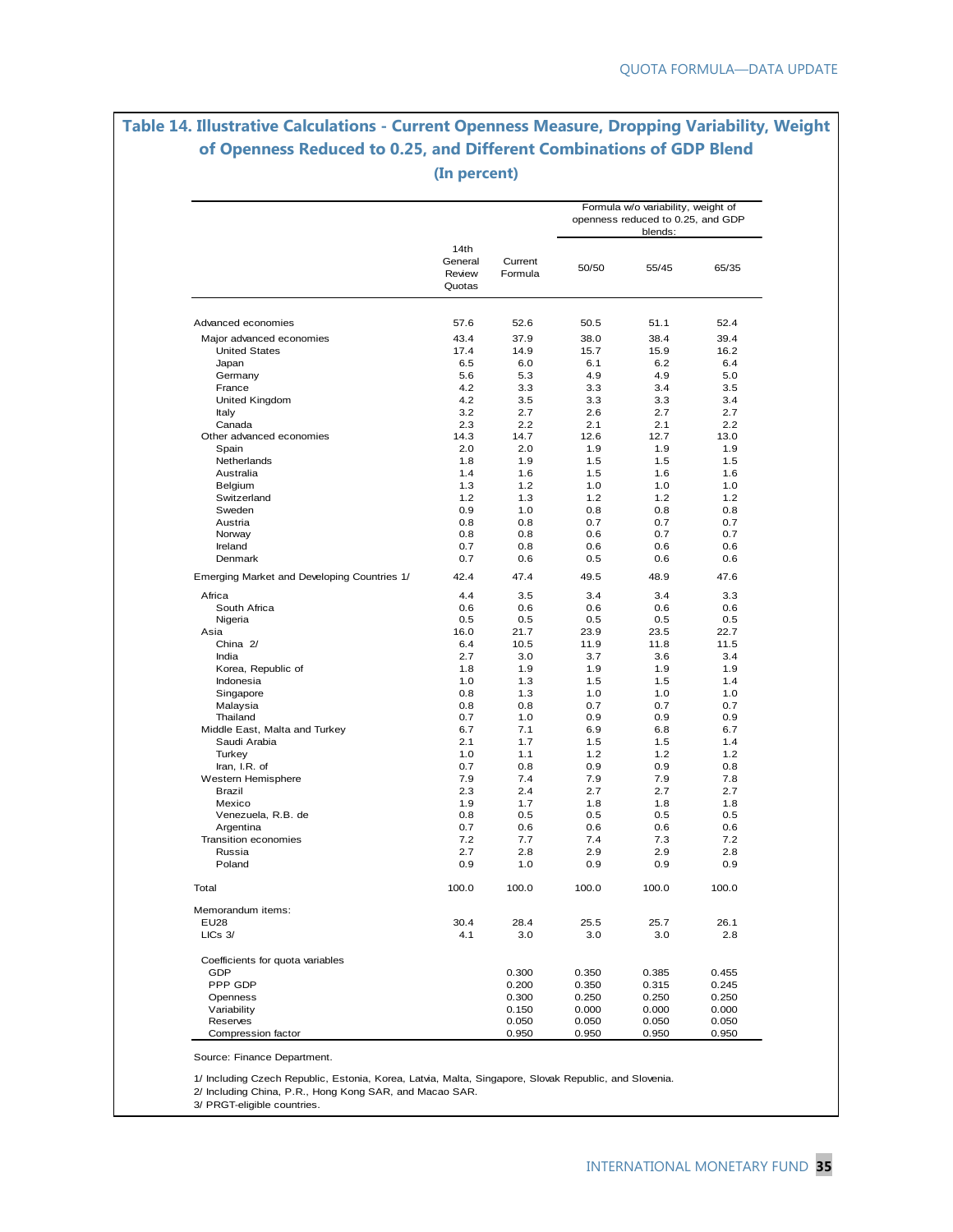# **Table 15. Illustrative Calculations - Current GDP Blend, Dropping Variability, Weight Split Evenly Between GDP and Openness, and Different Openness Measures (In percent)**

|                                             |                                     |                    |                                      | Formula w/o variability, weight split evenly between GDP and<br>openness, and different openness measures: |                    |                                                   |
|---------------------------------------------|-------------------------------------|--------------------|--------------------------------------|------------------------------------------------------------------------------------------------------------|--------------------|---------------------------------------------------|
|                                             | 14th<br>General<br>Review<br>Quotas | Current<br>Formula | Nominal<br>at the 85th<br>percentile | Nominal<br>openness capped openness capped<br>at the 75th<br>percentile                                    | Openness<br>at 1.8 | Openness<br>shares capped shares capped<br>at 1.5 |
| Advanced economies                          | 57.6                                | 52.6               | 52.5                                 | 52.5                                                                                                       | 52.1               | 51.8                                              |
| Major advanced economies                    | 43.4                                | 37.9               | 39.1                                 | 39.4                                                                                                       | 39.8               | 39.9                                              |
| <b>United States</b>                        | 17.4                                | 14.9               | 15.4                                 | 15.5                                                                                                       | 15.7               | 16.0                                              |
| Japan                                       | 6.5                                 | 6.0                | 6.0                                  | 6.1                                                                                                        | 6.1                | 6.3                                               |
| Germany                                     | 5.6                                 | 5.3                | 5.4                                  | 5.5                                                                                                        | 5.4                | 5.0                                               |
| France                                      | 4.2                                 | 3.3                | 3.6                                  | 3.6                                                                                                        | 3.7                | 3.8                                               |
| United Kingdom                              | 4.2                                 | 3.5                | 3.6                                  | 3.6                                                                                                        | 3.7                | 3.5                                               |
| Italy                                       | 3.2                                 | 2.7                | 2.8                                  | 2.8                                                                                                        | 2.8                | 2.9                                               |
| Canada                                      | 2.3                                 | 2.2                | 2.3                                  | 2.3                                                                                                        | 2.3                | 2.4                                               |
| Other advanced economies                    | 14.3                                | 14.7               | 13.5                                 | 13.2                                                                                                       | 12.3               | 11.9                                              |
| Spain                                       | 2.0                                 | 2.0                | 2.0                                  | 2.0                                                                                                        | 2.1                | 2.1                                               |
| Netherlands                                 | 1.8                                 | 1.9                | 1.7                                  | 1.5                                                                                                        | 1.3                | 1.2                                               |
| Australia                                   | 1.4                                 | 1.6                | 1.6                                  | 1.6                                                                                                        | 1.6                | 1.7                                               |
| Belgium                                     | 1.3                                 | 1.2                | 1.1                                  | 1.0                                                                                                        | 0.8                | 0.8                                               |
| Switzerland                                 | 1.2                                 | 1.3                | 1.4                                  | 1.3                                                                                                        | 1.1                | 1.0                                               |
| Sweden                                      | 0.9                                 | 1.0                | 0.9                                  | 0.9                                                                                                        | 0.8                | 0.8                                               |
| Austria                                     | 0.8                                 | 0.8                | 0.8                                  | 0.8                                                                                                        | 0.7                | 0.6                                               |
| Norway                                      | 0.8                                 | 0.8                | 0.7                                  | 0.7                                                                                                        | 0.7                | 0.7                                               |
| Ireland                                     | 0.7                                 | 0.8                | 0.5                                  | 0.4                                                                                                        | 0.4                | 0.3                                               |
| Denmark                                     | 0.7                                 | 0.6                | 0.6                                  | 0.6                                                                                                        | 0.6                | 0.5                                               |
| Emerging Market and Developing Countries 1/ | 42.4                                | 47.4               | 47.5                                 | 47.5                                                                                                       | 47.9               | 48.2                                              |
| Africa                                      | 4.4                                 | 3.5                | 3.3                                  | 3.4                                                                                                        | 3.4                | 3.4                                               |
| South Africa                                | 0.6                                 | 0.6                | 0.6                                  | 0.6                                                                                                        | 0.6                | 0.6                                               |
|                                             | 0.5                                 | 0.5                | 0.5                                  | 0.5                                                                                                        | 0.5                | 0.5                                               |
| Nigeria                                     |                                     |                    |                                      |                                                                                                            |                    |                                                   |
| Asia                                        | 16.0                                | 21.7               | 22.4                                 | 22.4                                                                                                       | 22.7               | 22.7                                              |
| China 2/                                    | 6.4                                 | 10.5               | 11.3                                 | 11.4                                                                                                       | 11.5               | 11.8                                              |
| India                                       | 2.7                                 | 3.0                | 3.3                                  | 3.3                                                                                                        | 3.3                | 3.4                                               |
| Korea, Republic of                          | 1.8                                 | 1.9                | 2.1                                  | 2.1                                                                                                        | 2.1                | 2.0                                               |
| Indonesia                                   | 1.0                                 | 1.3                | 1.3                                  | 1.3                                                                                                        | 1.4                | 1.4                                               |
| Singapore                                   | 0.8                                 | 1.3                | 0.7                                  | 0.7                                                                                                        | 0.7                | 0.6                                               |
| Malaysia                                    | 0.8                                 | 0.8                | 0.8                                  | 0.7                                                                                                        | 0.8                | 0.7                                               |
| Thailand                                    | 0.7                                 | 1.0                | 0.9                                  | 0.9                                                                                                        | 1.0                | 0.9                                               |
| Middle East, Malta and Turkey               | 6.7                                 | 7.1                | 6.8                                  | 6.8                                                                                                        | 6.8                | 6.8                                               |
| Saudi Arabia                                | 2.1                                 | 1.7                | 1.5                                  | 1.5                                                                                                        | 1.5                | 1.5                                               |
| Turkey                                      | 1.0                                 | 1.1                | 1.1                                  | 1.2                                                                                                        | 1.2                | 1.2                                               |
| Iran, I.R. of                               | 0.7                                 | 0.8                | 0.8                                  | 0.8                                                                                                        | 0.8                | 0.8                                               |
| Western Hemisphere                          | 7.9                                 | 7.4                | 7.6                                  | 7.6                                                                                                        | 7.7                | 7.8                                               |
| <b>Brazil</b>                               | 2.3                                 | 2.4                | 2.5                                  | 2.5                                                                                                        | 2.5                | 2.6                                               |
| Mexico                                      | 1.9                                 | 1.7                | 1.8                                  | 1.8                                                                                                        | 1.8                | 1.9                                               |
| Venezuela, R.B. de                          | 0.8                                 | 0.5                | 0.5                                  | 0.5                                                                                                        | 0.5                | 0.5                                               |
| Argentina                                   | 0.7                                 | 0.6                | 0.6                                  | 0.6                                                                                                        | 0.6                | 0.6                                               |
| Transition economies                        | 7.2                                 | 7.7                | 7.4                                  | 7.4                                                                                                        | 7.4                | 7.4                                               |
| Russia<br>Poland                            | 2.7<br>0.9                          | 2.8<br>1.0         | 2.8<br>1.0                           | 2.8<br>1.0                                                                                                 | 2.9<br>1.0         | 2.9<br>1.0                                        |
| Total                                       | 100.0                               | 100.0              | 100.0                                | 100.0                                                                                                      | 100.0              | 100.0                                             |
| Memorandum items:                           |                                     |                    |                                      |                                                                                                            |                    |                                                   |
| <b>EU28</b><br>$LICs$ $3/$                  | 30.4<br>4.1                         | 28.4<br>3.0        | 27.4<br>2.9                          | 27.3<br>2.9                                                                                                | 26.7<br>2.9        | 25.8<br>3.0                                       |
| Coefficients for quota variables            |                                     |                    |                                      |                                                                                                            |                    |                                                   |
| GDP                                         |                                     | 0.300              | 0.345                                | 0.345                                                                                                      | 0.345              | 0.345                                             |
| PPP GDP                                     |                                     | 0.200              | 0.230                                | 0.230                                                                                                      | 0.230              | 0.230                                             |
| Openness                                    |                                     | 0.300              | 0.375                                | 0.375                                                                                                      | 0.375              | 0.375                                             |
| Variability                                 |                                     | 0.150              | 0.000                                | 0.000                                                                                                      | 0.000              | 0.000                                             |
| Reserves                                    |                                     | 0.050              | 0.050                                | 0.050                                                                                                      | 0.050              | 0.050                                             |
| Compression factor                          |                                     | 0.950              | 0.950                                | 0.950                                                                                                      | 0.950              | 0.950                                             |

Source: Finance Department.

1/ Including Czech Republic, Estonia, Korea, Latvia, Malta, Singapore, Slovak Republic, and Slovenia.

2/ Including China, P.R., Hong Kong SAR, and Macao SAR.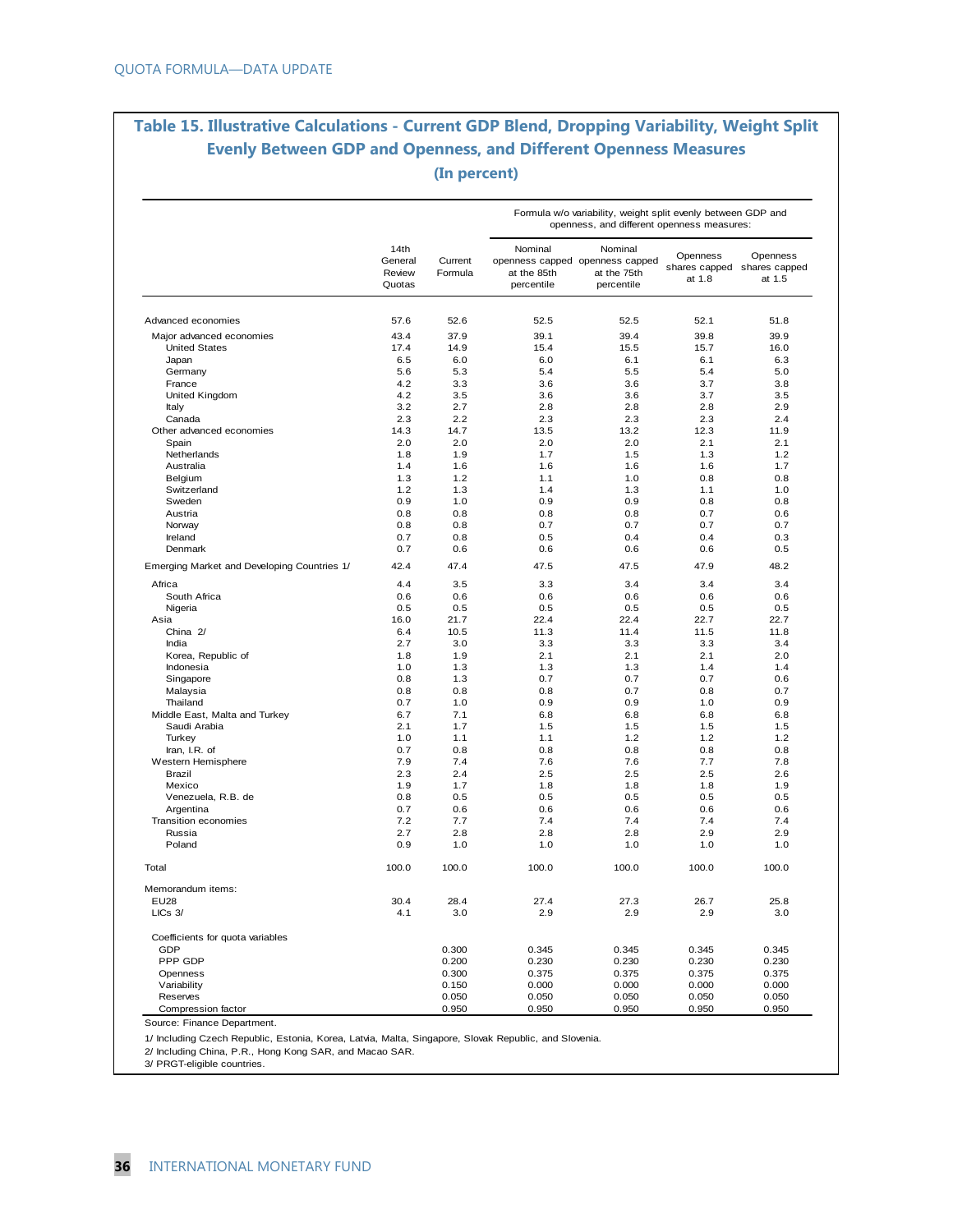# **Table 16. Illustrative Calculations - Current GDP Blend, Dropping Variability, Weight Split Between GDP (2/3) and Openness (1/3), and Different Openness Measures (In percent)**

|                                                  |                                     |                    |                                      | Formula w/o variability, weight split between GDP (2/3) and openness<br>(1/3), and different openness measures: |                                                   |                    |
|--------------------------------------------------|-------------------------------------|--------------------|--------------------------------------|-----------------------------------------------------------------------------------------------------------------|---------------------------------------------------|--------------------|
|                                                  | 14th<br>General<br>Review<br>Quotas | Current<br>Formula | Nominal<br>at the 85th<br>percentile | Nominal<br>openness capped openness capped<br>at the 75th<br>percentile                                         | Openness<br>shares capped shares capped<br>at 1.8 | Openness<br>at 1.5 |
| Advanced economies                               | 57.6                                | 52.6               | 52.4                                 | 52.4                                                                                                            | 52.0                                              | 51.7               |
|                                                  |                                     |                    | 39.1                                 | 39.4                                                                                                            |                                                   |                    |
| Major advanced economies<br><b>United States</b> | 43.4<br>17.4                        | 37.9<br>14.9       | 15.5                                 | 15.6                                                                                                            | 39.8<br>15.8                                      | 39.9<br>16.1       |
| Japan                                            | 6.5                                 | 6.0                | 6.1                                  | 6.1                                                                                                             | 6.2                                               | 6.3                |
| Germany                                          | 5.6                                 | 5.3                | 5.4                                  | 5.4                                                                                                             | 5.3                                               | 4.9                |
| France                                           | 4.2                                 | 3.3                | 3.6                                  | 3.6                                                                                                             | 3.7                                               | 3.7                |
| United Kingdom                                   | 4.2                                 | 3.5                | 3.5                                  | 3.6                                                                                                             | 3.6                                               | 3.5                |
| Italy                                            | 3.2                                 | 2.7                | 2.8                                  | 2.8                                                                                                             | 2.8                                               | 2.9                |
| Canada                                           | 2.3                                 | 2.2                | 2.3                                  | 2.3                                                                                                             | 2.3                                               | 2.4                |
| Other advanced economies                         | 14.3                                | 14.7               | 13.3                                 | 13.0                                                                                                            | 12.2                                              | 11.8               |
| Spain                                            | 2.0                                 | 2.0                | 2.0                                  | 2.0                                                                                                             | 2.1                                               | 2.1                |
| Netherlands                                      | 1.8                                 | 1.9                | 1.6                                  | 1.5                                                                                                             | 1.3                                               | 1.2                |
| Australia                                        | 1.4                                 | 1.6                | 1.6                                  | 1.6                                                                                                             | 1.6                                               | 1.7                |
| Belgium                                          | 1.3                                 | 1.2                | 1.0                                  | 1.0                                                                                                             | 0.8                                               | 0.8                |
| Switzerland                                      | 1.2                                 | 1.3                | 1.4                                  | 1.3                                                                                                             | 1.1                                               | 1.0                |
| Sweden                                           | 0.9                                 | 1.0                | 0.9                                  | 0.9                                                                                                             | 0.8                                               | 0.8                |
| Austria                                          | 0.8                                 | 0.8                | 0.8                                  | 0.8                                                                                                             | 0.7                                               | 0.6                |
| Norway                                           | 0.8                                 | 0.8                | 0.7                                  | 0.7                                                                                                             | 0.7                                               | 0.7                |
| Ireland                                          | 0.7                                 | 0.8                | 0.5                                  | 0.4                                                                                                             | 0.4                                               | 0.3                |
| Denmark                                          | 0.7                                 | 0.6                | 0.6                                  | 0.6                                                                                                             | 0.6                                               | 0.5                |
| Emerging Market and Developing Countries 1/      | 42.4                                | 47.4               | 47.6                                 | 47.6                                                                                                            | 48.0                                              | 48.3               |
| Africa                                           | 4.4                                 | 3.5                | 3.3                                  | 3.4                                                                                                             | 3.4                                               | 3.4                |
| South Africa                                     | 0.6                                 | 0.6                | 0.6                                  | 0.6                                                                                                             | 0.6                                               | 0.6                |
| Nigeria                                          | 0.5                                 | 0.5                | 0.5                                  | 0.5                                                                                                             | 0.5                                               | 0.5                |
| Asia                                             | 16.0                                | 21.7               | 22.5                                 | 22.5                                                                                                            | 22.7                                              | 22.8               |
| China 2/                                         | 6.4                                 | 10.5               | 11.4                                 | 11.5                                                                                                            | 11.6                                              | 11.8               |
| India                                            | 2.7                                 | 3.0                | 3.3                                  | 3.3                                                                                                             | 3.3                                               | 3.4                |
| Korea, Republic of                               | 1.8                                 | 1.9                | 2.0                                  | 2.1                                                                                                             | 2.1                                               | 2.0                |
| Indonesia                                        | 1.0                                 | 1.3                | 1.4                                  | 1.4                                                                                                             | 1.4                                               | 1.4                |
| Singapore                                        | 0.8                                 | 1.3                | 0.7                                  | 0.7                                                                                                             | 0.6                                               | 0.6                |
| Malaysia                                         | 0.8                                 | 0.8                | 0.8                                  | 0.7                                                                                                             | 0.7                                               | 0.7                |
| Thailand                                         | 0.7                                 | 1.0                | 0.9                                  | 0.9                                                                                                             | 0.9                                               | 0.9                |
| Middle East, Malta and Turkey                    | 6.7                                 | 7.1                | 6.8                                  | 6.8                                                                                                             | 6.8                                               | 6.8                |
| Saudi Arabia                                     | 2.1                                 | 1.7                | 1.5                                  | 1.5                                                                                                             | 1.5                                               | 1.5                |
| Turkey                                           | 1.0                                 | 1.1                | 1.2                                  | 1.2                                                                                                             | 1.2                                               | 1.2                |
| Iran, I.R. of                                    | 0.7                                 | 0.8                | 0.8                                  | 0.8                                                                                                             | 0.8                                               | 0.8                |
| Western Hemisphere                               | 7.9                                 | 7.4                | 7.6                                  | 7.7                                                                                                             | 7.7                                               | 7.9                |
| Brazil                                           | 2.3                                 | 2.4                | 2.6                                  | 2.6                                                                                                             | 2.6                                               | 2.6                |
| Mexico                                           | 1.9                                 | 1.7                | 1.8                                  | 1.8                                                                                                             | 1.8                                               | 1.9                |
| Venezuela, R.B. de                               | 0.8                                 | 0.5                | 0.5                                  | 0.5                                                                                                             | 0.5                                               | 0.5                |
| Argentina                                        | 0.7                                 | 0.6                | 0.6                                  | 0.6                                                                                                             | 0.6                                               | 0.6                |
| <b>Transition economies</b>                      | 7.2                                 | 7.7                | 7.4                                  | 7.3                                                                                                             | 7.4                                               | 7.4                |
| Russia                                           | 2.7                                 | 2.8                | 2.8                                  | 2.8                                                                                                             | 2.9                                               | 2.9                |
| Poland                                           | 0.9                                 | 1.0                | 1.0                                  | 1.0                                                                                                             | 1.0                                               | 1.0                |
| Total                                            | 100.0                               | 100.0              | 100.0                                | 100.0                                                                                                           | 100.0                                             | 100.0              |
| Memorandum items:                                |                                     |                    |                                      |                                                                                                                 |                                                   |                    |
| <b>EU28</b><br>$LICs$ $3/$                       | 30.4<br>4.1                         | 28.4<br>3.0        | 27.1<br>2.9                          | 26.9<br>2.9                                                                                                     | 26.4<br>2.9                                       | 25.5<br>3.0        |
| Coefficients for quota variables                 |                                     |                    |                                      |                                                                                                                 |                                                   |                    |
| GDP                                              |                                     | 0.300              | 0.360                                | 0.360                                                                                                           | 0.360                                             | 0.360              |
| PPP GDP                                          |                                     | 0.200              | 0.240                                | 0.240                                                                                                           | 0.240                                             | 0.240              |
| Openness                                         |                                     | 0.300              | 0.350                                | 0.350                                                                                                           | 0.350                                             | 0.350              |
| Variability                                      |                                     | 0.150              | 0.000                                | 0.000                                                                                                           | 0.000                                             | 0.000              |
| Reserves                                         |                                     | 0.050              | 0.050                                | 0.050                                                                                                           | 0.050                                             | 0.050              |
| Compression factor                               |                                     | 0.950              | 0.950                                | 0.950                                                                                                           | 0.950                                             | 0.950              |

Source: Finance Department.

1/ Including Czech Republic, Estonia, Korea, Latvia, Malta, Singapore, Slovak Republic, and Slovenia.

2/ Including China, P.R., Hong Kong SAR, and Macao SAR.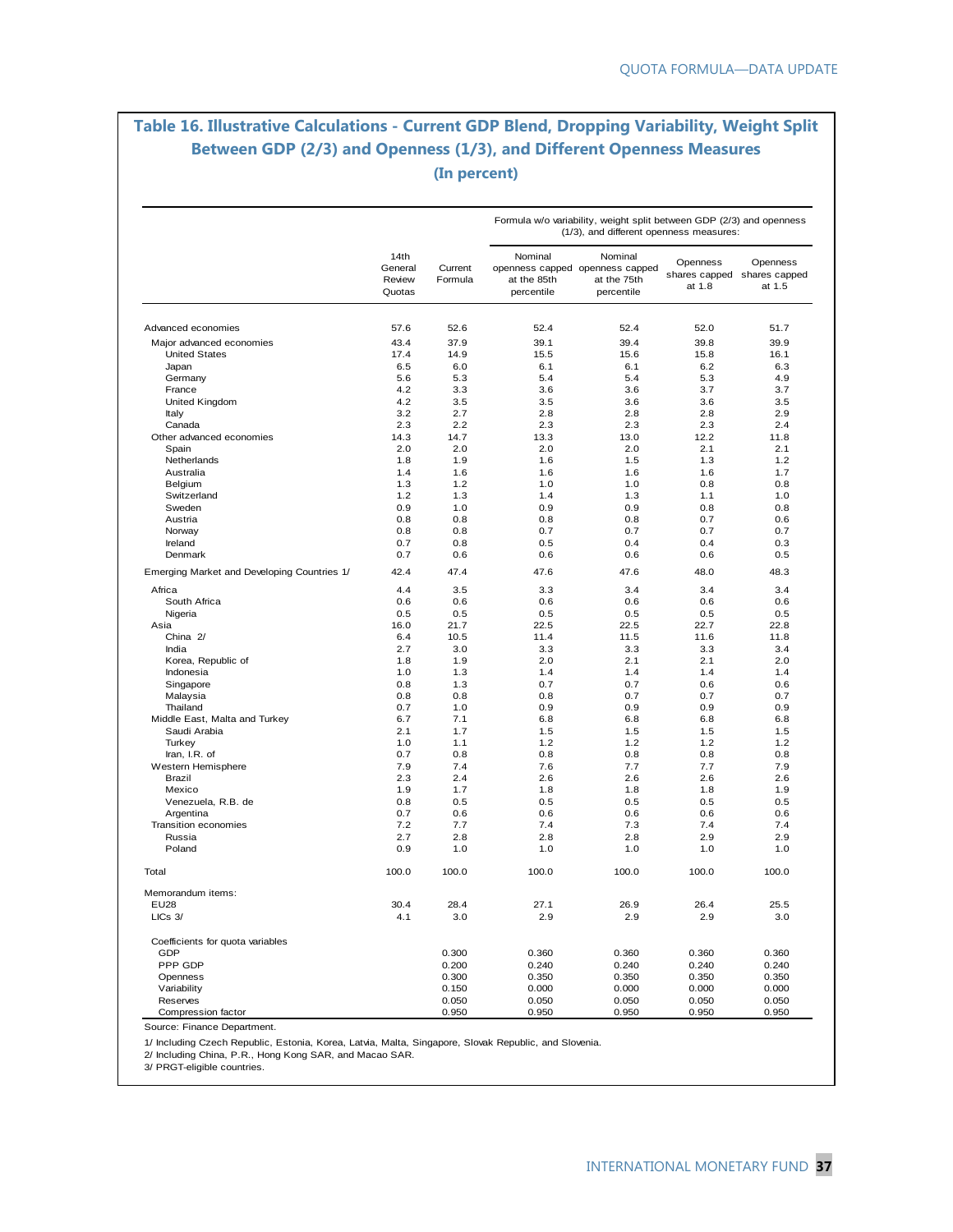## **Table 17. Illustrative Calculations - Current GDP Blend, Dropping Variability, All Weight to GDP, and Different Openness Measures (In percent)**

|                                             |                                     |                    | Formula w/o variability, all weight to GDP, and different openness<br>measures: |                                                                         |                    |                                                   |  |
|---------------------------------------------|-------------------------------------|--------------------|---------------------------------------------------------------------------------|-------------------------------------------------------------------------|--------------------|---------------------------------------------------|--|
|                                             | 14th<br>General<br>Review<br>Quotas | Current<br>Formula | Nominal<br>at the 85th<br>percentile                                            | Nominal<br>openness capped openness capped<br>at the 75th<br>percentile | Openness<br>at 1.8 | Openness<br>shares capped shares capped<br>at 1.5 |  |
| Advanced economies                          | 57.6                                | 52.6               | 52.1                                                                            | 52.1                                                                    | 51.7               | 51.5                                              |  |
| Major advanced economies                    | 43.4                                | 37.9               | 39.2                                                                            | 39.4                                                                    | 39.8               | 39.9                                              |  |
| <b>United States</b>                        | 17.4                                | 14.9               | 15.9                                                                            | 15.9                                                                    | 16.1               | 16.4                                              |  |
| Japan                                       | 6.5                                 | 6.0                | 6.2                                                                             | 6.2                                                                     | 6.3                | 6.4                                               |  |
| Germany                                     | 5.6                                 | 5.3                | 5.2                                                                             | 5.2                                                                     | 5.2                | 4.8                                               |  |
| France                                      | 4.2                                 | 3.3                | 3.5                                                                             | 3.5                                                                     | 3.6                | 3.7                                               |  |
| United Kingdom                              | 4.2                                 | 3.5                | 3.5                                                                             | 3.5                                                                     | 3.5                | 3.4                                               |  |
| Italy                                       | 3.2                                 | 2.7                | 2.7                                                                             | 2.8                                                                     | 2.8                | 2.9                                               |  |
| Canada                                      | 2.3                                 | 2.2                | 2.2                                                                             | 2.2                                                                     | 2.3                | 2.3                                               |  |
| Other advanced economies                    | 14.3                                | 14.7               | 12.9                                                                            | 12.6                                                                    | 12.0               | 11.6                                              |  |
| Spain                                       | 2.0                                 | 2.0                | 2.0                                                                             | 2.0                                                                     | 2.0                | 2.1                                               |  |
| Netherlands                                 | 1.8                                 | 1.9                | 1.6                                                                             | 1.4                                                                     | 1.3                | 1.2                                               |  |
| Australia                                   | 1.4                                 | 1.6                | 1.6                                                                             | 1.6                                                                     | 1.6                | 1.7                                               |  |
| Belgium                                     | 1.3                                 | 1.2                | 1.0                                                                             | 0.9                                                                     | 0.8                | 0.7                                               |  |
| Switzerland                                 | 1.2                                 | 1.3                | 1.3                                                                             | 1.3                                                                     | 1.1                | 1.0                                               |  |
| Sweden                                      | 0.9                                 | 1.0                | 0.9                                                                             | 0.9                                                                     | 0.8                | 0.7                                               |  |
| Austria                                     | 0.8                                 | 0.8                | 0.7                                                                             | 0.7                                                                     | 0.7                | 0.6                                               |  |
| Norway                                      | 0.8                                 | 0.8                | 0.7                                                                             | 0.7                                                                     | 0.7                | 0.7                                               |  |
| Ireland                                     | 0.7                                 | 0.8                | 0.4                                                                             | 0.4                                                                     | 0.4                | 0.3                                               |  |
| Denmark                                     | 0.7                                 | 0.6                | 0.6                                                                             | 0.6                                                                     | 0.5                | 0.5                                               |  |
| Emerging Market and Developing Countries 1/ | 42.4                                | 47.4               | 47.9                                                                            | 47.9                                                                    | 48.3               | 48.5                                              |  |
| Africa                                      | 4.4                                 | 3.5                | 3.3                                                                             | 3.3                                                                     | 3.4                | 3.4                                               |  |
| South Africa                                | 0.6                                 | 0.6                | 0.6                                                                             | 0.6                                                                     | 0.6                | 0.6                                               |  |
| Nigeria                                     | 0.5                                 | 0.5                | 0.5                                                                             | 0.5                                                                     | 0.5                | 0.5                                               |  |
| Asia                                        | 16.0                                | 21.7               | 22.7                                                                            | 22.7                                                                    | 22.9               | 23.0                                              |  |
| China 2/                                    | 6.4                                 | 10.5               | 11.6                                                                            | 11.6                                                                    | 11.7               | 11.9                                              |  |
| India                                       | 2.7                                 | 3.0                | 3.4                                                                             | 3.4                                                                     | 3.4                | 3.5                                               |  |
| Korea, Republic of                          | 1.8                                 | 1.9                | 2.0                                                                             | 2.0                                                                     | 2.0                | 1.9                                               |  |
| Indonesia                                   | 1.0<br>0.8                          | 1.3                | 1.4<br>0.7                                                                      | 1.4                                                                     | 1.4                | 1.4                                               |  |
| Singapore<br>Malaysia                       | 0.8                                 | 1.3<br>0.8         | 0.7                                                                             | 0.7<br>0.7                                                              | 0.6<br>0.7         | 0.6<br>0.7                                        |  |
| Thailand                                    | 0.7                                 | 1.0                | 0.9                                                                             | 0.9                                                                     | 0.9                | 0.9                                               |  |
| Middle East, Malta and Turkey               | 6.7                                 | 7.1                | 6.8                                                                             | 6.8                                                                     | 6.8                | 6.8                                               |  |
| Saudi Arabia                                | 2.1                                 | 1.7                | 1.5                                                                             | 1.5                                                                     | 1.5                | 1.5                                               |  |
| Turkey                                      | 1.0                                 | 1.1                | 1.2                                                                             | 1.2                                                                     | 1.2                | 1.2                                               |  |
| Iran, I.R. of                               | 0.7                                 | 0.8                | 0.8                                                                             | 0.8                                                                     | 0.9                | 0.9                                               |  |
| Western Hemisphere                          | 7.9                                 | 7.4                | 7.8                                                                             | 7.8                                                                     | 7.9                | 8.0                                               |  |
| <b>Brazil</b>                               | 2.3                                 | 2.4                | 2.7                                                                             | 2.7                                                                     | 2.7                | 2.7                                               |  |
| Mexico                                      | 1.9                                 | 1.7                | 1.8                                                                             | 1.8                                                                     | 1.8                | 1.9                                               |  |
| Venezuela, R.B. de                          | 0.8                                 | 0.5                | 0.5                                                                             | 0.5                                                                     | 0.5                | 0.5                                               |  |
| Argentina                                   | 0.7                                 | 0.6                | 0.6                                                                             | 0.6                                                                     | 0.6                | 0.6                                               |  |
| <b>Transition economies</b>                 | 7.2                                 | 7.7                | 7.3                                                                             | 7.3                                                                     | 7.3                | 7.3                                               |  |
| Russia                                      | 2.7                                 | 2.8                | 2.9                                                                             | 2.9                                                                     | 2.9                | 3.0                                               |  |
| Poland                                      | 0.9                                 | 1.0                | 0.9                                                                             | 1.0                                                                     | 1.0                | 1.0                                               |  |
| Total                                       | 100.0                               | 100.0              | 100.0                                                                           | 100.0                                                                   | 100.0              | 100.0                                             |  |
| Memorandum items:                           |                                     |                    |                                                                                 |                                                                         |                    |                                                   |  |
| EU28<br>LICs 3/                             | 30.4<br>4.1                         | 28.4<br>3.0        | 26.4<br>2.9                                                                     | 26.2<br>2.9                                                             | 25.8<br>2.9        | 25.0<br>3.0                                       |  |
| Coefficients for quota variables            |                                     |                    |                                                                                 |                                                                         |                    |                                                   |  |
| GDP                                         |                                     | 0.300              | 0.390                                                                           | 0.390                                                                   | 0.390              | 0.390                                             |  |
| PPP GDP                                     |                                     | 0.200              | 0.260                                                                           | 0.260                                                                   | 0.260              | 0.260                                             |  |
| Openness                                    |                                     | 0.300              | 0.300                                                                           | 0.300                                                                   | 0.300              | 0.300                                             |  |
| Variability                                 |                                     | 0.150              | 0.000                                                                           | 0.000                                                                   | 0.000              | 0.000                                             |  |
| Reserves                                    |                                     | 0.050              | 0.050                                                                           | 0.050                                                                   | 0.050              | 0.050                                             |  |
| Compression factor                          |                                     | 0.950              | 0.950                                                                           | 0.950                                                                   | 0.950              | 0.950                                             |  |

Source: Finance Department.

1/ Including Czech Republic, Estonia, Korea, Latvia, Malta, Singapore, Slovak Republic, and Slovenia.

2/ Including China, P.R., Hong Kong SAR, and Macao SAR. 3/ PRGT-eligible countries.